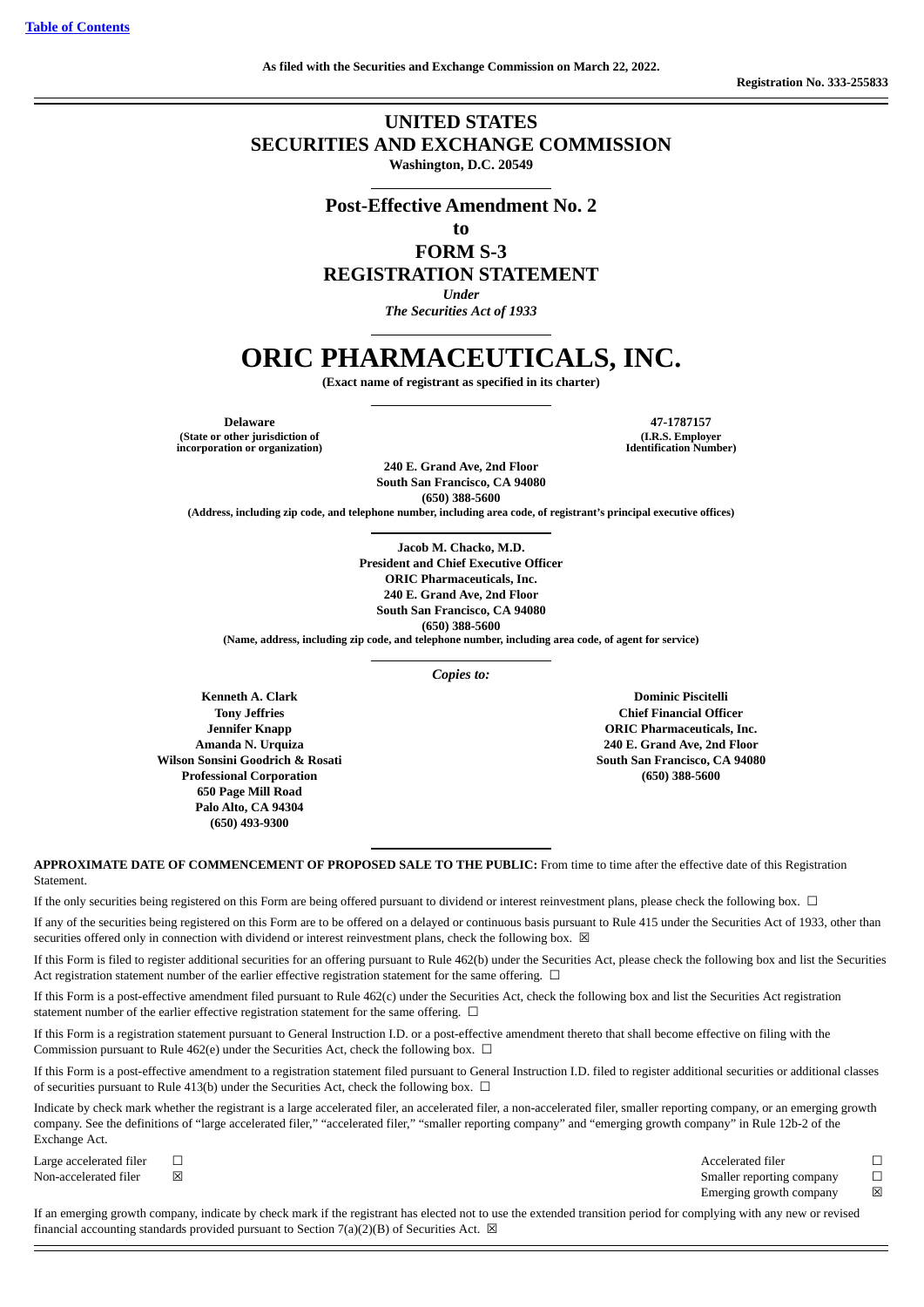The Registrant hereby amends this Registration Statement on such date or dates as may be necessary to delay its effective date until the Registrant shall file a further amendment which specifically states that this Registration Statement shall thereafter become effective in accordance with Section 8(a) of the Securities Act of 1033, as amended, or until the Registration Statement shall become effective on such date **as the Commission, acting pursuant to said Section 8(a), may determine.**

#### **EXPLANATORY NOTE**

Post-Effective Amendment No. 1 to the Registration Statement on [Form](http://www.sec.gov/Archives/edgar/data/1796280/000119312521153360/d179648ds3asr.htm) S-3 (File No. 333-255833) (the "Registration Statement") of ORIC Pharmaceuticals, Inc. (the "Registrant") was filed on March 21, 2022 because the Registrant expected that it would cease to be a well-known seasoned issuer (as such term is defined in Rule 405 under the Securities Act) upon the filing of its Annual Report on Form 10-K for the year ended December 31, 2021. Accordingly, the Registrant filed Post-Effective Amendment No. 1 for the purpose of including disclosure required for a registrant other than a well-known issuer.

This Post-Effective Amendment No. 2 to the Registration Statement is being filed because the Registrant is no longer a well-known seasoned issuer. Accordingly, the Registrant is filing this Post-Effective Amendment No. 2 for the purpose of amending the Registration Statement to convert it from a Form S-3ASR (automatic shelf registration statement) to a Form S-3 (non-automatic shelf registration statement).

This Post-Effective Amendment No. 2 contains:

- a base prospectus that covers the offering, issuance and sale by the Registrant of up to \$350,000,000 in the aggregate of the securities identified on the cover page to the base prospectus from time to time in one or more offerings; and
- a sales agreement prospectus covering the offering, issuance and sale by the Registrant of up to a maximum aggregate offering price of \$150,000,000 of our common stock that may be issued and sold from time to time under the Open Market Sale AgreementSM (the "Sales Agreement"), entered into with Jefferies LLC on May 6, 2021.

The base prospectus immediately follows this explanatory note. The specific terms of any securities to be offered pursuant to the base prospectus will be specified in a prospectus supplement to the base prospectus.

On July 12, 2021, the Registrant filed a Current Report on Form 8-K announcing the sale of 2,597,402 shares of common stock, for gross proceeds of approximately \$50,000,000, under the Sales Agreement. The \$100,000,011 of common stock that may be offered, issued and sold under the sales agreement prospectus is included in the \$350,000,000 of securities that may be offered, issued and sold by us under the base prospectus. Upon termination of the Sales Agreement, any portion of the \$100,000,011 included in the sales agreement prospectus that is not sold pursuant to the Sales Agreement will be available for sale in other offerings pursuant to the base prospectus and a corresponding prospectus supplement.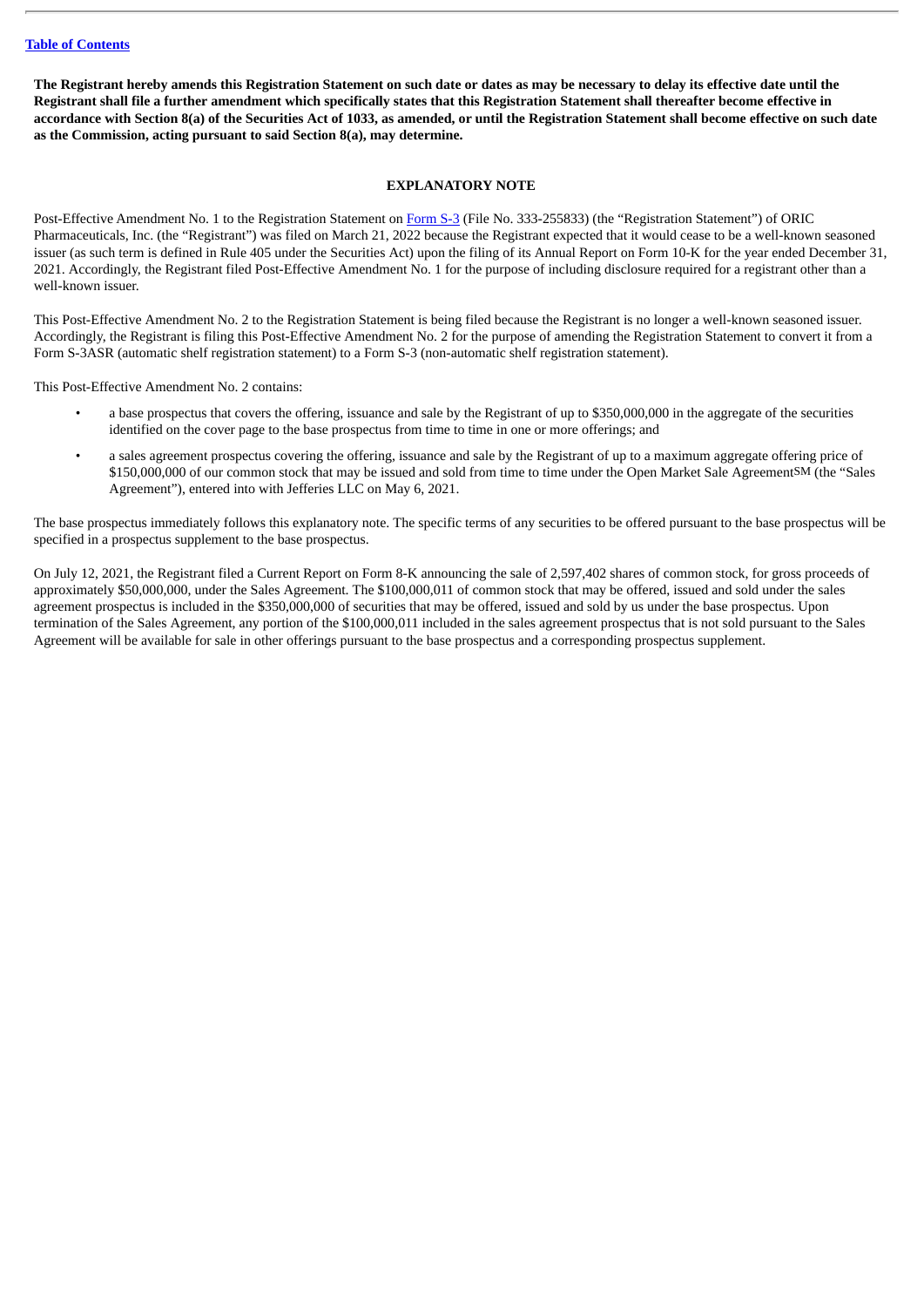The information in this preliminary prospectus is not complete and may be changed. We may not sell these securities until the U.S. Securities and Exchange Commission declares our registration statement effective. This prospectus is not an offer to sell these securities and we are not **soliciting offers to buy these securities in any jurisdiction where the offer or sale is not permitted.**

**Prospectus**

#### **SUBJECT TO COMPLETION, DATED MARCH 22, 2022**

ORIC **\$350,000,000 Common stock Preferred stock Depositary shares Warrants Debt securities Purchase contracts Subscription rights Units**

The aggregate offering price of the securities sold pursuant to this prospectus will not exceed \$350,000,000. The securities covered by this prospectus may be sold by ORIC Pharmaceuticals, Inc. from time to time. This prospectus provides you with a general description of the securities.

Each time we offer and sell securities, we will provide a supplement to this prospectus that contains specific information about the offering and the amounts, prices and terms of the securities. We may also authorize one or more free writing prospectuses to be provided to you in connection with these offerings. The supplement and any related free writing prospectus may also add, update or change information contained in this prospectus with respect to that offering. You should carefully read this prospectus, the applicable prospectus supplement and any related free writing prospectus, together with any documents incorporated by reference, before you invest in any of our securities.

We may offer and sell the securities described in this prospectus, any prospectus supplement and any related free writing prospectus to or through one or more underwriters, dealers and agents, or directly to purchasers, or through a combination of these methods on a continuous or delayed basis. If any underwriters, dealers or agents are involved in the sale of any of the securities, their names and any applicable purchase price, fee, commission or discount arrangement between or among them will be set forth, or will be calculable from the information set forth, in the applicable prospectus supplement. The price of our public securities and the net proceeds we expect to receive from the sale of such securities will also be set forth in a prospectus supplement. See the sections of this prospectus entitled "About this Prospectus" and "Plan of Distribution" for more information. The common stock of ORIC Pharmaceuticals, Inc. is listed on The Nasdaq Global Select Market ("Nasdaq") under the symbol "ORIC." On March 17, 2022, the last reported sale price on Nasdaq was \$6.63 per share. There is currently no market for the other securities we may offer.

**INVESTING IN OUR SECURITIES INVOLVES A HIGH DEGREE OF RISK. SEE "[RISK FACTORS](#page-6-0)" BEGINNING ON PAGE 3 OF THIS PROSPECTUS AND IN ANY SIMILAR SECTION CONTAINED IN OR INCORPORATED BY REFERENCE HEREIN OR IN THE APPLICABLE PROSPECTUS SUPPLEMENT CONCERNING FACTORS YOU SHOULD CONSIDER BEFORE INVESTING IN OUR SECURITIES. WE MAY AMEND OR SUPPLEMENT THIS PROSPECTUS FROM TIME TO TIME BY FILING AMENDMENTS OR SUPPLEMENTS AS REQUIRED. WE URGE YOU TO READ THE ENTIRE PROSPECTUS, ANY AMENDMENTS OR SUPPLEMENTS, ANY FREE WRITING PROSPECTUSES, AND ANY DOCUMENTS INCORPORATED BY REFERENCE CAREFULLY BEFORE YOU MAKE YOUR INVESTMENT DECISION.**

Neither the Securities and Exchange Commission nor any state securities commission has approved or disapproved of these securities or passed upon the adequacy or accuracy of this prospectus. Any representation to the contrary is a criminal offense.

No securities may be sold without delivery of this prospectus and the applicable prospectus supplement describing the method and terms of the offering of such securities.

**The date of this prospectus is , 2022.**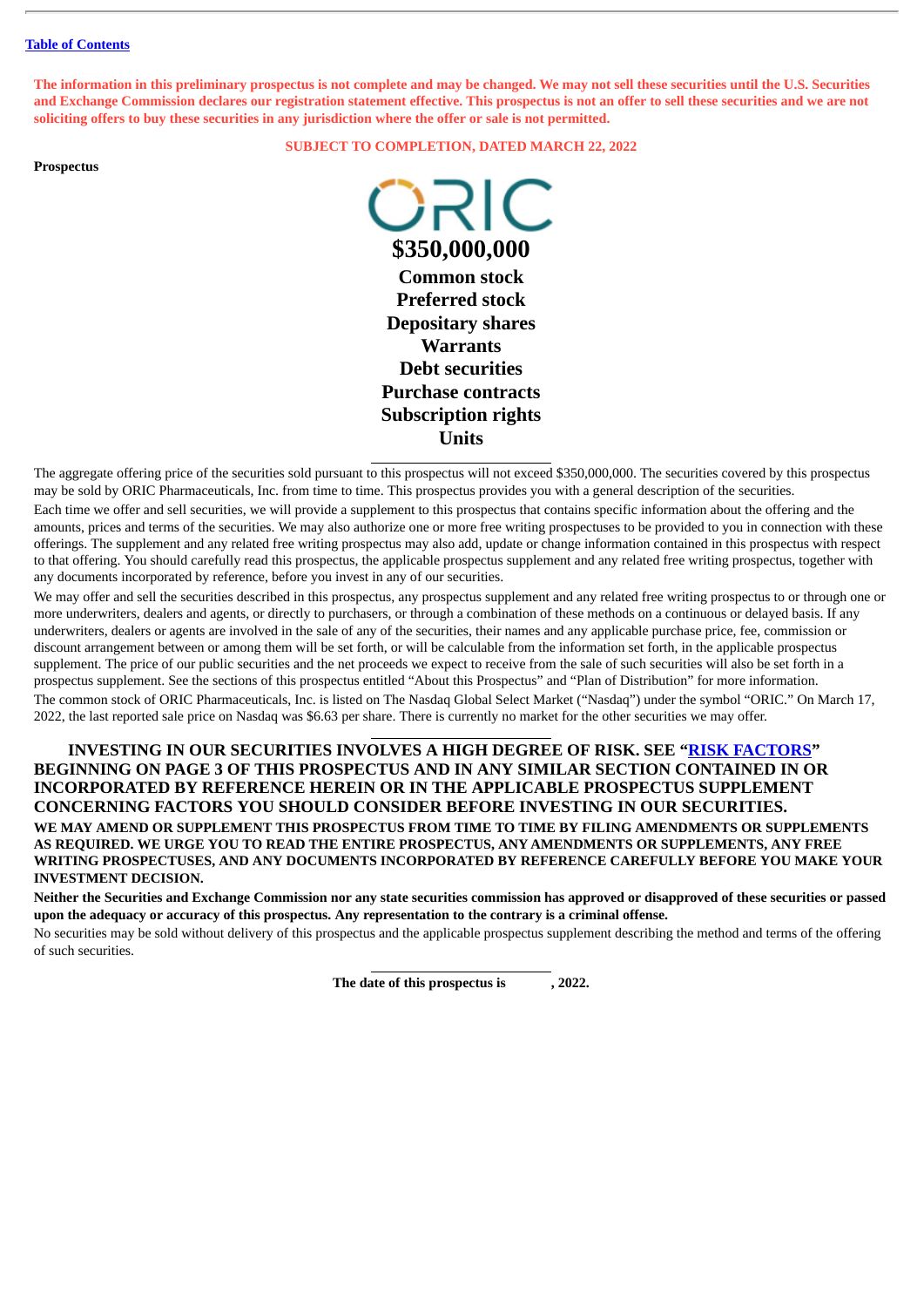#### <span id="page-3-0"></span>**Table of contents**

|                                                                       | Page |
|-----------------------------------------------------------------------|------|
| <b>About this prospectus</b>                                          |      |
| <b>Prospectus summary</b>                                             | 2    |
| <b>Risk factors</b>                                                   | 3    |
| Use of proceeds                                                       | 4    |
| <b>Dividend Policy</b>                                                | 4    |
| Description of capital stock                                          | 5    |
| Description of depositary shares                                      | 11   |
| <b>Description of warrants</b>                                        | 12   |
| Description of debt securities                                        | 13   |
| Description of purchase contracts                                     | 20   |
| Description of subscription rights                                    | 21   |
| <b>Description of units</b>                                           | 22   |
| Plan of distribution                                                  | 25   |
| <b>Legal matters</b>                                                  | 27   |
| <b>Experts</b>                                                        | 27   |
| Where you can find additional information; incorporation by reference | 28   |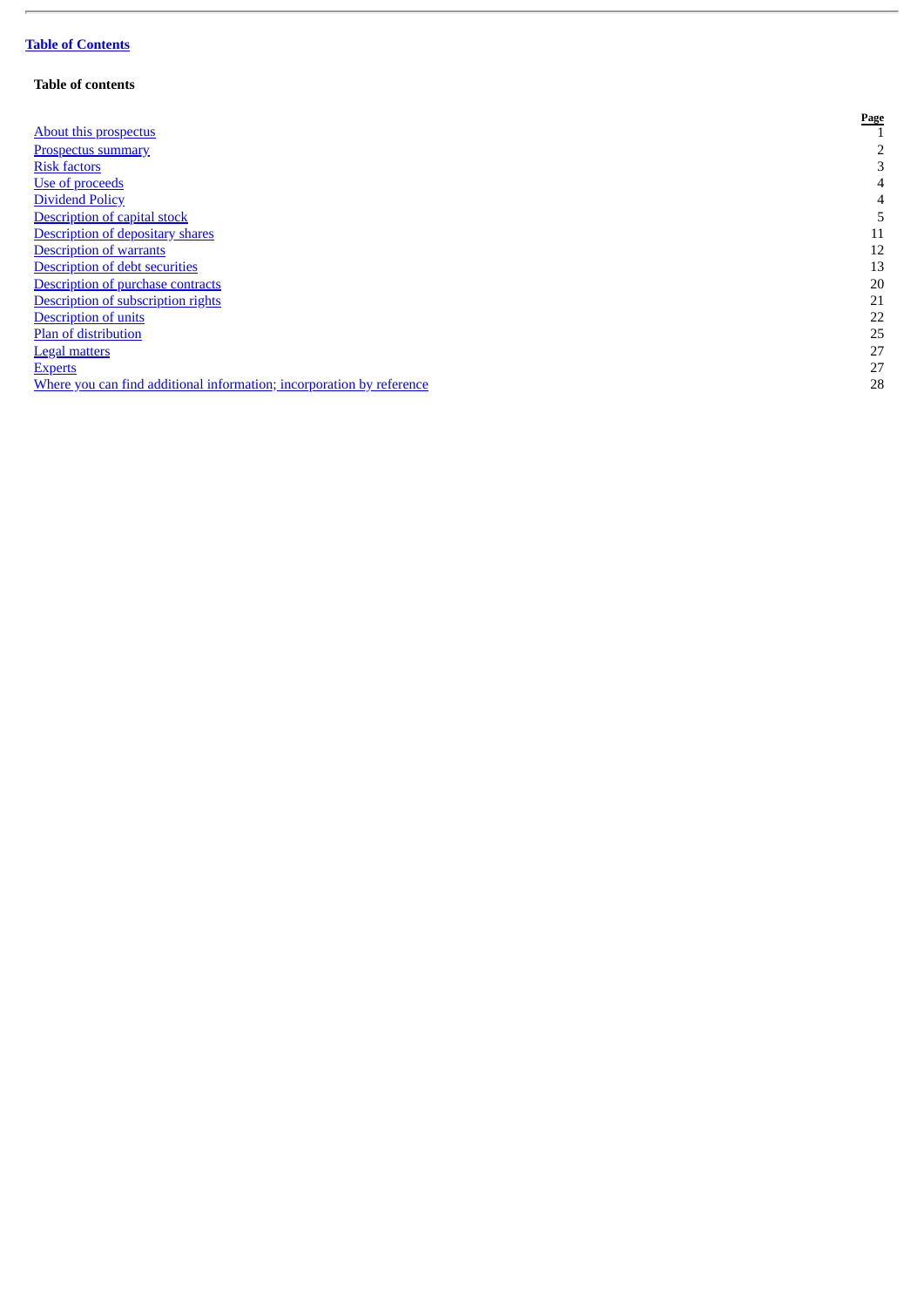#### **ABOUT THIS PROSPECTUS**

<span id="page-4-0"></span>This prospectus is part of a registration statement that we filed with the U.S. Securities and Exchange Commission (the "SEC") using a "shelf" registration process. By using a shelf registration statement, we may sell securities from time to time and in one or more offerings as described in this prospectus up to a total amount of \$350,000,000. Each time that we offer and sell securities pursuant to this prospectus, we will provide a prospectus supplement to this prospectus that contains specific information about the securities being offered and sold and the specific terms of that offering and, to the extent appropriate, any updates to the information about us contained in this prospectus. We may also authorize one or more free writing prospectuses to be provided to you that may contain material information relating to these offerings. The prospectus supplement may also add, update or change information contained in this prospectus with respect to that offering. If there is any inconsistency between the information in this prospectus and the applicable prospectus supplement and any related free writing prospectus, you should rely on the applicable prospectus supplement and any related free writing prospectus. Before purchasing any securities, you should carefully read both this prospectus, the applicable prospectus supplement and any related free writing prospectus, together with the additional information described under the heading "Where You Can Find Additional Information; Incorporation by Reference."

We have not authorized anyone to provide you with any information or to make any representations other than those contained or incorporated by reference in this prospectus, any applicable prospectus supplement or any free writing prospectus prepared by or on behalf of us or to which we have referred you. We take no responsibility for, and can provide no assurance as to the reliability of, any other information that others may give you. We are not making an offer to sell these securities in any jurisdiction where the offer or sale is not permitted. You should assume that the information appearing in this prospectus, the applicable prospectus supplement to this prospectus and any related free writing prospectus is accurate as of the date on its respective cover or as otherwise specified therein and that any information incorporated by reference is accurate only as of the date of the document incorporated by reference, unless we indicate otherwise. Our business, financial condition, results of operations and prospects may have changed since those dates. This prospectus incorporates by reference, and any prospectus supplement or free writing prospectus may contain and incorporate by reference, market data and industry statistics and forecasts that are based on independent industry publications and other publicly available information. Although we believe these sources are reliable, we do not guarantee the accuracy or completeness of this information and we have not independently verified this information. Although we are not aware of any misstatements regarding the market and industry data presented in this prospectus and the documents incorporated by reference in this prospectus, these estimates involve risks and uncertainties and are subject to change based on various factors, including those discussed under the heading "Risk Factors" contained or incorporated by reference in this prospectus, the applicable prospectus supplement and any related free writing prospectus and under similar headings in other documents that are incorporated by reference into this prospectus or the applicable prospectus supplement. Accordingly, investors should not place undue reliance on this information.

When we refer to "we," "our," "us" and the "Company" in this prospectus, we mean ORIC Pharmaceuticals, Inc. unless the context indicates otherwise or unless otherwise specified. When we refer to "you," we mean the holders of the applicable series of securities.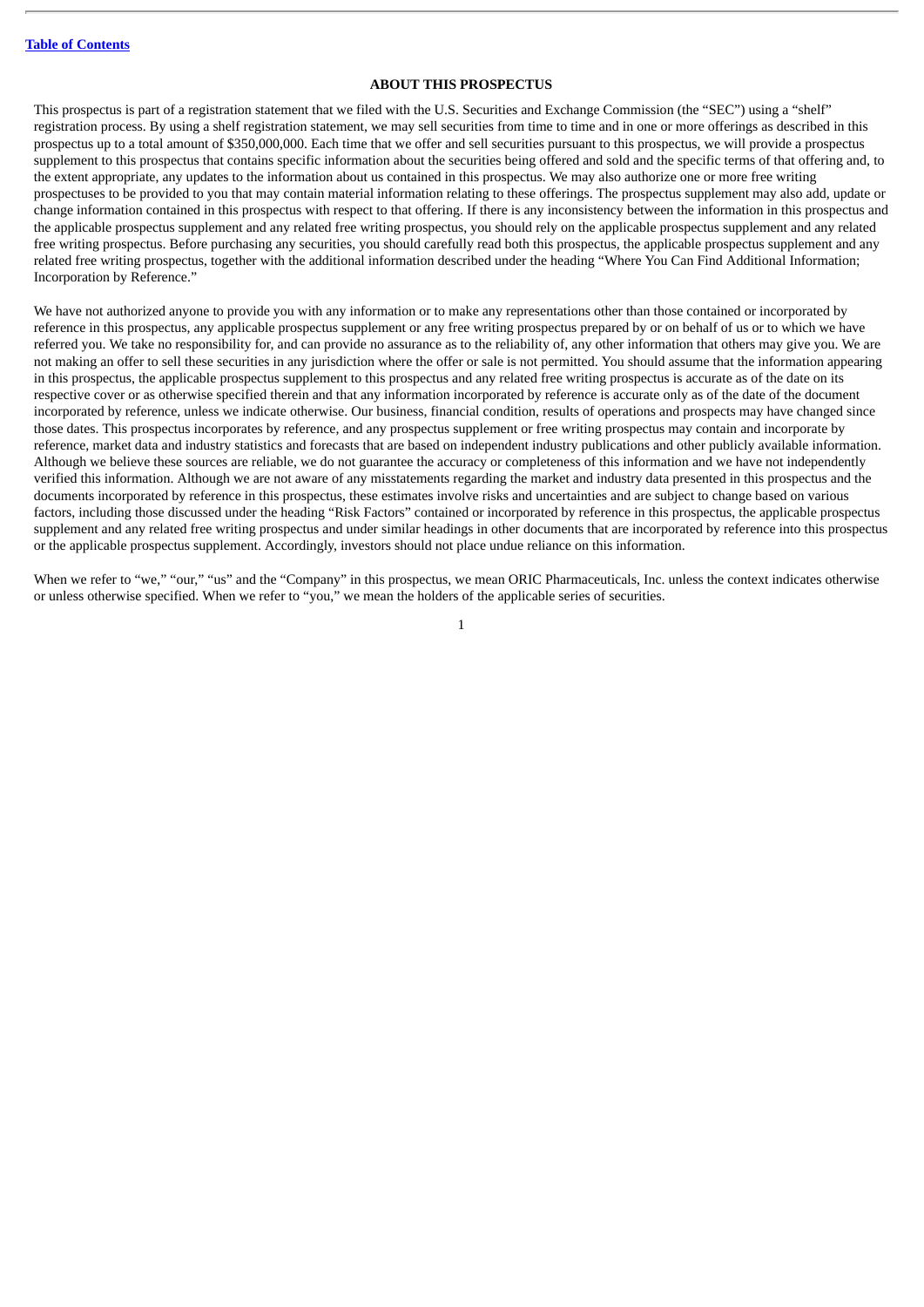#### **PROSPECTUS SUMMARY**

<span id="page-5-0"></span>This summary highlights selected information contained elsewhere in this prospectus or incorporated by reference in this prospectus, and does not contain all of the information that you need to consider in making your investment decision. You should carefully read the entire prospectus, the applicable prospectus supplement and any related free writing prospectus, including the risks of investing in our securities discussed under the heading "Risk Factors" contained in the applicable prospectus supplement and any related free writing prospectus, and under similar headings in the other documents that are incorporated by reference into this prospectus. You should also carefully read the information incorporated by reference into this prospectus, including our financial statements, and the exhibits to the registration statement of which this prospectus is a part.

#### **Company overview**

ORIC Pharmaceuticals is a clinical-stage biopharmaceutical company dedicated to improving patients' lives by *Overcoming Resistance In Cancer.*

Profound advancements in oncology drug development have expanded the treatment options available to patients, yet therapeutic resistance and relapse continue to limit the efficacy and duration of clinical benefit of such treatments. Collectively, our founders and management team have a decades-long heritage of identifying and characterizing resistance mechanisms in oncology, having discovered and developed groundbreaking medicines at companies such as Ignyta, Medivation, Aragon and Genentech.

ORIC's product candidates include (1) ORIC-533, an orally bioavailable small molecule inhibitor of CD73, a key node in the adenosine pathway believed to play a central role in resistance to chemotherapy- and immunotherapy-based treatment regimens, (2) ORIC-114, a brain penetrant inhibitor designed to selectively target EGFR and HER2 with high potency against exon 20 insertion mutations, being developed across multiple genetically defined cancers, and (3) ORIC-944, an allosteric inhibitor of the polycomb repressive complex 2 (PRC2) via the embryonic ectoderm development (EED) subunit, being developed for prostate cancer. Beyond these three product candidates, ORIC is also developing multiple precision medicines targeting other hallmark cancer resistance mechanisms.

#### **Corporate information**

We were incorporated in Delaware in August 2014. Our principal executive offices are located at 240 E. Grand Avenue, 2nd Floor, South San Francisco, California 94080. Our telephone number is (650) 388-5600. Our website address is www.oricpharma.com. Information contained on the website is not incorporated by reference into this prospectus and should not be considered to be part of this prospectus.

We use the ORIC Pharmaceuticals logo and other marks as trademarks in the United States and other countries. This prospectus contains references to our trademarks and service marks and to those belonging to other entities. Solely for convenience, trademarks and trade names referred to in this prospectus, including logos, artwork and other visual displays, may appear without the TM symbol, but such references are not intended to indicate in any way that we will not assert, to the fullest extent under applicable law, our rights or the rights of the applicable licensor to these trademarks and trade names. We do not intend our use or display of other entities' trade names, trademarks or service marks to imply a relationship with, or endorsement or sponsorship of us by, any other entity.

 $\overline{2}$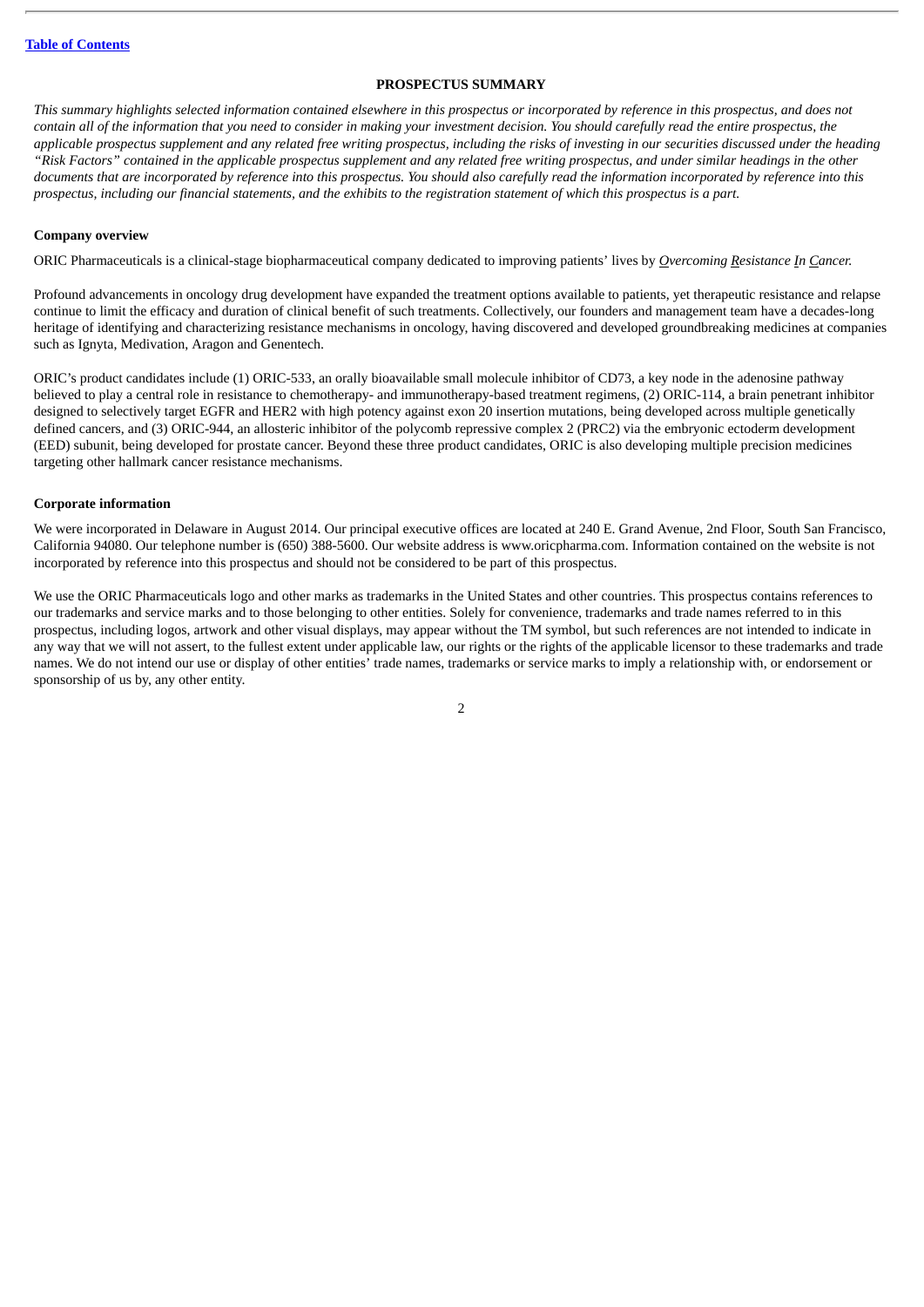#### **RISK FACTORS**

<span id="page-6-0"></span>Investing in our securities involves a high degree of risk. Before making a decision to invest in our securities, in addition to carefully considering the other information contained in this prospectus, in any accompanying prospectus supplement and incorporated by reference herein or therein, you should carefully consider the risks described under the caption "Risk Factors" contained in the applicable prospectus supplement, and any related free writing prospectus, and the risks discussed under the caption "Risk Factors" contained in our most recent annual report on Form 10-K, and in any of our quarterly reports on Form 10-Q since our most recent annual report on Form 10-K and any of our current reports on Form 8-K, as well as any amendments thereto, which are incorporated by reference into this prospectus or the applicable prospectus supplement in their entirety, together with other information in this prospectus, any prospectus supplement, the documents incorporated by reference, and any free writing prospectus that we may authorize for use in connection with a specific offering. See "Where You Can Find Additional Information; Incorporation by Reference."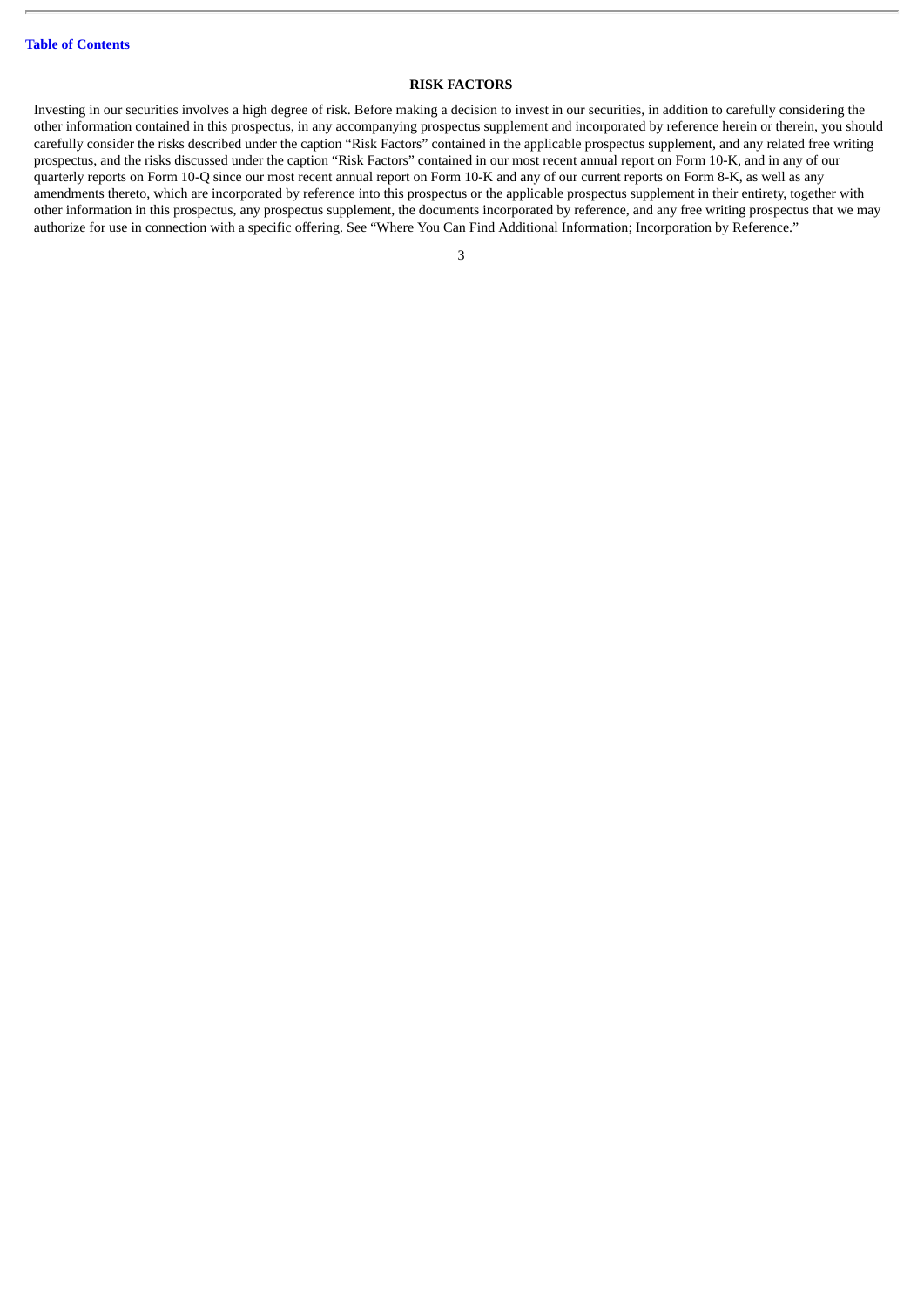#### **USE OF PROCEEDS**

<span id="page-7-0"></span>We will set forth in the prospectus supplement our intended use for the net proceeds received from the sale of any securities. We will retain broad discretion over the use of the net proceeds to us from the sale of our securities under this prospectus. Pending our use of the net proceeds from the sale of our securities, we intend to invest the net proceeds in bank deposits, money market funds, treasury obligations, and investment-grade securities.

#### **DIVIDEND POLICY**

<span id="page-7-1"></span>We have not declared or paid any cash dividends on our capital stock since our inception. We intend to retain future earnings, if any, to finance the operation and expansion of our business and do not anticipate paying any cash dividends in the foreseeable future. Payment of future cash dividends, if any, will be at the discretion of our board of directors after taking into account various factors, including our financial condition, operating results, current and anticipated cash needs, the requirements and contractual restrictions of then-existing debt instruments, and other factors that our board of directors deems relevant.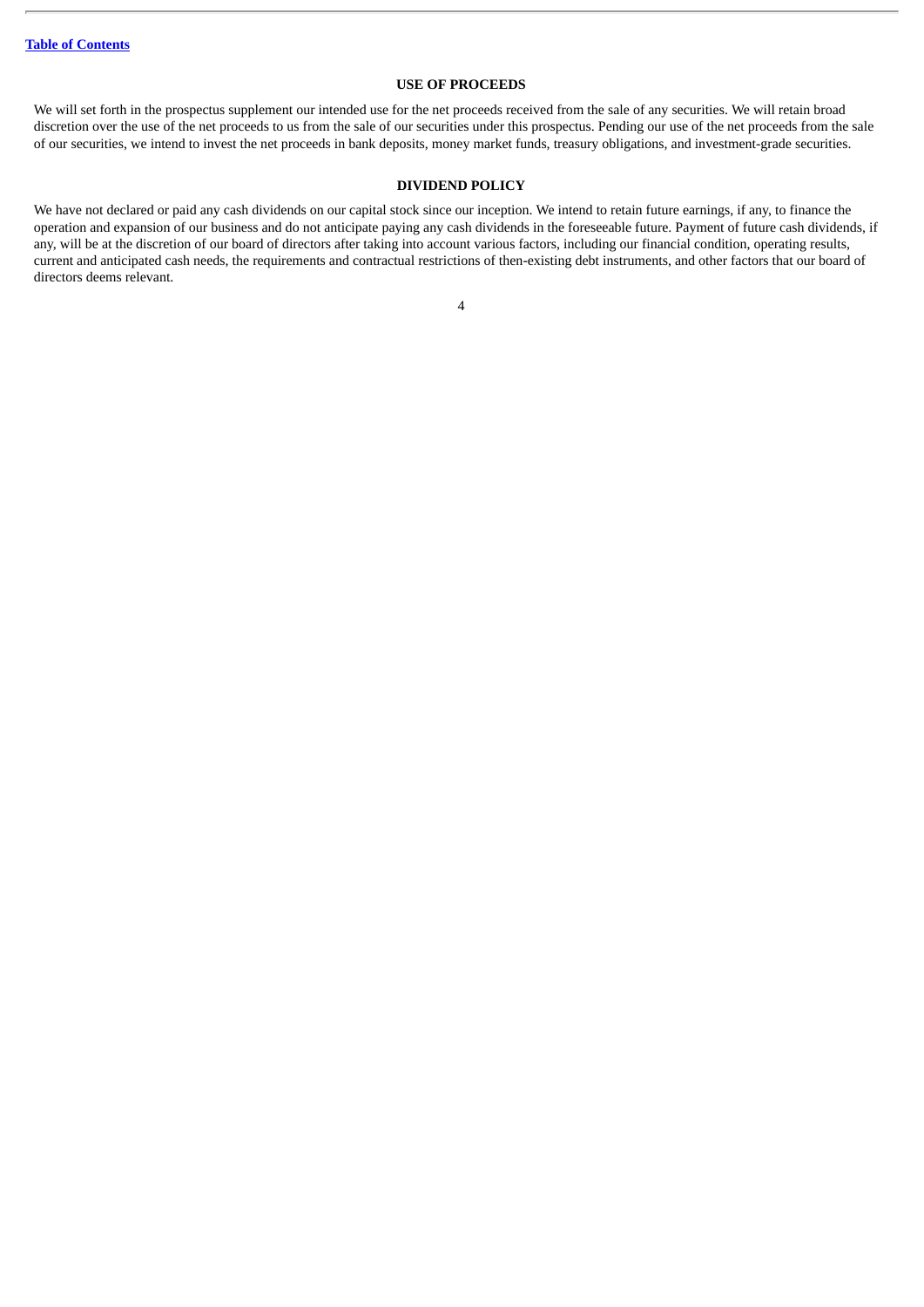#### **DESCRIPTION OF CAPITAL STOCK**

<span id="page-8-0"></span>The following descriptions of our capital stock and certain provisions of our amended and restated certificate of incorporation and amended and restated bylaws are summaries and are qualified by reference to the amended and restated certificate of incorporation and the amended and restated bylaws. Copies of these documents have been filed with the SEC and referenced in the exhibits to our registration statement, of which this prospectus forms a part.

Our authorized capital stock consists of 1,000,000,000 shares of common stock, par value \$0.0001 per share, and 200,000,000 shares of preferred stock, par value \$0.0001 per share.

#### **Common stock**

#### *Voting rights*

Each holder of common stock is entitled to one vote for each share on all matters submitted to a vote of the stockholders, including the election of directors. Our amended and restated certificate of incorporation and amended and restated bylaws do not provide for cumulative voting rights. Because of this, the holders of a plurality of the shares of common stock entitled to vote in any election of directors can elect all of the directors standing for election, if they should so choose. With respect to matters other than the election of directors, at any meeting of the stockholders at which a quorum is present or represented, the affirmative vote of a majority of the voting power of the shares present in person or represented by proxy at such meeting and entitled to vote on the subject matter shall be the act of the stockholders, except as otherwise required by law. The holders of a majority of the stock issued and outstanding and entitled to vote, present in person or represented by proxy, shall constitute a quorum for the transaction of business at all meetings of the stockholders.

#### *Dividends*

Subject to preferences that may be applicable to any then-outstanding preferred stock, holders of our common stock are entitled to receive dividends, if any, as may be declared from time to time by our board of directors out of legally available funds.

#### *Liquidation*

In the event of our liquidation, dissolution or winding up, holders of our common stock will be entitled to share ratably in the net assets legally available for distribution to stockholders after the payment of all of our debts and other liabilities and the satisfaction of any liquidation preference granted to the holders of any then-outstanding shares of preferred stock.

#### *Rights and preferences*

Holders of our common stock have no preemptive, conversion, subscription or other rights, and there are no redemption or sinking fund provisions applicable to our common stock. The rights, preferences and privileges of the holders of our common stock are subject to and may be adversely affected by the rights of the holders of shares of any series of our preferred stock that we may designate in the future.

#### *Fully paid and nonassessable*

All of our outstanding shares of common stock are fully paid and nonassessable.

#### **Preferred stock**

Our board of directors has the authority, without further action by the stockholders, to issue up to 200,000,000 shares of preferred stock in one or more series and to fix the rights, preferences, privileges and restrictions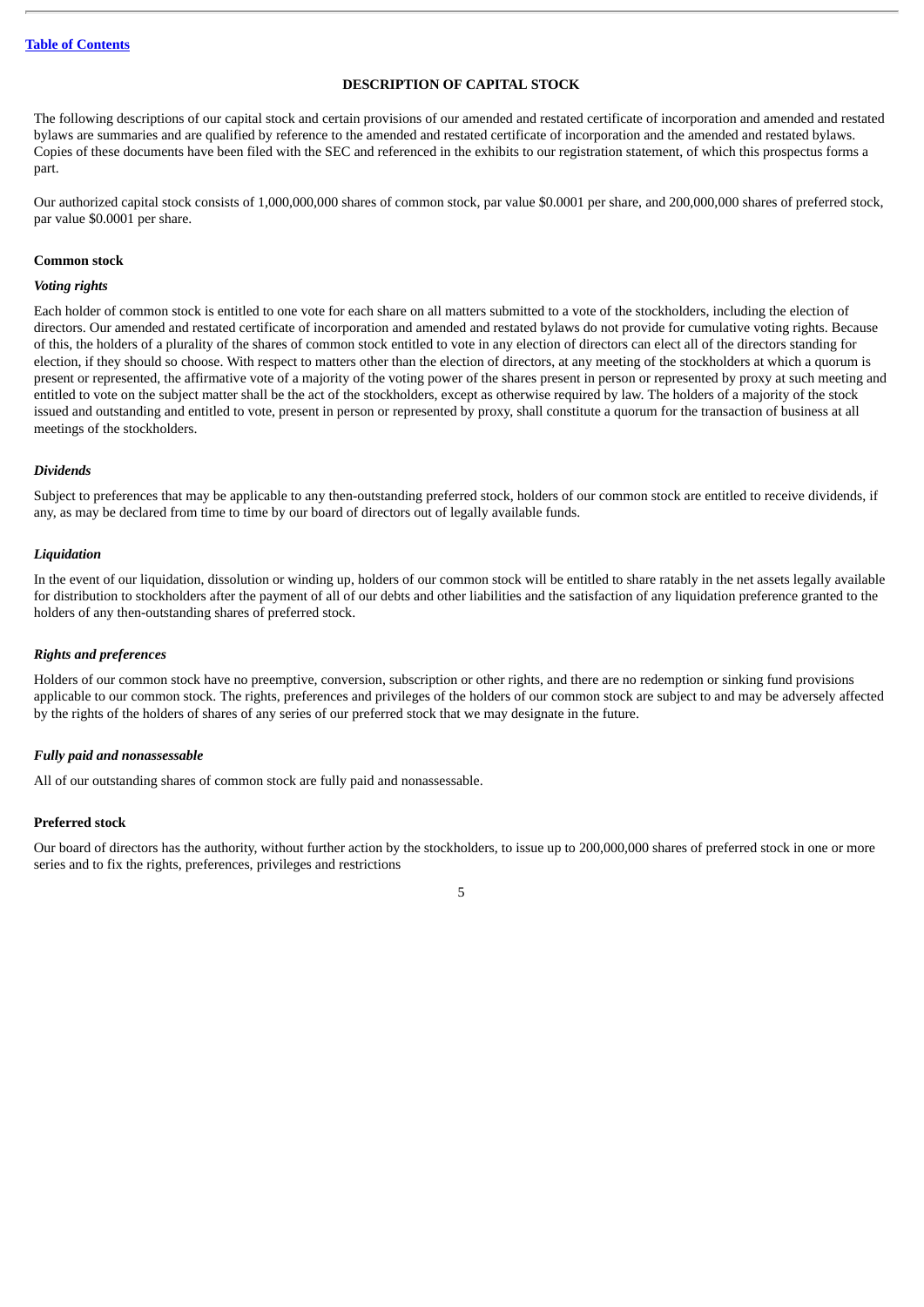thereof. These rights, preferences and privileges could include dividend rights, conversion rights, voting rights, redemption rights, liquidation preferences, sinking fund terms and the number of shares constituting any series or the designation of such series, any or all of which may be greater than the rights of common stock. The issuance of preferred stock could adversely affect the voting power of holders of common stock and the likelihood that such holders will receive dividend payments and payments upon liquidation. In addition, the issuance of preferred stock could have the effect of delaying, deferring or preventing a change in our control or other corporate action.

#### **Registration rights**

Certain holders of our common stock are entitled to certain registration rights pursuant to our investors' rights agreement, as amended. Holders of such shares of our common stock have the right to require us to register the offer and sale of their shares or to include their shares in any registration statement we file, in each case as described below. In addition, with respect to the shares of our common stock issued pursuant to a license agreement with Mirati Therapeutics (Mirati) dated August 3, 2020, Mirati and we agreed to negotiate and enter into a registration rights agreement.

#### *Demand registration rights*

Certain holders of shares of our common stock are entitled to certain demand registration rights. At any time beginning after 180 days following the date of our initial public offering, the holders of at least 50% of the shares having registration rights can request that we file a registration statement to register the offer and sale of their shares. We are only obligated to effect up to two such registrations. Each such request for registration must cover securities the anticipated aggregate gross proceeds of which, before deducting underwriting discounts and expenses, is at least \$10 million. These demand registration rights are subject to specified conditions and limitations, including the right of the underwriters to limit the number of shares included in any such registration under certain circumstances. If we determine that it would be materially detrimental to us and our stockholders to effect such a demand registration, we have the right to defer such registration, not more than once in any twelve month period, for a period of up to 90 days.

#### *Form S-3 registration rights*

Certain holders of shares of our common stock are entitled to certain Form S-3 registration rights. When we are eligible to file a registration statement on Form S-3, the holders of the shares having these rights can request that we register the offer and sale of their shares of our common stock on a registration statement on Form S-3 so long as the request covers securities the anticipated aggregate public offering price of which is at least \$1 million. These stockholders may make an unlimited number of requests for registration on a registration statement on Form S-3. However, we will not be required to effect a registration on Form S-3 if we have effected two such registrations within the twelve month period preceding the date of the request. These Form S-3 registration rights are subject to specified conditions and limitations, including the right of the underwriters to limit the number of shares included in any such registration under certain circumstances. Additionally, if we determine that it would be seriously detrimental to us and our stockholders to effect such a demand registration, we have the right to defer such registration, not more than once in any twelve month period, for a period of up to 90 days.

#### *Piggyback registration rights*

Certain holders of shares of our common stock are entitled to certain "piggyback" registration rights. If we propose to register the offer and sale of shares of our common stock under the Securities Act, the holders of these shares can request that we include their shares in such registration, subject to certain marketing and other limitations, including the right of the underwriters to limit the number of shares included in any such registration statement under certain circumstances. As a result, whenever we propose to file a registration statement under the Securities Act, other than with respect to (1) a registration related to any employee benefit plan or a corporate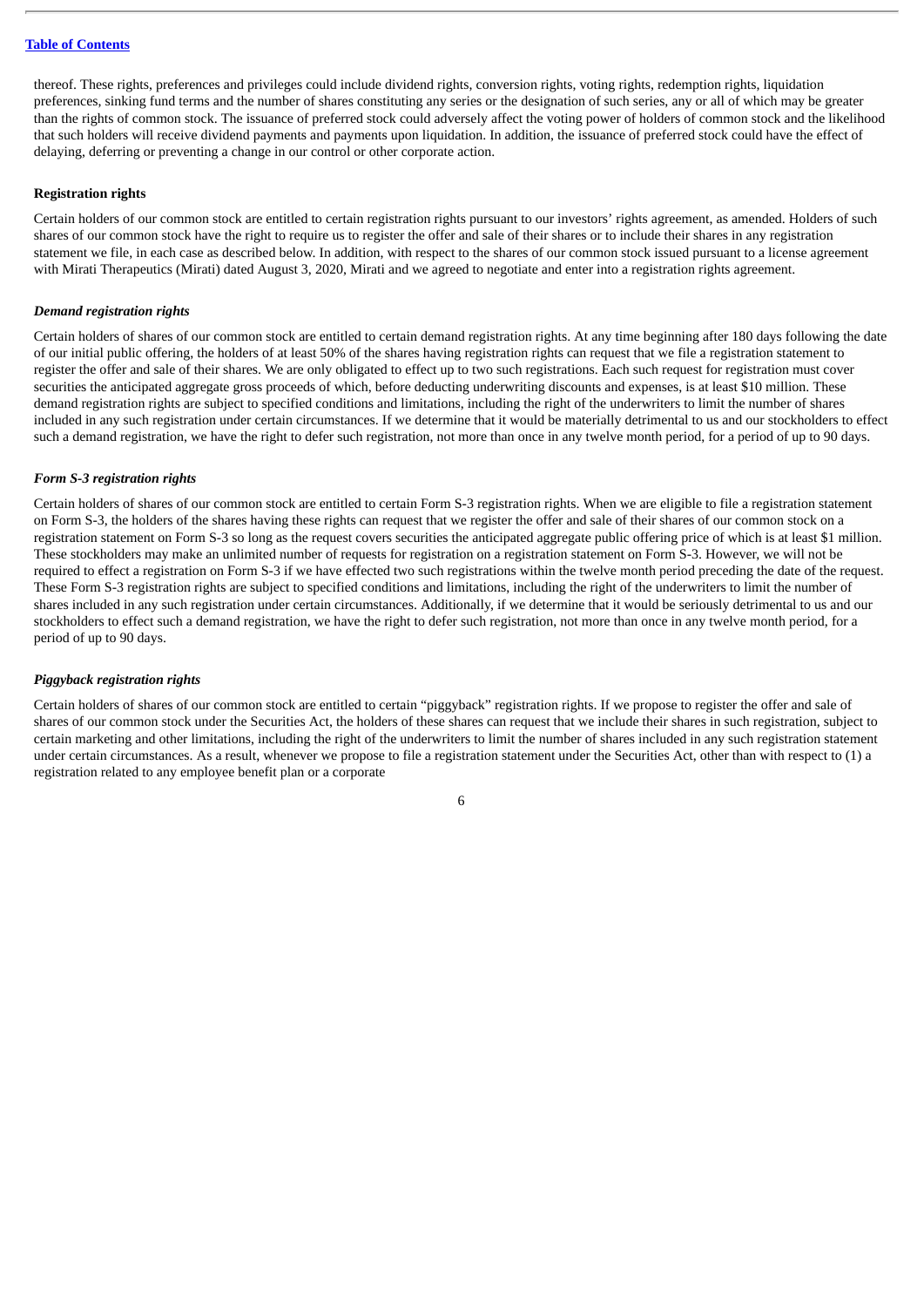reorganization or other transaction covered by Rule 145 promulgated under the Securities Act, (2) a registration relating to the offer and sale of debt securities, (3) a registration on any registration form that does not permit secondary sales or (4) a registration pursuant to the demand or Form S-3 registration rights described in the preceding two paragraphs above, the holders of these shares are entitled to notice of the registration and have the right, subject to certain limitations, to include their shares in the registration.

#### *Expenses of registration*

We will pay all expenses relating to any demand registrations, Form S-3 registrations and piggyback registrations, subject to specified exceptions.

#### *Termination*

The registration rights terminate upon the earliest of (1) the date that is four years after the closing of our initial public offering, (2) immediately prior to the closing of certain liquidation events and (3) as to a given holder of registration rights, the date after the closing of our initial public offering when such holder of registration rights can sell all of such holder's registrable securities during any 90-day period pursuant to Rule 144 promulgated under the Securities Act.

#### Anti-takeover effects of certain provisions of Delaware law, our amended and restated certificate of incorporation and our amended and **restated bylaws**

Certain provisions of Delaware law and certain provisions of our amended and restated certificate of incorporation and amended and restated bylaws summarized below may be deemed to have an anti-takeover effect and may delay, deter or prevent a tender offer or takeover attempt that a stockholder might consider to be in its best interests, including attempts that might result in a premium being paid over the market price for the shares held by stockholders.

#### *Preferred stock*

Our amended and restated certificate of incorporation contains provisions that permit our board of directors to issue, without any further vote or action by the stockholders, shares of preferred stock in one or more series and, with respect to each such series, to fix the number of shares constituting the series and the designation of the series, the voting rights (if any) of the shares of the series and the powers, preferences or relative, participation, optional and other special rights, if any, and any qualifications, limitations or restrictions, of the shares of such series.

#### *Classified board*

Our amended and restated certificate of incorporation provides that our board of directors is divided into three classes, designated Class I, Class II and Class III. Each class will be an equal number of directors, as nearly as possible, consisting of one third of the total number of directors constituting the entire board of directors. The term of initial Class I directors terminates on the date of the 2021 annual meeting, the term of the initial Class II directors terminates on the date of the 2022 annual meeting, and the term of the initial Class III directors terminates on the date of the 2023 annual meeting. At each annual meeting of stockholders beginning in 2021, the class of directors whose term expires at that annual meeting will be subject to reelection for a three-year term.

#### *Removal of directors*

Our amended and restated certificate of incorporation provides that stockholders may only remove a director for cause by a vote of no less than a majority of the shares present in person or by proxy at the meeting and entitled to vote.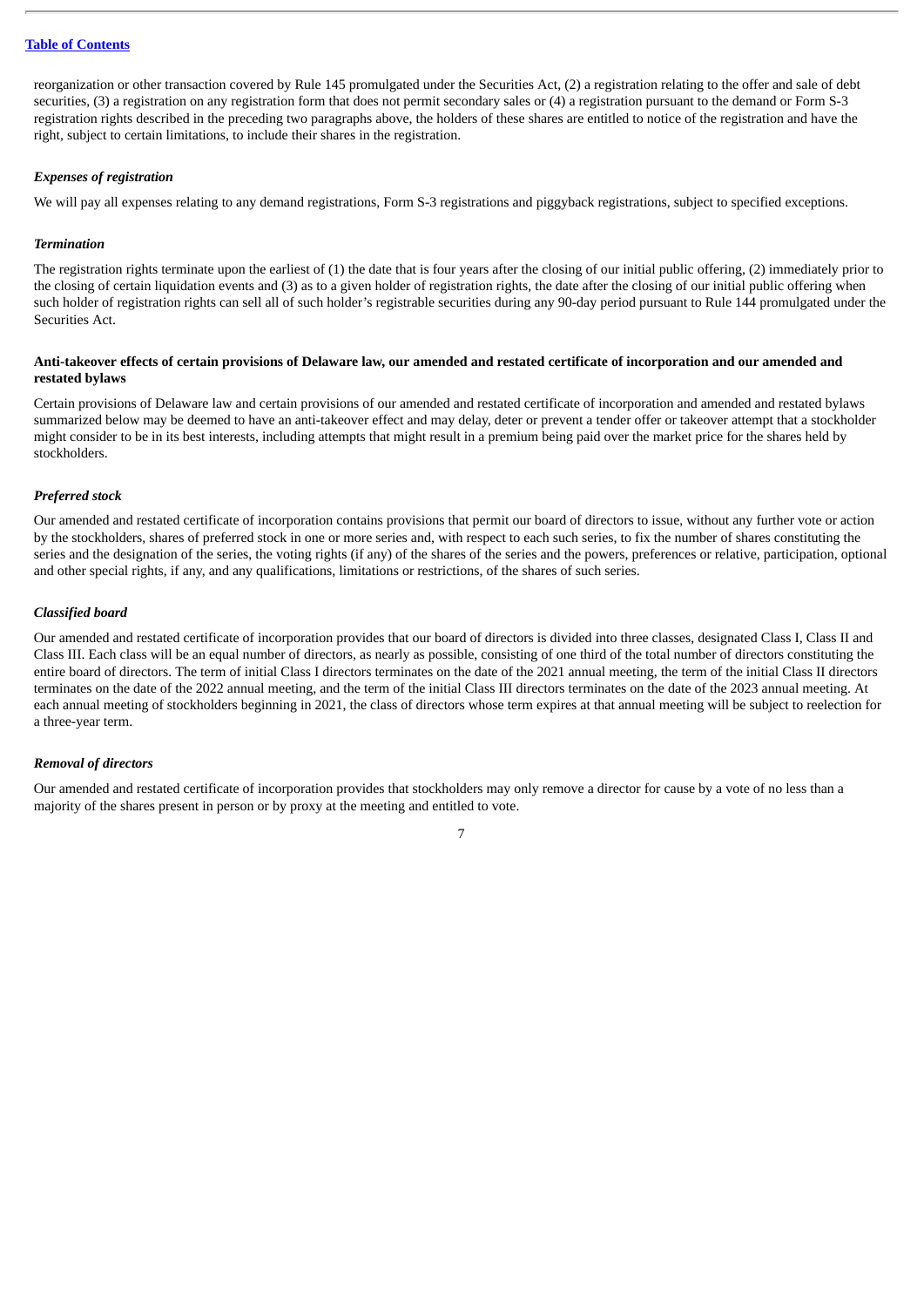#### *Director vacancies*

Our amended and restated certificate of incorporation authorizes only our board of directors to fill vacant directorships.

#### *No cumulative voting*

Our amended and restated certificate of incorporation provides that stockholders do not have the right to cumulate votes in the election of directors.

#### *Special meetings of stockholders*

Our amended and restated certificate of incorporation and amended and restated bylaws provide that, except as otherwise required by law, special meetings of the stockholders may be called only by the Chairperson of our board of directors, by the majority of the board of directors or by our Chief Executive Officer or our President.

#### *Advance notice procedures for director nominations*

Our amended and restated bylaws provide that stockholders seeking to nominate candidates for election as directors at an annual or special meeting of stockholders must provide timely notice thereof in writing. To be timely, a stockholder's notice generally must be delivered to and received at our principal executive offices before notice of the meeting is issued by the secretary of the Company, with such notice being served not less than 90 nor more than 120 days before the meeting. Although the amended and restated bylaws do not give the board of directors the power to approve or disapprove stockholder nominations of candidates to be elected at an annual meeting, the amended and restated bylaws may have the effect of precluding the conduct of certain business at a meeting if the proper procedures are not followed or may discourage or deter a potential acquirer from conducting a solicitation of proxies to elect its own slate of directors or otherwise attempting to obtain control of the Company.

#### *Action by written consent*

Our amended and restated certificate of incorporation and amended and restated bylaws provide that any action to be taken by the stockholders must be effected at a duly called annual or special meeting of stockholders and may not be effected by written consent.

#### *Amending our certificate of incorporation and bylaws*

Our amended and restated certificate of incorporation may be amended or altered in any manner provided by the Delaware General Corporation Law (DGCL). Our amended and restated bylaws may be adopted, amended, altered or repealed by stockholders only upon approval of at least majority of the voting power of all the then outstanding shares of the common stock, except for any amendment of the above provisions, which would require the approval of a two-thirds majority of our then outstanding common stock. Additionally, our amended and restated certificate of incorporation provides that our bylaws may be amended, altered or repealed by the board of directors.

#### *Authorized but unissued shares*

Our authorized but unissued shares of common stock and preferred stock are available for future issuances without stockholder approval, except as required by the listing standards of Nasdaq, and may be utilized for a variety of corporate purposes, including future offerings to raise additional capital, acquisitions and employee benefit plans. The existence of authorized but unissued and unreserved common stock and preferred stock may render more difficult or discourage an attempt to obtain control of the Company by means of a proxy contest, tender offer, merger or otherwise.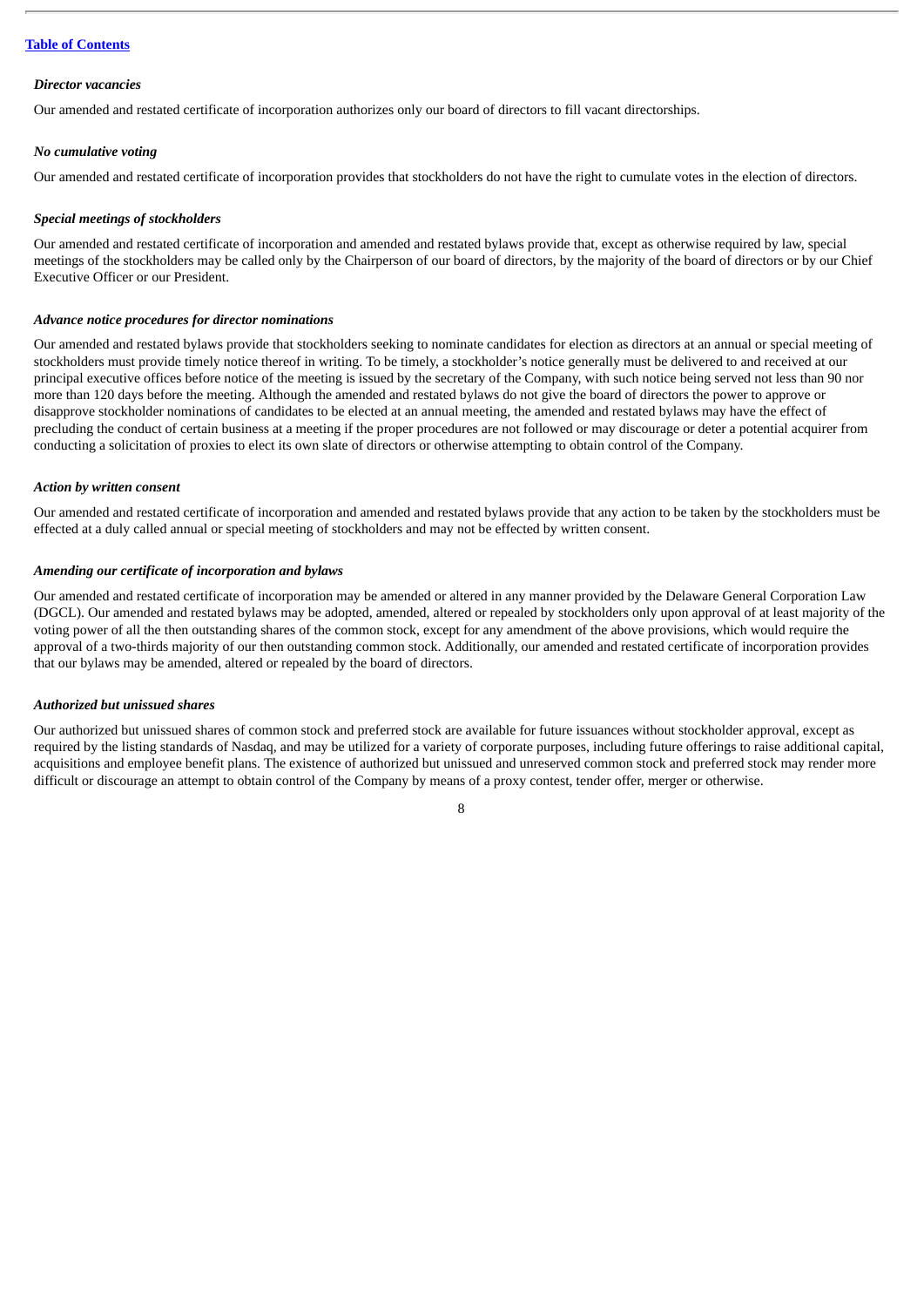#### *Exclusive jurisdiction*

Our amended and restated bylaws provide that, unless we consent to the selection of an alternative forum, the Court of Chancery of the State of Delaware shall be the sole and exclusive forum for any derivative action or proceeding brought on our behalf, any action asserting a claim of breach of fiduciary duty, any action asserting a claim arising pursuant to the DGCL, any action regarding our amended and restated certificate of incorporation or amended and restated bylaws, or any action asserting a claim against us that is governed by the internal affairs doctrine. Our amended and restated bylaws further provide that the federal district courts of the United States of America will be the exclusive forum for resolving any complaint asserting a cause of action arising under the Securities Act. Any person or entity purchasing or otherwise acquiring any interest in our securities shall be deemed to have notice of and consented to these provisions. Although we believe these provisions benefit us by providing increased consistency in the application of law for the specified types of actions and proceedings, the provisions may have the effect of discouraging lawsuits against us or our directors and officers.

Nothing in our amended and restated bylaws precludes stockholders that assert claims under the Exchange Act from bringing such claims in federal court, subject to applicable law. We note that stockholders cannot waive compliance (or consent to non-compliance) with the federal securities laws and the rules and regulations thereunder.

#### *Business combinations with interested stockholders*

We are governed by Section 203 of the DGCL. Subject to certain exceptions, Section 203 of the DGCL prohibits a public Delaware corporation from engaging in a business combination (as defined in such section) with an "interested stockholder" (defined generally as any person who beneficially owns 15% or more of the outstanding voting stock of such corporation or any person affiliated with such person) for a period of three years following the time that such stockholder became an interested stockholder, unless (1) prior to such time the board of directors of such corporation approved either the business combination or the transaction that resulted in the stockholder becoming an interested stockholder; (2) upon consummation of the transaction that resulted in the stockholder becoming an interested stockholder, the interested stockholder owned at least 85% of the voting stock of such corporation at the time the transaction commenced (excluding for purposes of determining the voting stock of such corporation outstanding (but not the outstanding voting stock owned by the interested stockholder) those shares owned (a) by persons who are directors and also officers of such corporation and (b) by employee stock plans in which employee participants do not have the right to determine confidentially whether shares held subject to the plan will be tendered in a tender or exchange offer); or (3) at or subsequent to such time the business combination is approved by the board of directors of such corporation and authorized at a meeting of stockholders (and not by written consent) by the affirmative vote of at least 66 2/3% of the outstanding voting stock of such corporation not owned by the interested stockholder.

Our amended and restated certificate of incorporation and our amended and restated bylaws provide that we must indemnify our directors and officers to the fullest extent authorized by the DGCL. We are expressly authorized to, and do, carry directors' and officers' insurance providing coverage for our directors, officers and certain employees for some liabilities. In addition to the indemnification required in our amended and restated certificate of incorporation and amended and restated bylaws, we have entered into an indemnification agreement with each member of our board of directors and each of our officers. These agreements provide for the indemnification of our directors and officers for certain expenses and liabilities incurred in connection with any action, suit, proceeding or alternative dispute resolution mechanism or hearing, inquiry or investigation that may lead to the foregoing, to which they are a party, or are threatened to be made a party, by reason of the fact that they are or were a director, officer, employee, agent or fiduciary of our company, or any of our subsidiaries, by reason of any action or inaction by them while serving as an officer, director, agent or fiduciary, or by reason of the fact that they were serving at our request as a director, officer, employee, agent or fiduciary of another entity. In the case of an action or proceeding by or in the right of our company or any of our subsidiaries, no indemnification will be provided for any claim where a court determines that the indemnified party is prohibited from receiving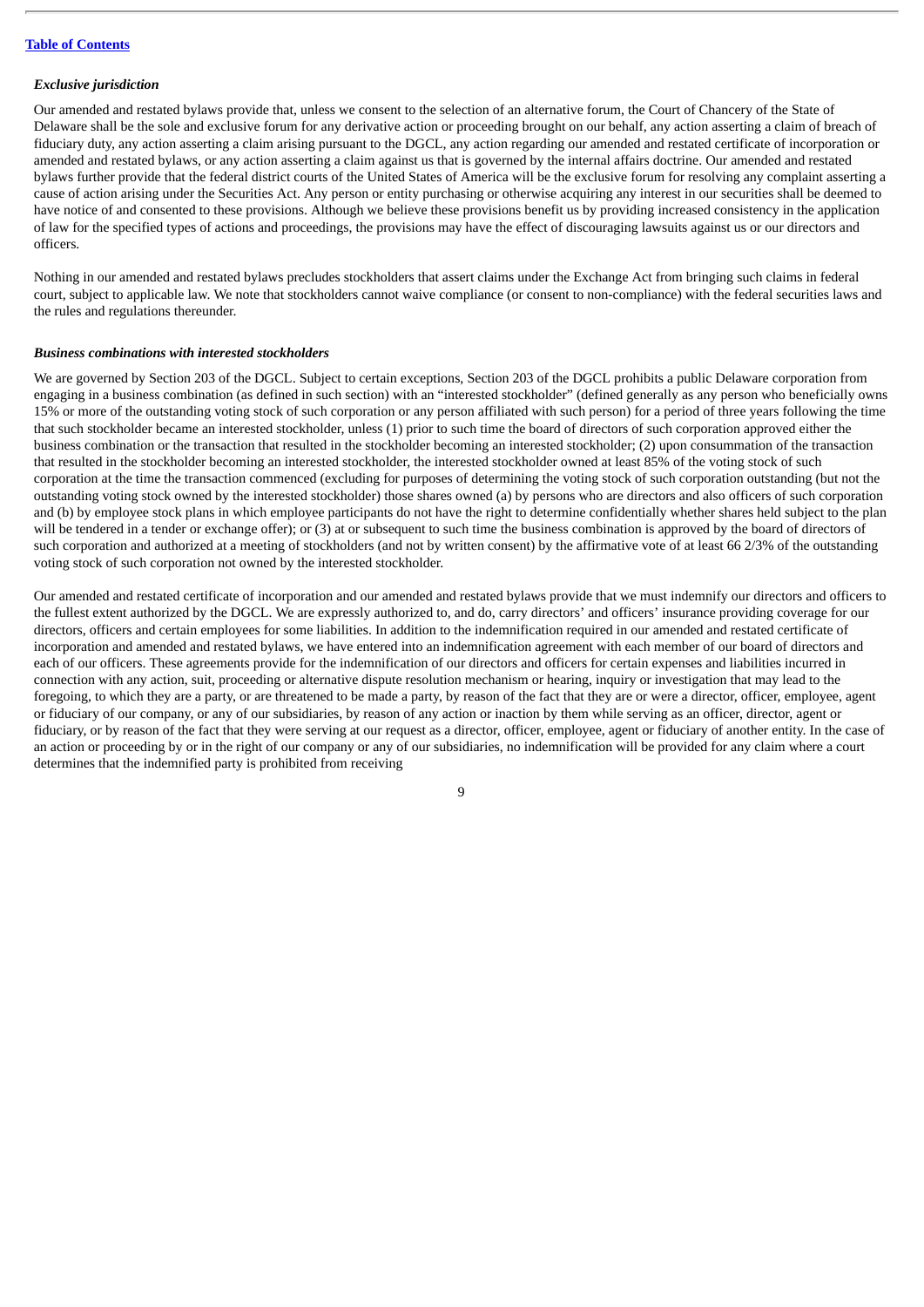indemnification. We believe that these indemnification provisions and insurance are useful to attract and retain qualified directors and executive officers.

The limitation on liability and indemnification provisions in our certificate of incorporation and bylaws may discourage stockholders from bringing a lawsuit against directors for breach of their fiduciary duty. These provisions may also have the effect of reducing the likelihood of derivative litigation against directors and officers, even though such an action, if successful, might otherwise benefit us and our stockholders. In addition, your investment may be adversely affected to the extent we pay the costs of settlement and damage awards against directors and officers pursuant to these indemnification provisions.

#### **Listing**

Our common stock is listed on the Nasdaq Global Select Market under the symbol "ORIC."

#### **Transfer agent and registrar**

The transfer agent and registrar for our common stock is Computershare Trust Company, N.A. The transfer agent and registrar's address is 150 Royall Street, Canton, MA 02021, and its telephone number is (800) 736-3001.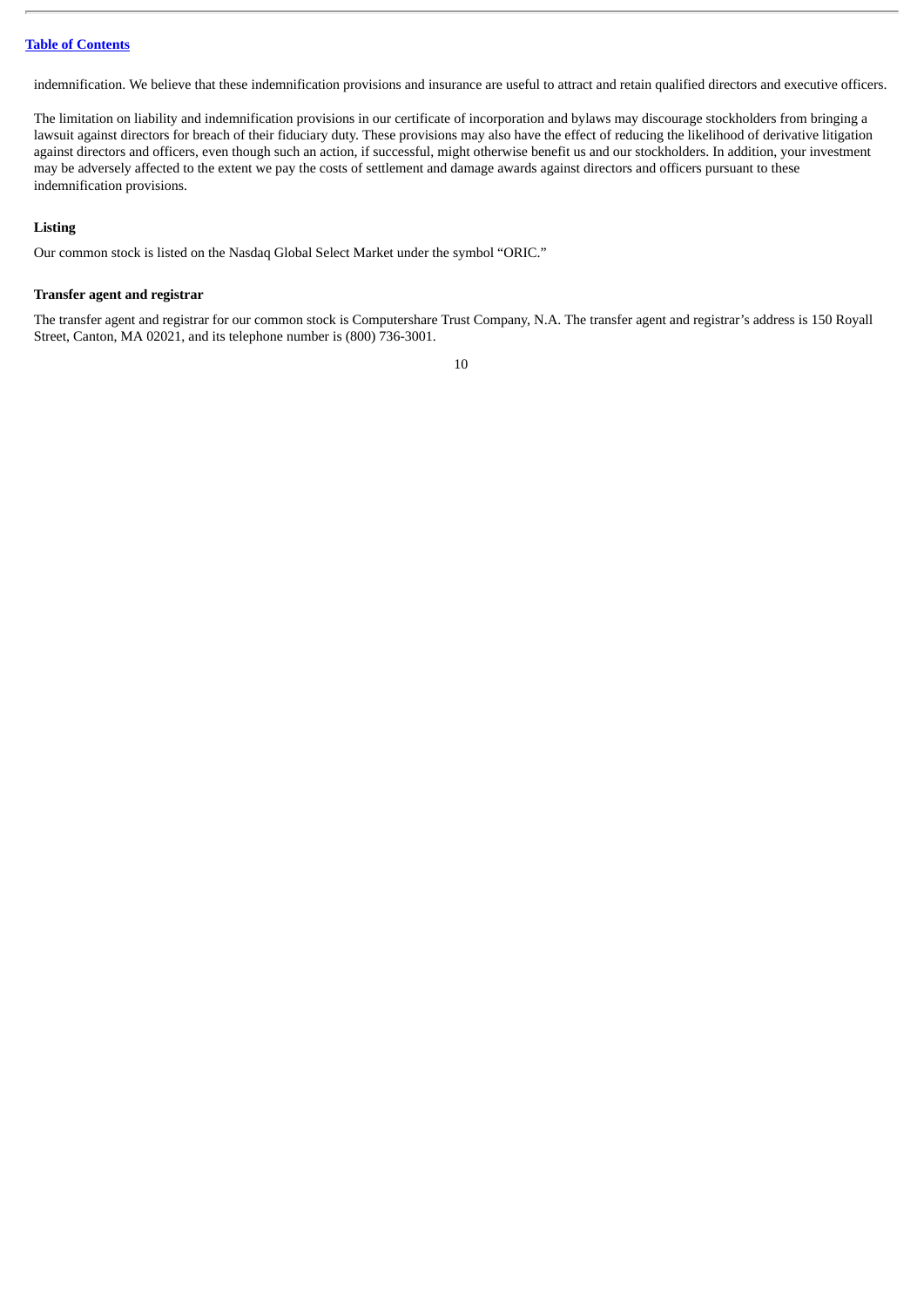#### **DESCRIPTION OF DEPOSITARY SHARES**

<span id="page-14-0"></span>We may issue fractional interests in shares of common stock or preferred stock, rather than shares of common stock or preferred stock, with those rights and subject to the terms and conditions that we may specify in a prospectus supplement or a free writing prospectus. If we do so, we will provide for a depositary (either a bank or trust company depositary that has its principal office in the United States) to issue receipts for depositary shares, each of which will represent a fractional interest in a share of common stock or preferred stock. The shares of common stock or preferred stock underlying the depositary shares will be deposited under a deposit agreement between us and the depositary. The prospectus supplement or a free writing prospectus will include the name and address of the depositary and will include a discussion of material U.S. federal income tax considerations applicable to the common stock, preferred stock and depositary shares, as applicable.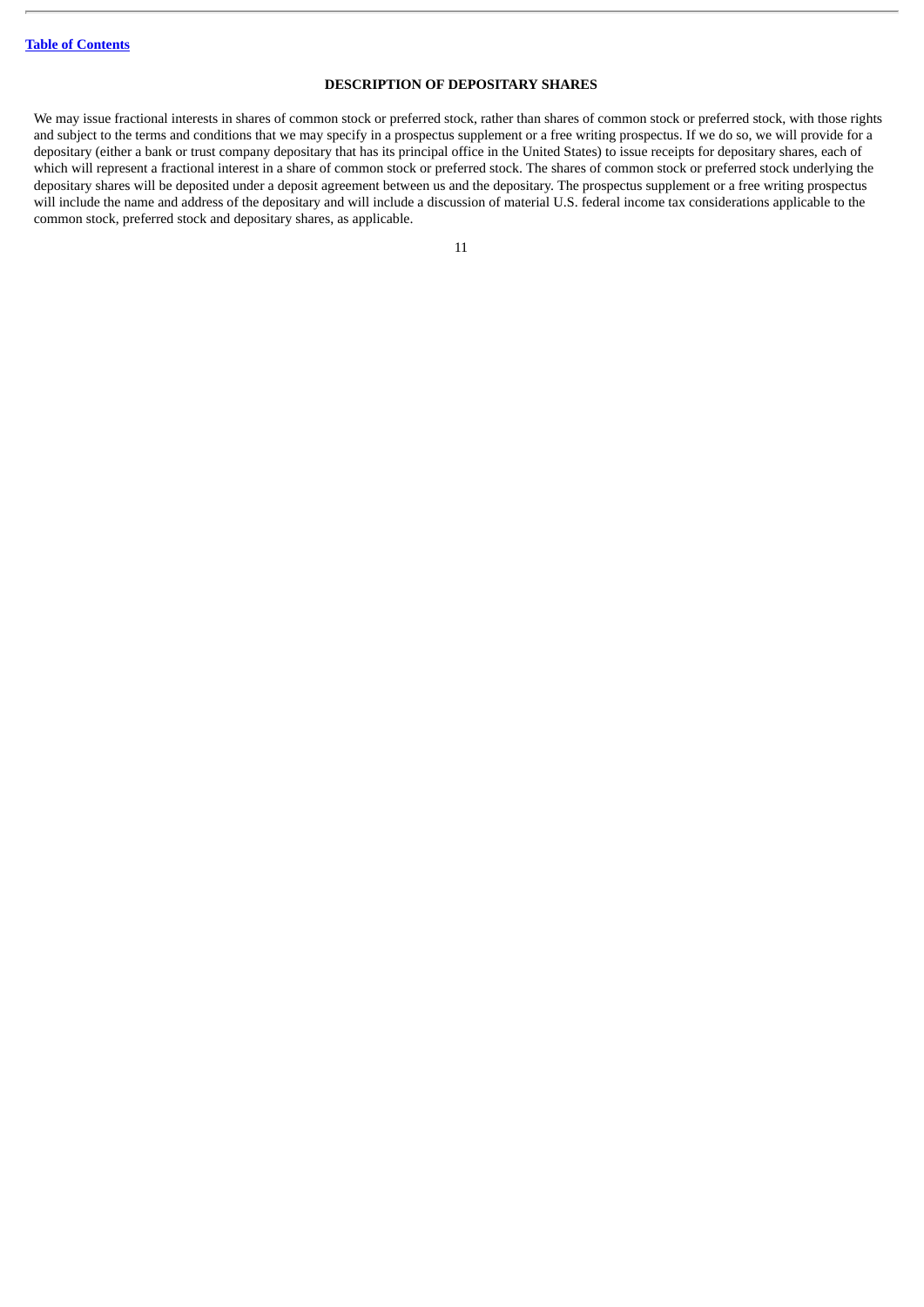#### **DESCRIPTION OF WARRANTS**

<span id="page-15-0"></span>The following description, together with the additional information we may include in any applicable prospectus supplements, summarizes the material terms and provisions of the warrants that we may offer under this prospectus and the related warrant agreements and warrant certificates. While the terms summarized below will apply generally to any warrants that we may offer, we will describe the particular terms of any series of warrants in more detail in the applicable prospectus supplement. If we indicate in the prospectus supplement, the terms of any warrants offered under that prospectus supplement may differ from the terms described below. Specific warrant agreements will contain additional important terms and provisions and will be incorporated by reference as an exhibit to the registration statement, which includes this prospectus.

#### **General**

We may issue warrants for the purchase of common stock, preferred stock and/or debt securities in one or more series. We may issue warrants independently or together with common stock, preferred stock and/or debt securities, and the warrants may be attached to or separate from these securities.

We will evidence each series of warrants by warrant certificates that we will issue under a separate warrant agreement. We will enter into the warrant agreement with a warrant agent. We will indicate the name and address of the warrant agent in the applicable prospectus supplement relating to a particular series of warrants.

We will describe in the applicable prospectus supplement the terms of the series of warrants, including:

- the offering price and aggregate number of warrants offered;
- the currency for which the warrants may be purchased;
- if applicable, the designation and terms of the securities with which the warrants are issued and the number of warrants issued with each such security or each principal amount of such security;
- if applicable, the date on and after which the warrants and the related securities will be separately transferable;
- in the case of warrants to purchase debt securities, the principal amount of debt securities purchasable upon exercise of one warrant and the price at, and currency in which, this principal amount of debt securities may be purchased upon such exercise;
- in the case of warrants to purchase common stock or preferred stock, the number of shares of common stock or preferred stock, as the case may be, purchasable upon the exercise of one warrant and the price at which these shares may be purchased upon such exercise;
- the effect of any merger, consolidation, sale or other disposition of our business on the warrant agreement and the warrants;
- the terms of any rights to redeem or call the warrants;
- any provisions for changes to or adjustments in the exercise price or number of securities issuable upon exercise of the warrants;
- the periods during which, and places at which, the warrants are exercisable;
- the manner of exercise;
- the dates on which the right to exercise the warrants will commence and expire;
- the manner in which the warrant agreement and warrants may be modified;
- federal income tax consequences of holding or exercising the warrants;
- the terms of the securities issuable upon exercise of the warrants; and
- any other specific terms, preferences, rights or limitations of or restrictions on the warrants.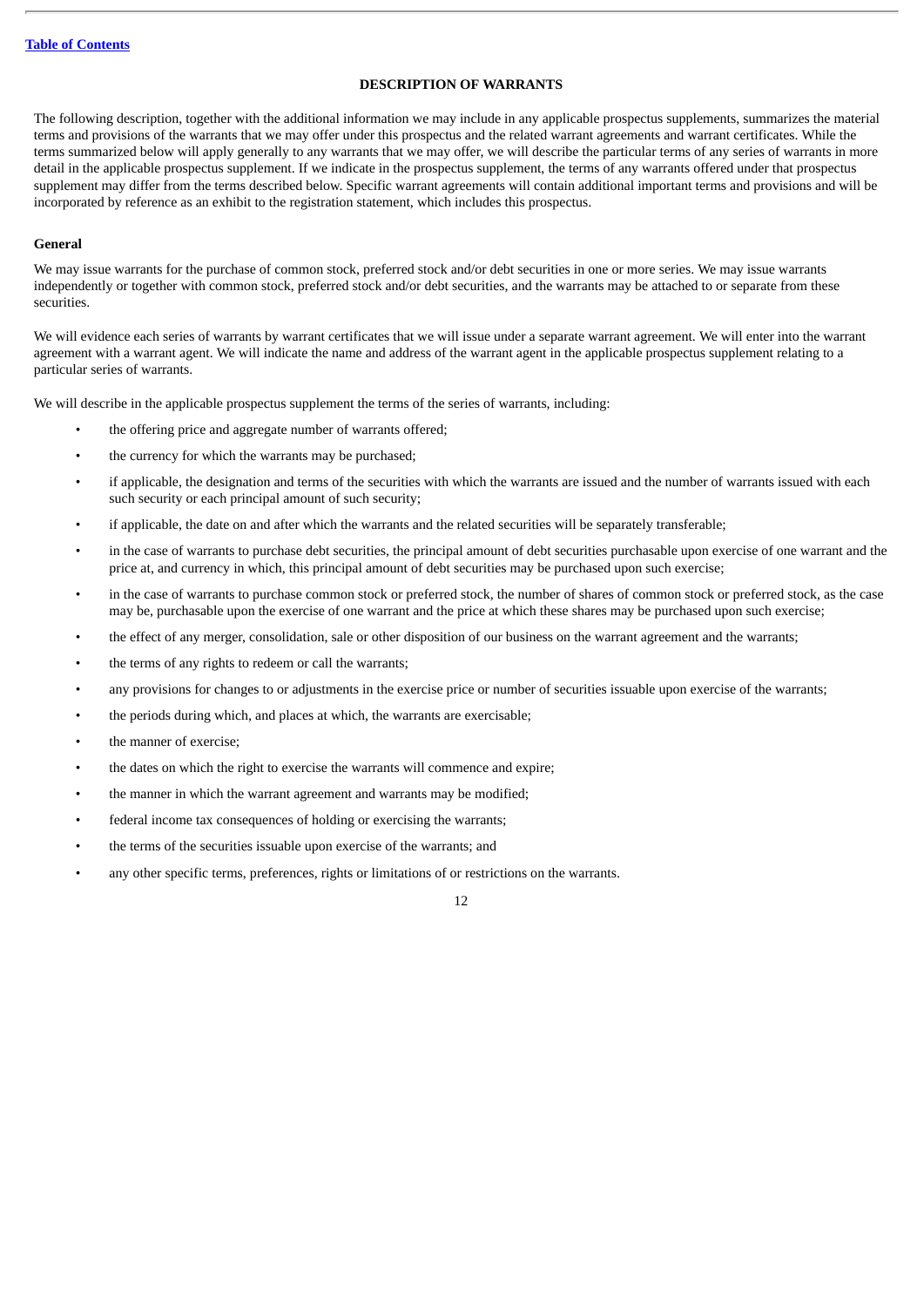#### **DESCRIPTION OF DEBT SECURITIES**

<span id="page-16-0"></span>This section describes the general terms and provisions of our debt securities that we may issue from time to time. We may issue debt securities, in one or more series, as either senior or subordinated debt or as senior or subordinated convertible debt. While the terms we have summarized below will apply generally to any future debt securities we may offer under this prospectus, the applicable prospectus supplement or free writing prospectus will describe the specific terms of any debt securities offered through that prospectus supplement or free writing prospectus. The terms of any debt securities we offer under a prospectus supplement or free writing prospectus may differ from the terms we describe below. Unless the context requires otherwise, whenever we refer to the "indentures," we also are referring to any supplemental indentures that specify the terms of a particular series of debt securities.

We will issue any senior debt securities under the senior indenture that we will enter into with the trustee named in the senior indenture. We will issue any subordinated debt securities under the subordinated indenture that we will enter into with the trustee named in the subordinated indenture. We have filed forms of these documents as exhibits to the registration statement, of which this prospectus is a part, and supplemental indentures and forms of debt securities containing the terms of the debt securities being offered will be filed as exhibits to the registration statement of which this prospectus is a part or will be incorporated by reference from reports that we file with the SEC.

The indentures will be qualified under the Trust Indenture Act of 1939, as amended, or the Trust Indenture Act. We use the term "trustee" to refer to either the trustee under the senior indenture or the trustee under the subordinated indenture, as applicable.

The following summaries of material provisions of the senior debt securities, the subordinated debt securities and the indentures are subject to, and qualified in their entirety by reference to, all of the provisions of the indenture applicable to a particular series of debt securities. We urge you to read the applicable prospectus supplement or free writing prospectus and any related free writing prospectuses related to the debt securities that we may offer under this prospectus, as well as the complete applicable indenture that contains the terms of the debt securities. Except as we may otherwise indicate, the terms of the senior indenture and the subordinated indenture are identical.

#### **General**

We will describe in the applicable prospectus supplement or free writing prospectus the terms of the series of debt securities being offered, including:

- the title;
- the principal amount being offered, and if a series, the total amount authorized and the total amount outstanding;
- any limit on the amount that may be issued;
- whether or not we will issue the series of debt securities in global form, and, if so, the terms and who the depository will be;
- the maturity date:
- whether and under what circumstances, if any, we will pay additional amounts on any debt securities held by a person who is not a United States person for tax purposes, and whether we can redeem the debt securities if we have to pay such additional amounts;
- the annual interest rate, which may be fixed or variable, or the method for determining the rate and the date interest will begin to accrue, the dates interest will be payable and the regular record dates for interest payment dates or the method for determining such dates;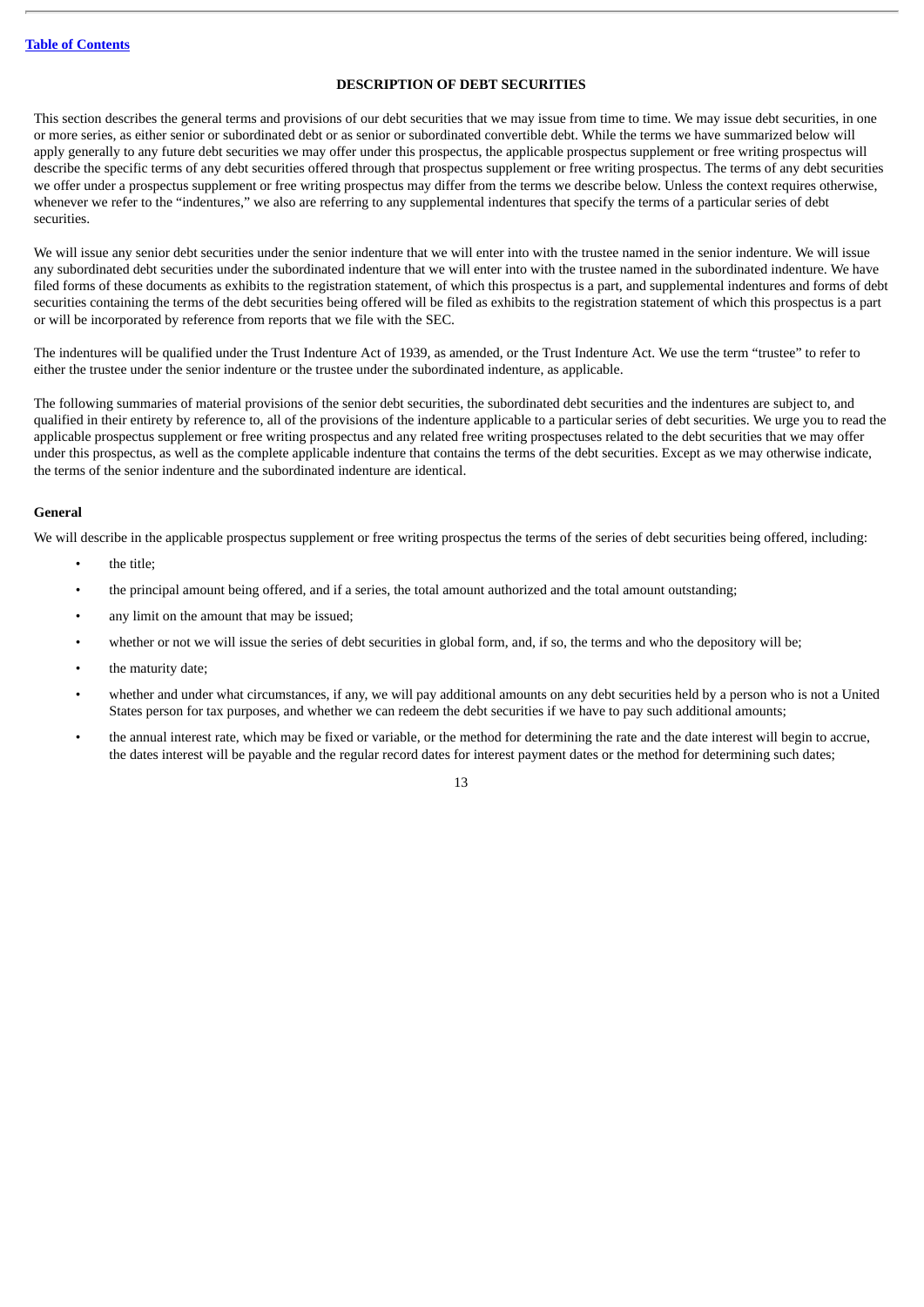- whether or not the debt securities will be secured or unsecured, and the terms of any secured debt;
- the terms of the subordination of any series of subordinated debt;
- the place where payments will be payable;
- restrictions on transfer, sale or other assignment, if any;
- our right, if any, to defer payment of interest and the maximum length of any such deferral period;
- the date, if any, after which, the conditions upon which, and the price at which, we may, at our option, redeem the series of debt securities pursuant to any optional or provisional redemption provisions and the terms of those redemption provisions;
- the date, if any, on which, and the price at which we are obligated, pursuant to any mandatory sinking fund or analogous fund provisions or otherwise, to redeem, or at the holder's option, to purchase, the series of debt securities and the currency or currency unit in which the debt securities are payable;
- whether the indenture will restrict our ability or the ability of our subsidiaries to:
	- incur additional indebtedness;
	- issue additional securities;
	- create liens;
	- pay dividends or make distributions in respect of our capital stock or the capital stock of our subsidiaries;
	- redeem capital stock;
	- place restrictions on our subsidiaries' ability to pay dividends, make distributions or transfer assets;
	- make investments or other restricted payments;
	- sell or otherwise dispose of assets;
	- enter into sale-leaseback transactions;
	- engage in transactions with stockholders or affiliates;
	- issue or sell stock of our subsidiaries;
	- effect a consolidation or merger;
- whether the indenture will require us to maintain any interest coverage, fixed charge, cash flow-based, asset-based or other financial ratios;
- a discussion of certain material or special United States federal income tax considerations applicable to the debt securities;
- information describing any book-entry features;
- provisions for a sinking fund purchase or other analogous fund, if any;
- the applicability of the provisions in the indenture on discharge;
- whether the debt securities are to be offered at a price such that they will be deemed to be offered at an "original issue discount" as defined in paragraph (a) of Section 1273 of the Internal Revenue Code of 1986, as amended;
- the denominations in which we will issue the series of debt securities, if other than denominations of \$1,000 and any integral multiple thereof;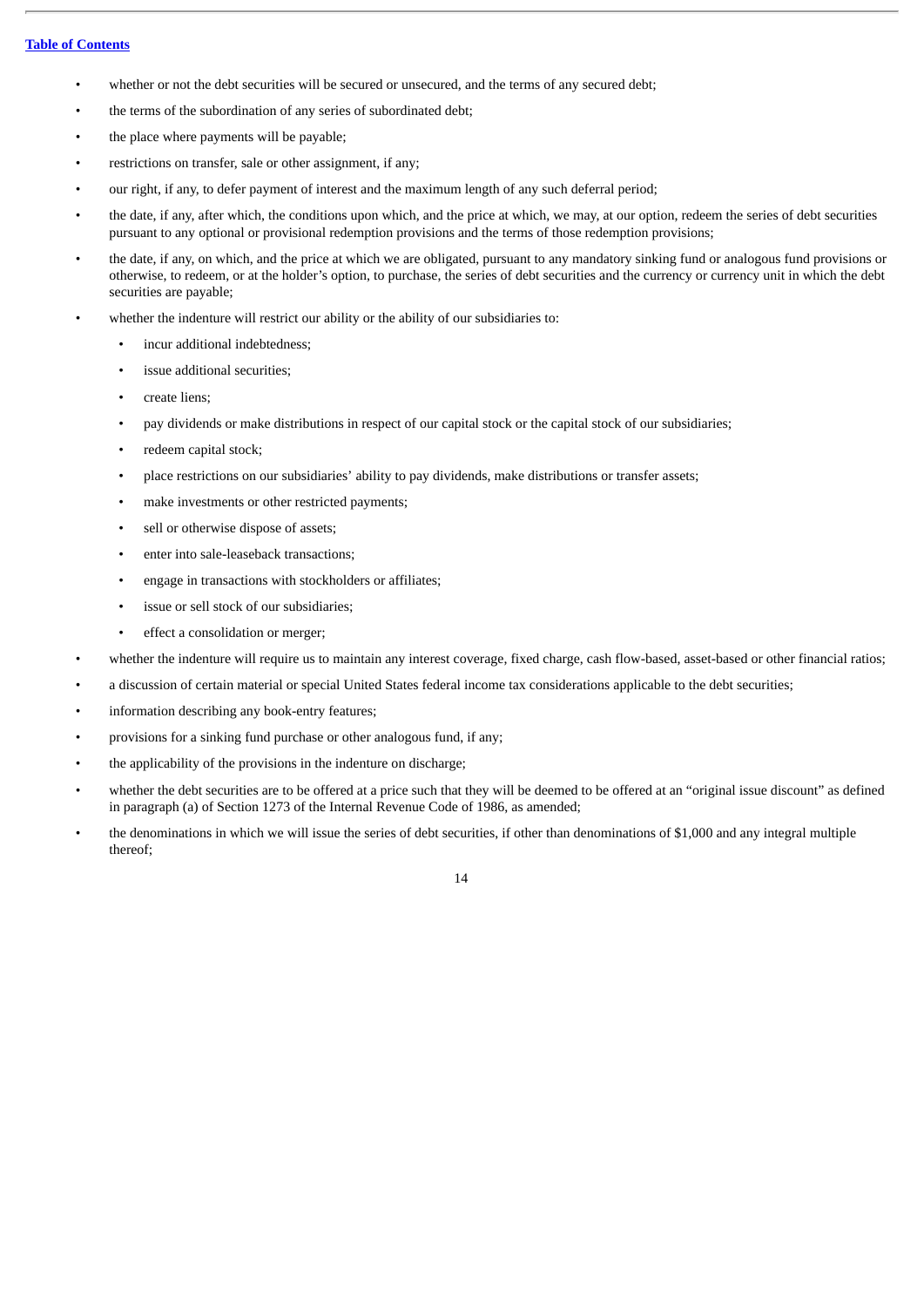- the currency of payment of debt securities if other than U.S. dollars and the manner of determining the equivalent amount in U.S. dollars; and
- any other specific terms, preferences, rights or limitations of, or restrictions on, the debt securities, including any additional events of default or covenants provided with respect to the debt securities, and any terms that may be required by us or advisable under applicable laws or regulations or advisable in connection with the marketing of the debt securities.

#### **Conversion or Exchange Rights**

We will set forth in the applicable prospectus supplement or free writing prospectus the terms on which a series of debt securities may be convertible into or exchangeable for our common stock, our preferred stock or other securities (including securities of a third-party). We will include provisions as to whether conversion or exchange is mandatory, at the option of the holder or at our option. We may include provisions pursuant to which the number of shares of our common stock, our preferred stock or other securities (including securities of a third-party) that the holders of the series of debt securities receive would be subject to adjustment.

#### **Consolidation, Merger or Sale**

Unless we provide otherwise in the prospectus supplement or free writing prospectus applicable to a particular series of debt securities, the indentures will not contain any covenant that restricts our ability to merge or consolidate, or sell, convey, transfer or otherwise dispose of all or substantially all of our assets. However, any successor to or acquirer of such assets must assume all of our obligations under the indentures or the debt securities, as appropriate. If the debt securities are convertible into or exchangeable for other securities of ours or securities of other entities, the person with whom we consolidate or merge or to whom we sell all of our property must make provisions for the conversion of the debt securities into securities that the holders of the debt securities would have received if they had converted the debt securities before the consolidation, merger or sale.

#### **Events of Default Under the Indenture**

Unless we provide otherwise in the prospectus supplement or free writing prospectus applicable to a particular series of debt securities, the following are events of default under the indentures with respect to any series of debt securities that we may issue:

- if we fail to pay interest when due and payable and our failure continues for 90 days and the time for payment has not been extended;
- if we fail to pay the principal, premium or sinking fund payment, if any, when due and payable at maturity, upon redemption or repurchase or otherwise, and the time for payment has not been extended;
- if we fail to observe or perform any other covenant contained in the debt securities or the indentures, other than a covenant specifically relating to another series of debt securities, and our failure continues for 90 days after we receive notice from the trustee or holders of at least 25% in aggregate principal amount of the outstanding debt securities of the applicable series; and
- if specified events of bankruptcy, insolvency or reorganization occur.

We will describe in each applicable prospectus supplement or free writing prospectus any additional events of default relating to the relevant series of debt securities.

If an event of default with respect to debt securities of any series occurs and is continuing, other than an event of default specified in the last bullet point above, the trustee or the holders of at least 25% in aggregate principal amount of the outstanding debt securities of that series, by notice to us in writing, and to the trustee if notice is given by such holders, may declare the unpaid principal, premium, if any, and accrued interest, if any, due and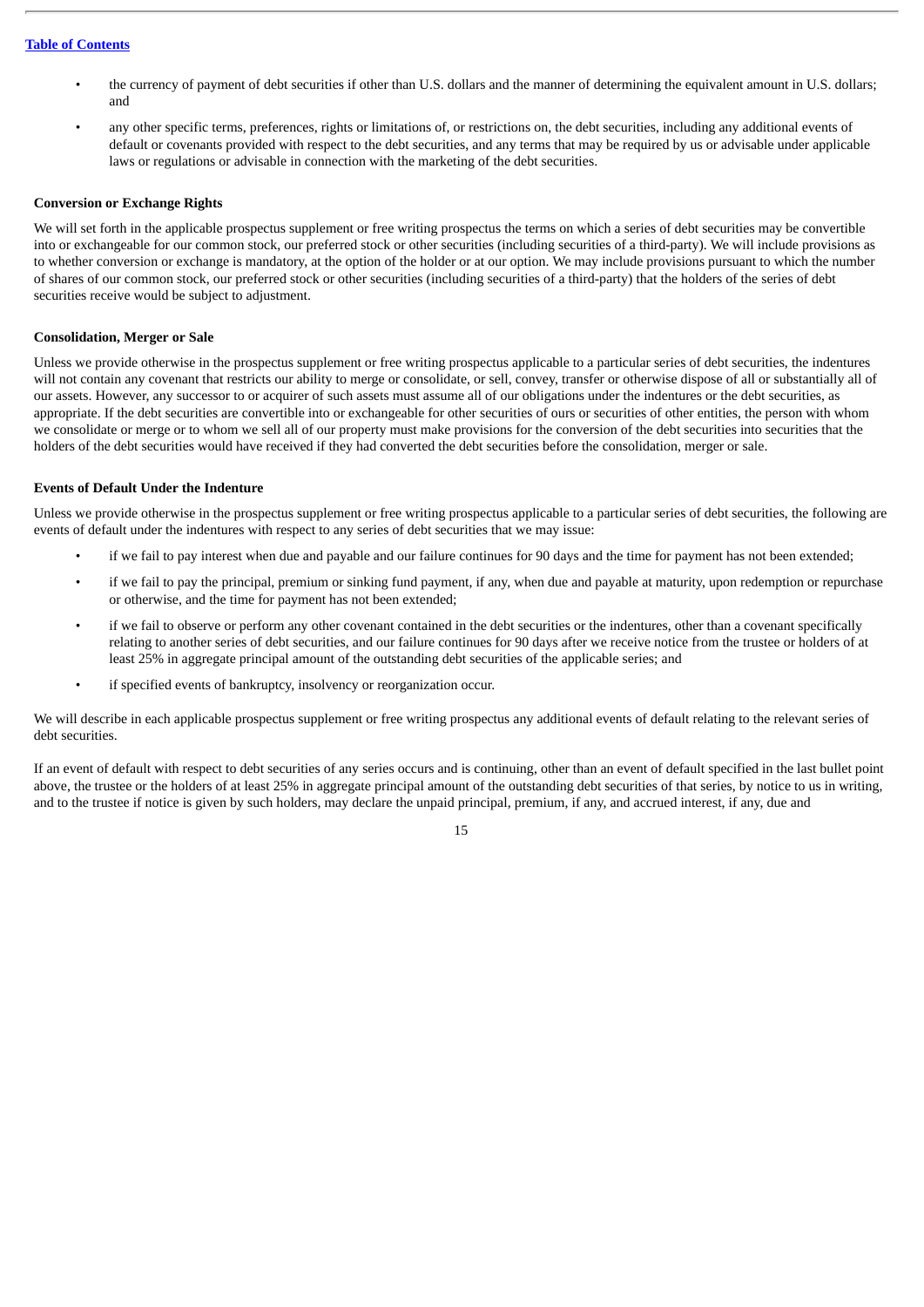payable immediately. If an event of default specified in the last bullet point above occurs with respect to us, the unpaid principal, premium, if any, and accrued interest, if any, of each issue of debt securities then outstanding shall be due and payable without any notice or other action on the part of the trustee or any holder.

The holders of a majority in principal amount of the outstanding debt securities of an affected series may waive any default or event of default with respect to the series and its consequences, except defaults or events of default regarding payment of principal, premium, if any, or interest, unless we have cured the default or event of default in accordance with the indenture. Any waiver shall cure the default or event of default.

Subject to the terms of the indentures, if an event of default under an indenture shall occur and be continuing, the trustee will be under no obligation to exercise any of its rights or powers under such indenture at the request or direction of any of the holders of the applicable series of debt securities, unless such holders have offered the trustee reasonable indemnity or security satisfactory to it against any loss, liability or expense. The holders of a majority in principal amount of the outstanding debt securities of any series will have the right to direct the time, method and place of conducting any proceeding for any remedy available to the trustee, or exercising any trust or power conferred on the trustee, with respect to the debt securities of that series, provided that:

- the direction so given by the holder is not in conflict with any law or the applicable indenture; and
- subject to its duties under the Trust Indenture Act, the trustee need not take any action that might involve it in personal liability or might be unduly prejudicial to the holders not involved in the proceeding.

A holder of the debt securities of any series will have the right to institute a proceeding under the indentures or to appoint a receiver or trustee, or to seek other remedies if:

- the holder has given written notice to the trustee of a continuing event of default with respect to that series;
- the holders of at least 25% in aggregate principal amount of the outstanding debt securities of that series have made written request, and such holders have offered reasonable indemnity to the trustee or security satisfactory to it against any loss, liability or expense or to be incurred in compliance with instituting the proceeding as trustee; and
- the trustee does not institute the proceeding, and does not receive from the holders of a majority in aggregate principal amount of the outstanding debt securities of that series other conflicting directions within 90 days after the notice, request and offer.

These limitations do not apply to a suit instituted by a holder of debt securities if we default in the payment of the principal, premium, if any, or interest on, the debt securities, or other defaults that may be specified in the applicable prospectus supplement or free writing prospectus.

We will periodically file statements with the trustee regarding our compliance with specified covenants in the indentures.

#### **Modification of Indenture; Waiver**

Subject to the terms of the indenture for any series of debt securities that we may issue, we and the trustee may change an indenture without the consent of any holders with respect to the following specific matters:

- to fix any ambiguity, defect or inconsistency in the indenture;
- to comply with the provisions described above under "*Description of Debt Securities-Consolidation, Merger or Sale*;"
- to comply with any requirements of the SEC in connection with the qualification of any indenture under the Trust Indenture Act;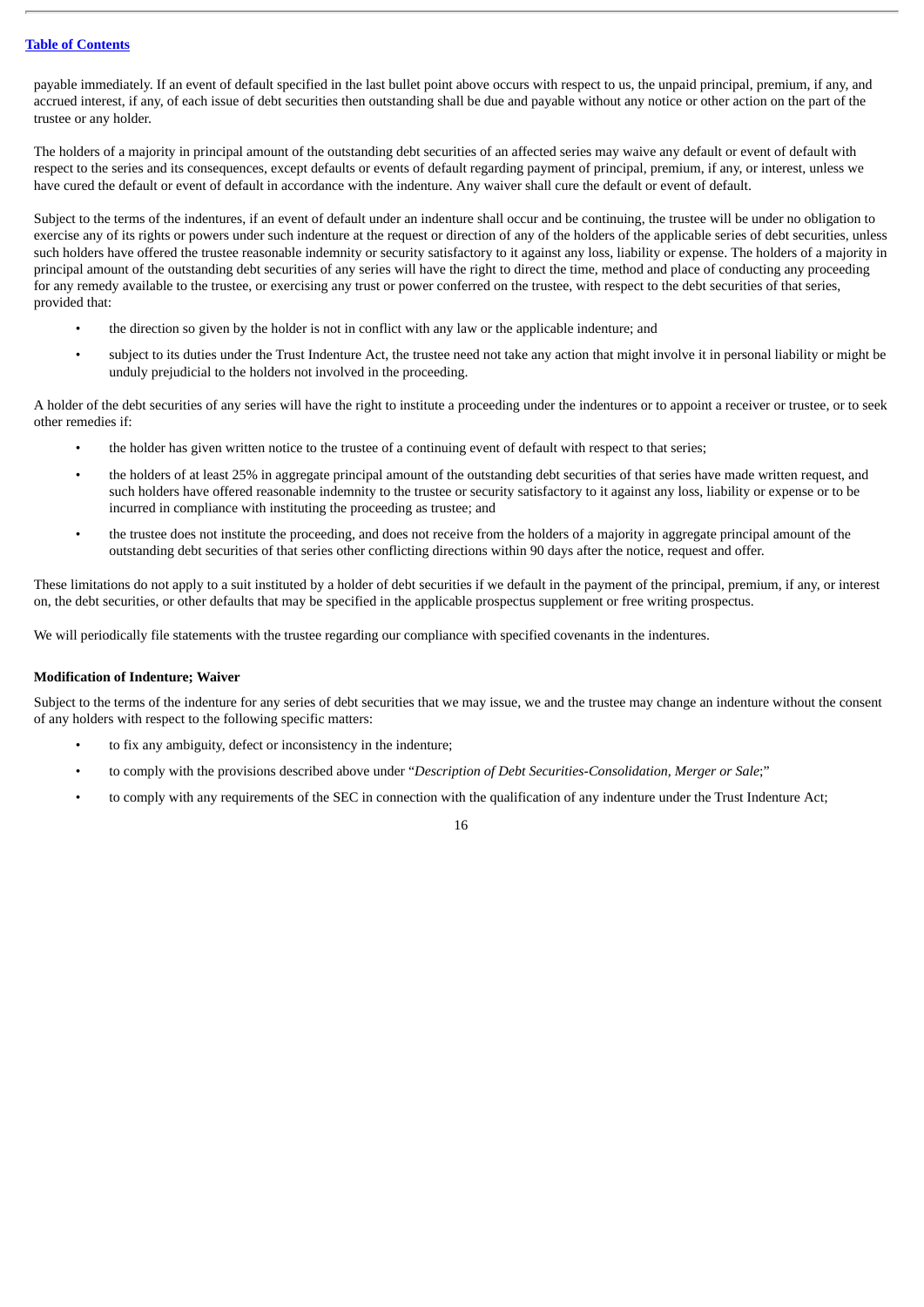- to add to, delete from or revise the conditions, limitations, and restrictions on the authorized amount, terms, or purposes of issue, authentication and delivery of debt securities, as set forth in the indenture;
- to provide for the issuance of and establish the form and terms and conditions of the debt securities of any series as provided under "*Description of Debt Securities-General*," to establish the form of any certifications required to be furnished pursuant to the terms of the indenture or any series of debt securities, or to add to the rights of the holders of any series of debt securities;
- to evidence and provide for the acceptance of appointment hereunder by a successor trustee;
- to provide for uncertificated debt securities and to make all appropriate changes for such purpose;
- to add to our covenants such new covenants, restrictions, conditions or provisions for the benefit of the holders, to make the occurrence, or the occurrence and the continuance, of a default in any such additional covenants, restrictions, conditions or provisions an event of default or to surrender any right or power conferred to us in the indenture; or
- to change anything that does not materially adversely affect the interests of any holder of debt securities of any series.

In addition, under the indentures, the rights of holders of a series of debt securities may be changed by us and the trustee with the written consent of the holders of at least a majority in aggregate principal amount of the outstanding debt securities of each series that is affected. However, subject to the terms of the indenture for any series of debt securities that we may issue or as otherwise provided in the prospectus supplement or free writing prospectus applicable to a particular series of debt securities, we and the trustee may make the following changes only with the consent of each holder of any outstanding debt securities affected:

- extending the stated maturity of the series of debt securities;
- reducing the principal amount, reducing the rate of or extending the time of payment of interest, or reducing any premium payable upon the redemption or repurchase of any debt securities; or
- reducing the percentage of debt securities, the holders of which are required to consent to any amendment, supplement, modification or waiver.

#### **Discharge**

Each indenture provides that, subject to the terms of the indenture and any limitation otherwise provided in the prospectus supplement or free writing prospectus applicable to a particular series of debt securities, we can elect to be discharged from our obligations with respect to one or more series of debt securities, except for specified obligations, including obligations to:

- register the transfer or exchange of debt securities of the series;
- replace stolen, lost or mutilated debt securities of the series;
- maintain paying agencies;
- hold monies for payment in trust;
- recover excess money held by the trustee;
- compensate and indemnify the trustee; and
- appoint any successor trustee.

In order to exercise our rights to be discharged, we must deposit with the trustee money or government obligations sufficient to pay all the principal of, any premium and interest on, the debt securities of the series on the dates payments are due.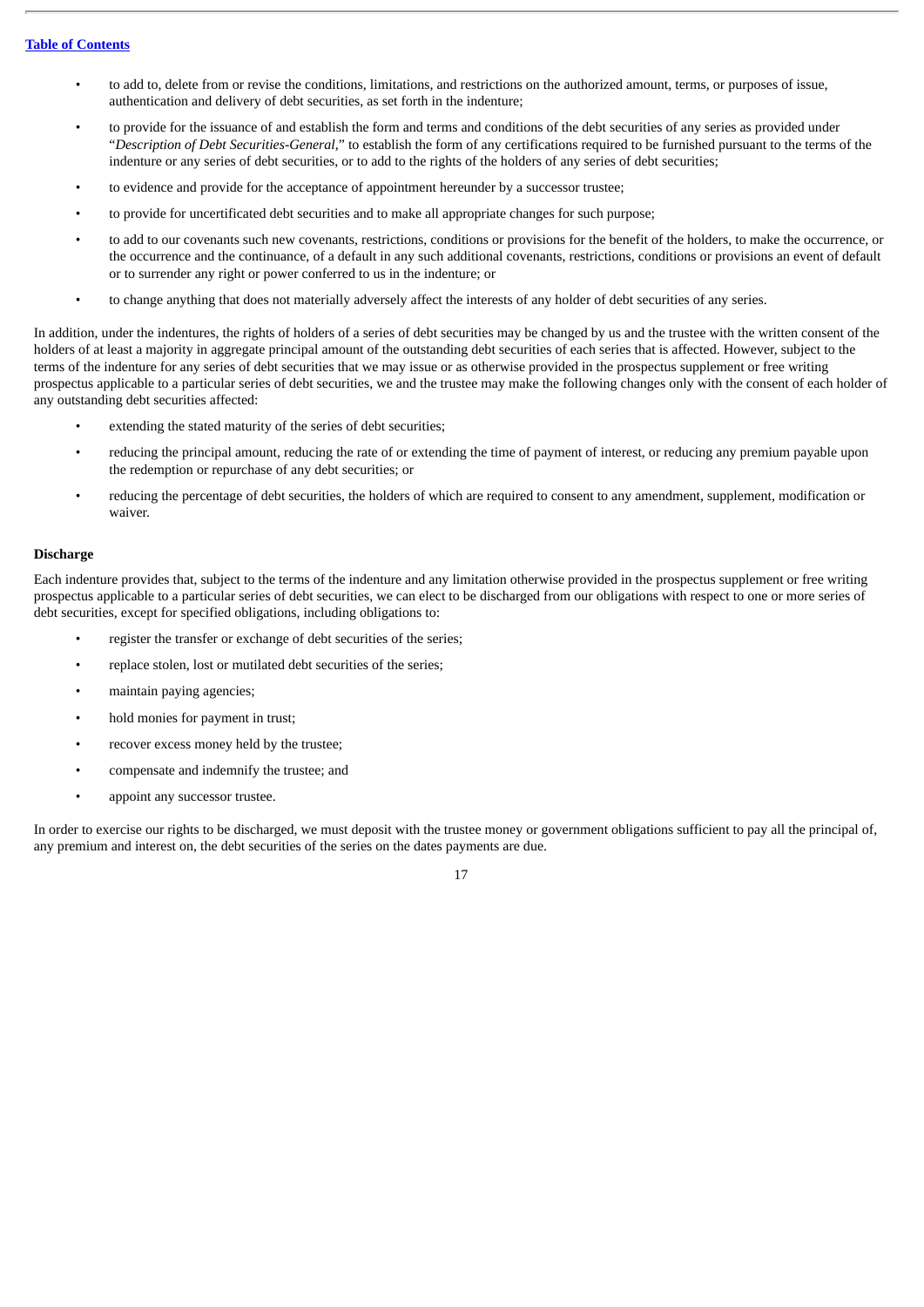#### **Form, Exchange and Transfer**

We will issue the debt securities of each series only in fully registered form without coupons and, unless we otherwise specify in the applicable prospectus supplement or free writing prospectus, in denominations of \$1,000 and any integral multiple thereof. The indentures provide that we may issue debt securities of a series in temporary or permanent global form and as book-entry securities that will be deposited with, or on behalf of, The Depository Trust Company or another depository named by us and identified in a prospectus supplement or free writing prospectus with respect to that series. At the option of the holder, subject to the terms of the indentures and the limitations applicable to global securities described in the applicable prospectus supplement or free writing prospectus, the holder of the debt securities of any series can exchange the debt securities for other debt securities of the same series, in any authorized denomination and of like tenor and aggregate principal amount.

Subject to the terms of the indentures and the limitations applicable to global securities set forth in the applicable prospectus supplement or free writing prospectus, holders of the debt securities may present the debt securities for exchange or for registration of transfer, duly endorsed or with the form of transfer endorsed thereon duly executed if so required by us or the security registrar, at the office of the security registrar or at the office of any transfer agent designated by us for this purpose. Unless otherwise provided in the debt securities that the holder presents for transfer or exchange, we will make no service charge for any registration of transfer or exchange, but we may require payment of any taxes or other governmental charges.

We will name in the applicable prospectus supplement or free writing prospectus the security registrar, and any transfer agent in addition to the security registrar, that we initially designate for any debt securities. We may at any time designate additional transfer agents or rescind the designation of any transfer agent or approve a change in the office through which any transfer agent acts, except that we will be required to maintain a transfer agent in each place of payment for the debt securities of each series. If we elect to redeem the debt securities of any series, we will not be required to:

- issue, register the transfer of, or exchange any debt securities of that series during a period beginning at the opening of business 15 days before the day of mailing of a notice of redemption of any debt securities that may be selected for redemption and ending at the close of business on the day of the mailing; or
- register the transfer of or exchange any debt securities so selected for redemption, in whole or in part, except the unredeemed portion of any debt securities we are redeeming in part.

#### **Information Concerning the Trustee**

The trustee, other than during the occurrence and continuance of an event of default under an indenture, undertakes to perform only those duties as are specifically set forth in the applicable indenture. Upon an event of default under an indenture, the trustee must use the same degree of care as a prudent person would exercise or use in the conduct of his or her own affairs.

Subject to this provision, the trustee is under no obligation to exercise any of the powers given it by the indentures at the request of any holder of debt securities unless it is offered reasonable security and indemnity against the costs, expenses and liabilities that it might incur.

#### **Payment and Paying Agents**

Unless we otherwise indicate in the applicable prospectus supplement or free writing prospectus, we will make payment of the interest on any debt securities on any interest payment date to the person in whose name the debt securities, or one or more predecessor securities, are registered at the close of business on the regular record date for the interest.

We will pay principal of and any premium and interest on the debt securities of a particular series at the office of the paying agents designated by us, except that unless we otherwise indicate in the applicable prospectus

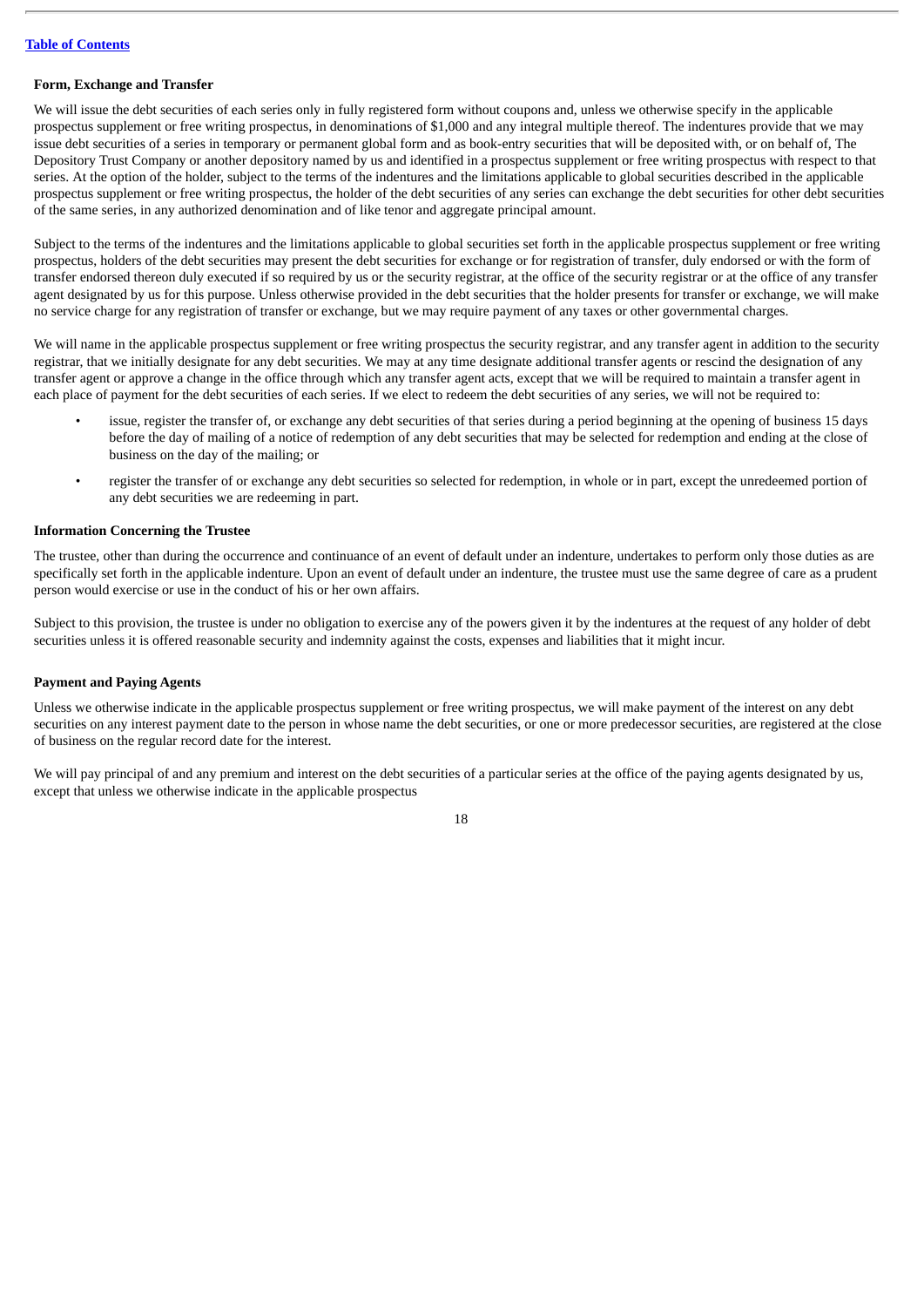supplement or free writing prospectus, we will make interest payments by check that we will mail to the holder or by wire transfer to certain holders. Unless we otherwise indicate in the applicable prospectus supplement or free writing prospectus, we will designate the corporate trust office of the trustee as our sole paying agent for payments with respect to debt securities of each series. We will name in the applicable prospectus supplement or free writing prospectus any other paying agents that we initially designate for the debt securities of a particular series. We will maintain a paying agent in each place of payment for the debt securities of a particular series.

All money we pay to a paying agent or the trustee for the payment of the principal of or any premium or interest on any debt securities that remains unclaimed at the end of two years after such principal, premium or interest has become due and payable will be repaid to us, and the holder of the debt security thereafter may look only to us for payment thereof.

#### **Governing Law**

The indentures and the debt securities will be governed by and construed in accordance with the laws of the State of New York, except to the extent that the Trust Indenture Act is applicable.

#### **Ranking of Debt Securities**

The subordinated debt securities will be subordinate and junior in priority of payment to certain of our other indebtedness to the extent described in a prospectus supplement or free writing prospectus. The subordinated indenture does not limit the amount of subordinated debt securities that we may issue. It also does not limit us from issuing any other secured or unsecured debt.

The senior debt securities will rank equally in right of payment to all our other senior unsecured debt. The senior indenture does not limit the amount of senior debt securities that we may issue. It also does not limit us from issuing any other secured or unsecured debt.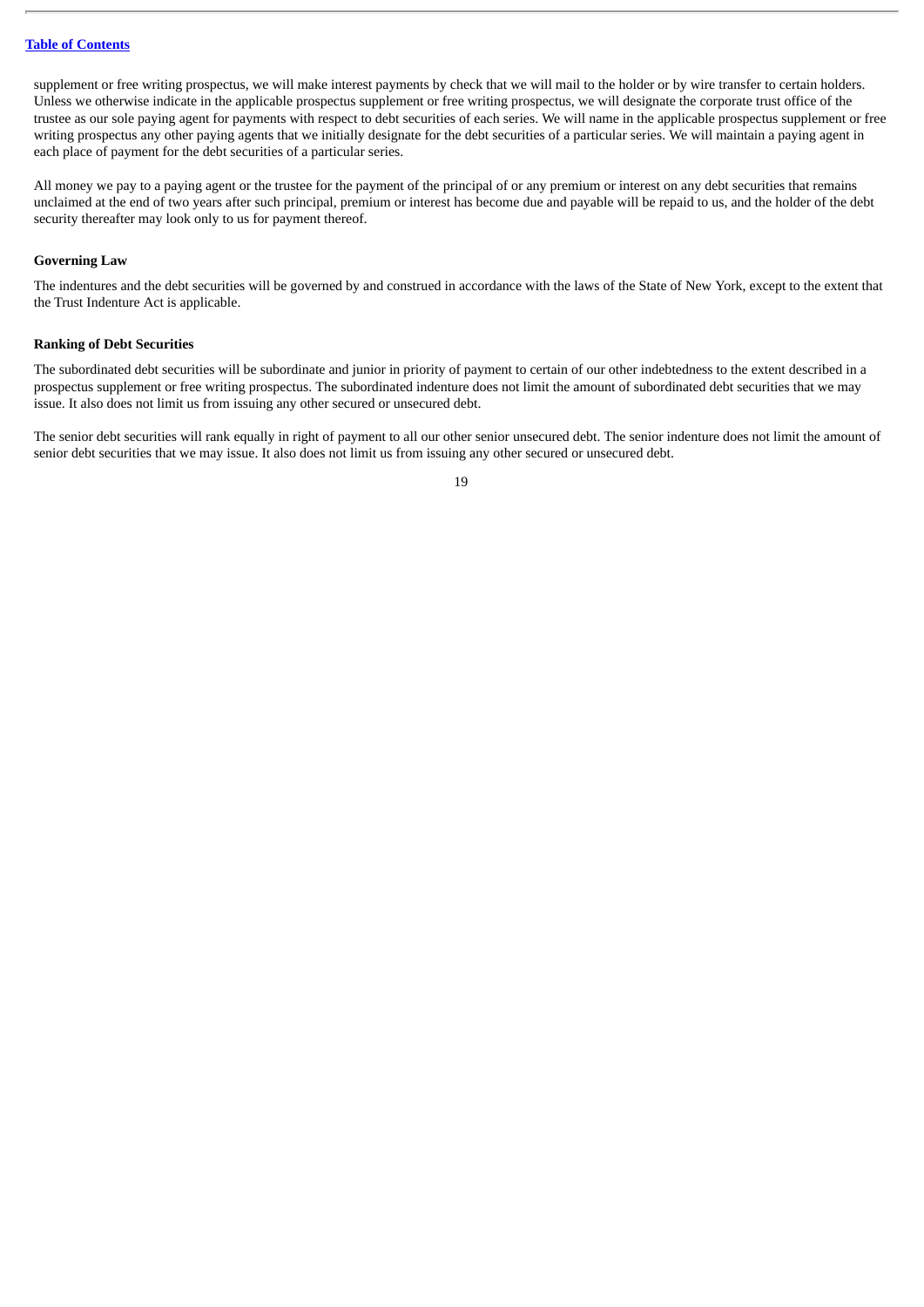#### **DESCRIPTION OF PURCHASE CONTRACTS**

<span id="page-23-0"></span>We may issue purchase contracts, including contracts obligating holders to purchase from us and us to sell to the holders, a specified principal amount of debt securities or a specified number of shares of common stock, preferred stock or depositary shares at a future date or dates, as specified in a related prospectus supplement or a free writing prospectus. Alternatively, the purchase contracts may obligate us to purchase from holders, and obligate holders to sell to us, a specified principal amount of debt securities or a specified or varying number of shares of common stock, preferred stock or depositary shares. The consideration for the debt securities, common stock, preferred stock or depositary shares and the principal amount of debt securities or number of shares of each may be fixed at the time the purchase contracts are issued or may be determined by a specific reference to a formula set forth in the purchase contracts. The purchase contracts may provide for settlement by delivery by us or on our behalf of the underlying security, or they may provide for settlement by reference or linkage to the value, performance or trading price of the underlying security. The purchase contracts may be issued separately or as part of purchase units consisting of a purchase contract and other securities or obligations issued by us or third parties, including U.S. treasury securities, which may secure the holders' obligations to purchase or sell, as the case may be, shares of common stock, preferred stock or depositary shares under the purchase contracts. The purchase contracts may require us to make periodic payments to the holders thereof or vice versa, and these payments may be unsecured or prefunded on some basis and may be paid on a current or on a deferred basis. The purchase contracts may require holders to secure their obligations thereunder in a specified manner and may provide for the prepayment of all or part of the consideration payable by holders in connection with the purchase of the underlying security pursuant to the purchase contracts.

The securities related to the purchase contracts may be pledged to a collateral agent for our benefit pursuant to a pledge agreement to secure the obligations of holders of purchase contracts to purchase the underlying security under the related purchase contracts. The rights of holders of purchase contracts to the related pledged securities will be subject to our security interest therein created by the pledge agreement. No holder of purchase contracts will be permitted to withdraw the pledged securities related to such purchase contracts from the pledge arrangement.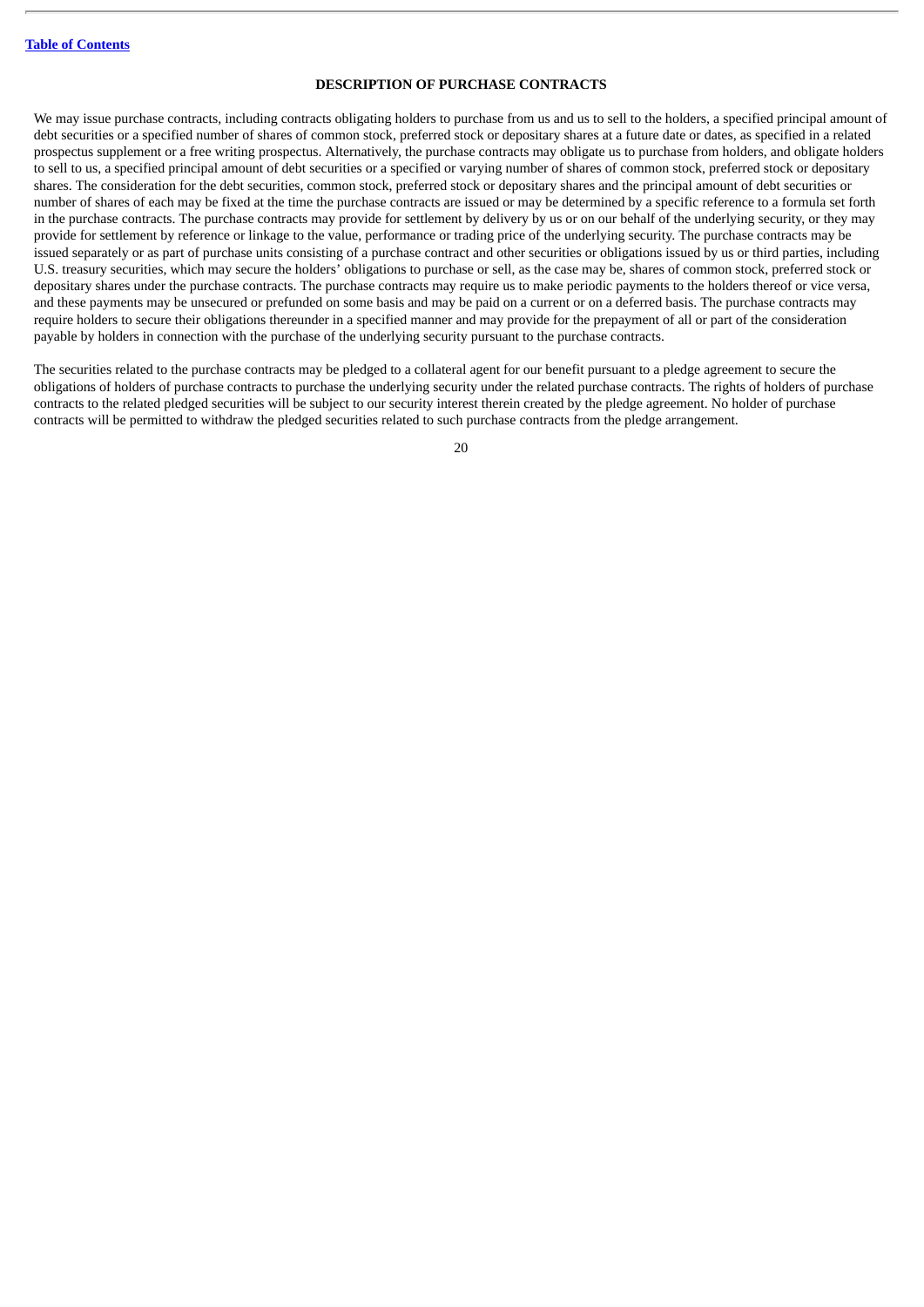#### **DESCRIPTION OF SUBSCRIPTION RIGHTS**

<span id="page-24-0"></span>We may issue subscription rights to purchase our common stock, preferred stock or debt securities. These subscription rights may be offered independently or together with any other security offered hereby and may or may not be transferable by the stockholder receiving the subscription rights in such offering. In connection with any offering of subscription rights, we may enter into a standby arrangement with one or more underwriters or other purchasers pursuant to which the underwriters or other purchasers may be required to purchase any securities remaining unsubscribed for after such offering.

The prospectus supplement relating to any subscription rights we offer, if any, will, to the extent applicable, include specific terms relating to the offering, including some or all of the following:

- the price, if any, for the subscription rights;
- the exercise price payable for our common stock, preferred stock or debt securities upon the exercise of the subscription rights;
- the number of subscription rights to be issued to each stockholder;
- the number and terms of our common stock, preferred stock or debt securities which may be purchased per each subscription right;
- the extent to which the subscription rights are transferable;
- any other terms of the subscription rights, including the terms, procedures and limitations relating to the exchange and exercise of the subscription rights;
- the date on which the right to exercise the subscription rights shall commence, and the date on which the subscription rights shall expire;
- the extent to which the subscription rights may include an over-subscription privilege with respect to unsubscribed securities or an overallotment privilege to the extent the securities are fully subscribed; and
- if applicable, the material terms of any standby underwriting or purchase arrangement which may be entered into by eHealth in connection with the offering of subscription rights.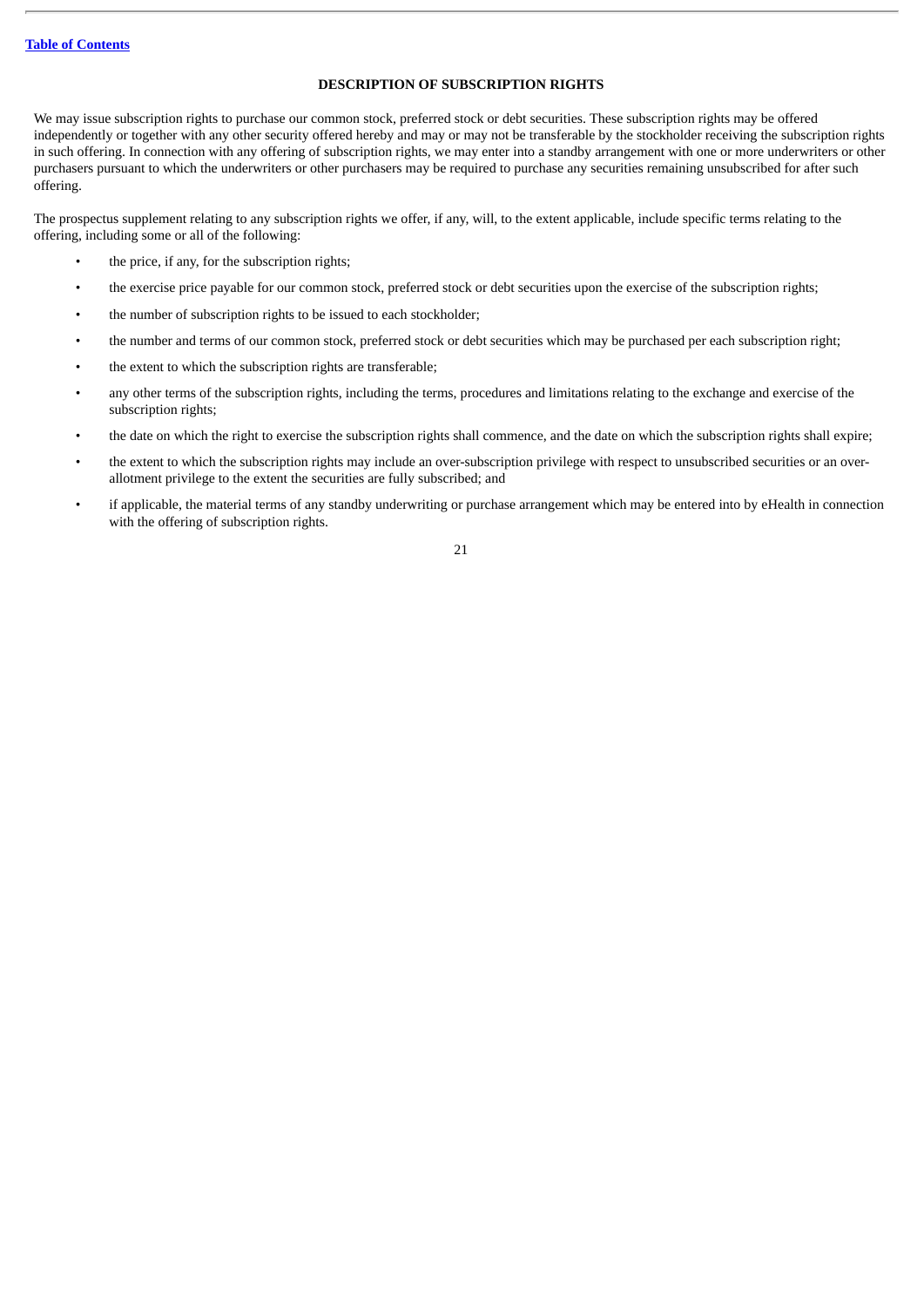#### **DESCRIPTION OF UNITS**

<span id="page-25-0"></span>We may issue units comprised of one or more of the other classes of securities described in this prospectus in any combination. We may issue units in such amounts and in as many distinct series as we wish. This section outlines certain provisions of the units that we may issue. If we issue units, they will be issued under one or more unit agreements to be entered into between us and a bank or other financial institution, as unit agent. The information described in this section may not be complete in all respects and is qualified entirely by reference to the unit agreement with respect to the units of any particular series. The specific terms of any series of units offered will be described in the applicable prospectus supplement. If so described in a particular supplement, the specific terms of any series of units may differ from the general description of terms presented below. We urge you to read any prospectus supplement related to any series of units we may offer, as well as the complete unit agreement and unit certificate that contain the terms of the units. If we issue units, forms of unit agreements and unit certificates relating to such units will be incorporated by reference as exhibits to the registration statement, which includes this prospectus.

Each unit that we may issue will be issued so that the holder of the unit is also the holder of each security included in the unit. Thus, the holder of a unit will have the rights and obligations of a holder of each included security. The unit agreement under which a unit is issued may provide that the securities included in the unit may not be held or transferred separately, at any time or at any time before a specified date. The applicable prospectus supplement may describe:

- the designation and terms of the units and of the securities comprising the units, including whether and under what circumstances those securities may be held or transferred separately;
- any provisions of the governing unit agreement;
- the price or prices at which such units will be issued;
- the applicable United States federal income tax considerations relating to the units;
- any provisions for the issuance, payment, settlement, transfer or exchange of the units or of the securities comprising the units; and
- any other terms of the units and of the securities comprising the units.

The provisions described in this section, as well as those described under "*Description of Capital Stock*," "*Description of Depositary Shares*," "Description of Warrants," "Description of Debt Securities," "Description of Purchase Contracts" and "Description of Subscription Agreements" will apply to the securities included in each unit, to the extent relevant and as may be updated in any prospectus supplements.

#### **Issuance in Series**

We may issue units in such amounts and in as many distinct series as we wish. This section summarizes terms of the units that apply generally to all series. Most of the financial and other specific terms of a particular series of units will be described in the applicable prospectus supplement.

#### **Unit Agreements**

We will issue the units under one or more unit agreements to be entered into between us and a bank or other financial institution, as unit agent. We may add, replace or terminate unit agents from time to time. We will identify the unit agreement under which each series of units will be issued and the unit agent under that agreement in the applicable prospectus supplement.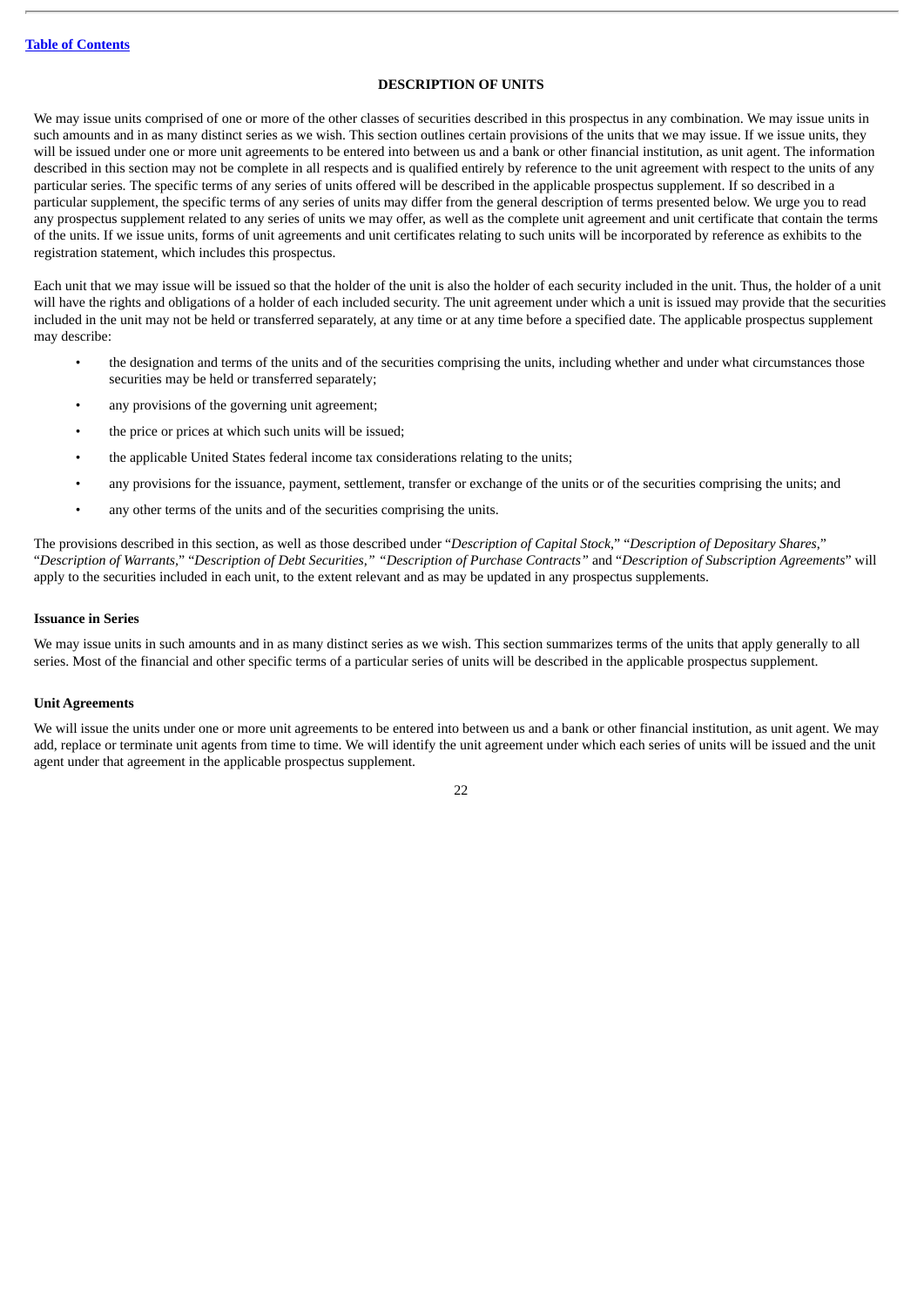The following provisions will generally apply to all unit agreements unless otherwise stated in the applicable prospectus supplement:

#### *Modification without Consent*

We and the applicable unit agent may amend any unit or unit agreement without the consent of any holder:

- to cure any ambiguity; any provisions of the governing unit agreement that differ from those described below;
- to correct or supplement any defective or inconsistent provision; or
- to make any other change that we believe is necessary or desirable and will not adversely affect the interests of the affected holders in any material respect.

We do not need any approval to make changes that affect only units to be issued after the changes take effect. We may also make changes that do not adversely affect a particular unit in any material respect, even if they adversely affect other units in a material respect. In those cases, we do not need to obtain the approval of the holder of the unaffected unit; we need only obtain any required approvals from the holders of the affected units.

#### *Modification with Consent*

We may not amend any particular unit or a unit agreement with respect to any particular unit unless we obtain the consent of the holder of that unit, if the amendment would:

- impair any right of the holder to exercise or enforce any right under a security included in the unit if the terms of that security require the consent of the holder to any changes that would impair the exercise or enforcement of that right; or
- reduce the percentage of outstanding units or any series or class the consent of whose holders is required to amend that series or class, or the applicable unit agreement with respect to that series or class, as described below.

Any other change to a particular unit agreement and the units issued under that agreement would require the following approval:

- If the change affects only the units of a particular series issued under that agreement, the change must be approved by the holders of a majority of the outstanding units of that series; or
- If the change affects the units of more than one series issued under that agreement, it must be approved by the holders of a majority of all outstanding units of all series affected by the change, with the units of all the affected series voting together as one class for this purpose.

These provisions regarding changes with majority approval also apply to changes affecting any securities issued under a unit agreement, as the governing document.

In each case, the required approval must be given by written consent.

#### *Unit Agreements Will Not Be Qualified under Trust Indenture Act*

No unit agreement will be qualified as an indenture, and no unit agent will be required to qualify as a trustee, under the Trust Indenture Act. Therefore, holders of units issued under unit agreements will not have the protections of the Trust Indenture Act with respect to their units.

#### *Mergers and Similar Transactions Permitted; No Restrictive Covenants or Events of Default*

The unit agreements will not restrict our ability to merge or consolidate with, or sell our assets to, another corporation or other entity or to engage in any other transactions. If at any time we merge or consolidate with, or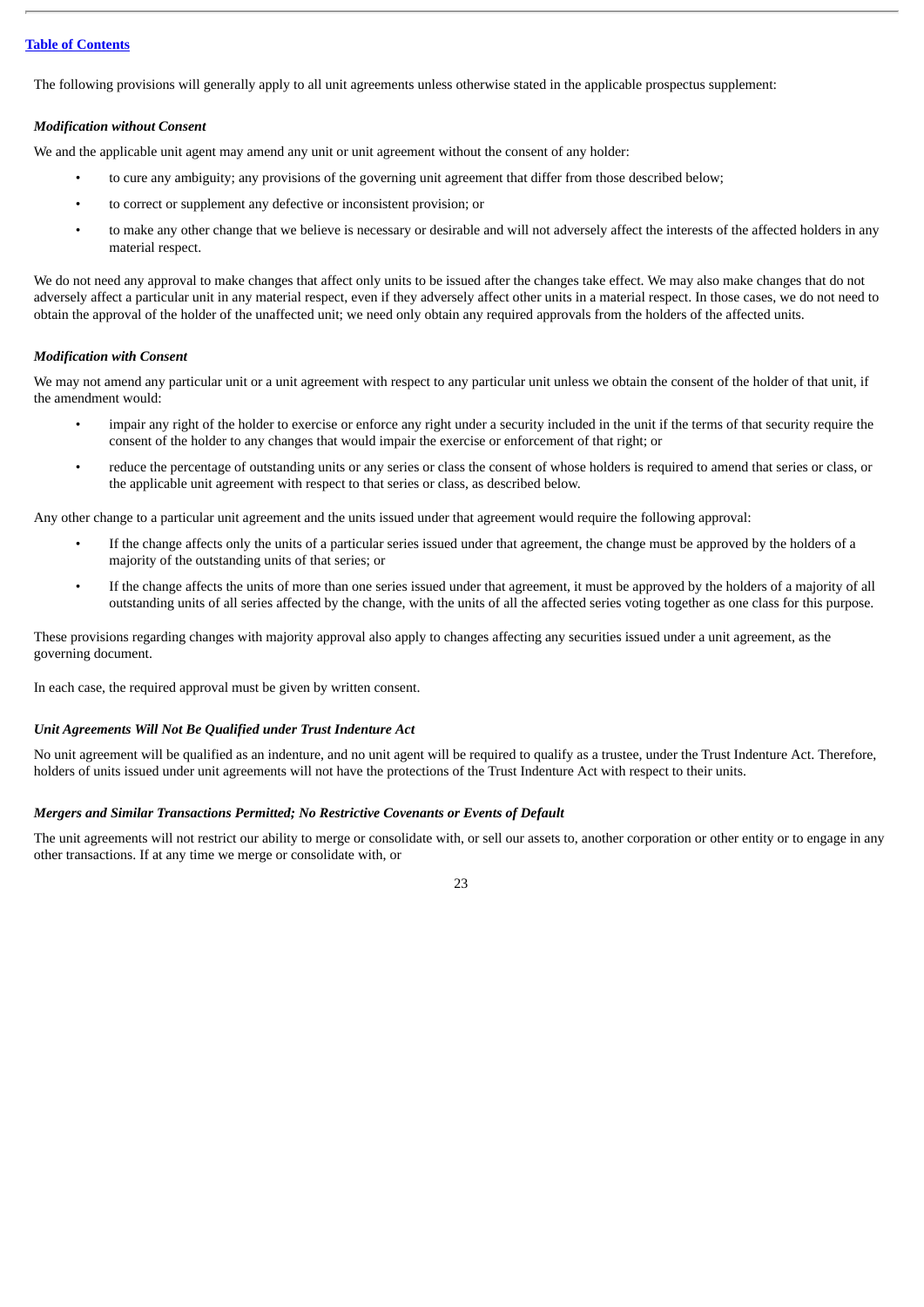sell our assets substantially as an entirety to, another corporation or other entity, the successor entity will succeed to and assume our obligations under the unit agreements. We will then be relieved of any further obligation under these agreements.

The unit agreements will not include any restrictions on our ability to put liens on our assets, nor will they restrict our ability to sell our assets. The unit agreements also will not provide for any events of default or remedies upon the occurrence of any events of default.

#### *Governing Law*

The unit agreements and the units will be governed by New York law.

#### *Form, Exchange and Transfer*

We will issue each unit in global-i.e., book-entry-form only. Units in book-entry form will be represented by a global security registered in the name of a depositary, which will be the holder of all the units represented by the global security. Those who own beneficial interests in a unit will do so through participants in the depositary's system, and the rights of these indirect owners will be governed solely by the applicable procedures of the depositary and its participants. We will describe book-entry securities, and other terms regarding the issuance and registration of the units in the applicable prospectus supplement.

Each unit and all securities comprising the unit will be issued in the same form.

If we issue any units in registered, non-global form, the following will apply to them.

The units will be issued in the denominations stated in the applicable prospectus supplement. Holders may exchange their units for units of smaller denominations or combined into fewer units of larger denominations, as long as the total amount is not changed.

- Holders may exchange or transfer their units at the office of the unit agent. Holders may also replace lost, stolen, destroyed or mutilated units at that office. We may appoint another entity to perform these functions or perform them ourselves.
- Holders will not be required to pay a service charge to transfer or exchange their units, but they may be required to pay for any tax or other governmental charge associated with the transfer or exchange. The transfer or exchange, and any replacement, will be made only if our transfer agent is satisfied with the holder's proof of legal ownership. The transfer agent may also require an indemnity before replacing any units.
- If we have the right to redeem, accelerate or settle any units before their maturity, and we exercise our right as to less than all those units or other securities, we may block the exchange or transfer of those units during the period beginning 15 days before the day we mail the notice of exercise and ending on the day of that mailing, in order to freeze the list of holders to prepare the mailing. We may also refuse to register transfers of or exchange any unit selected for early settlement, except that we will continue to permit transfers and exchanges of the unsettled portion of any unit being partially settled. We may also block the transfer or exchange of any unit in this manner if the unit includes securities that are or may be selected for early settlement.

Only the depositary will be entitled to transfer or exchange a unit in global form, since it will be the sole holder of the unit.

#### *Payments and Notices*

In making payments and giving notices with respect to our units, we will follow the procedures as described in the applicable prospectus supplement.

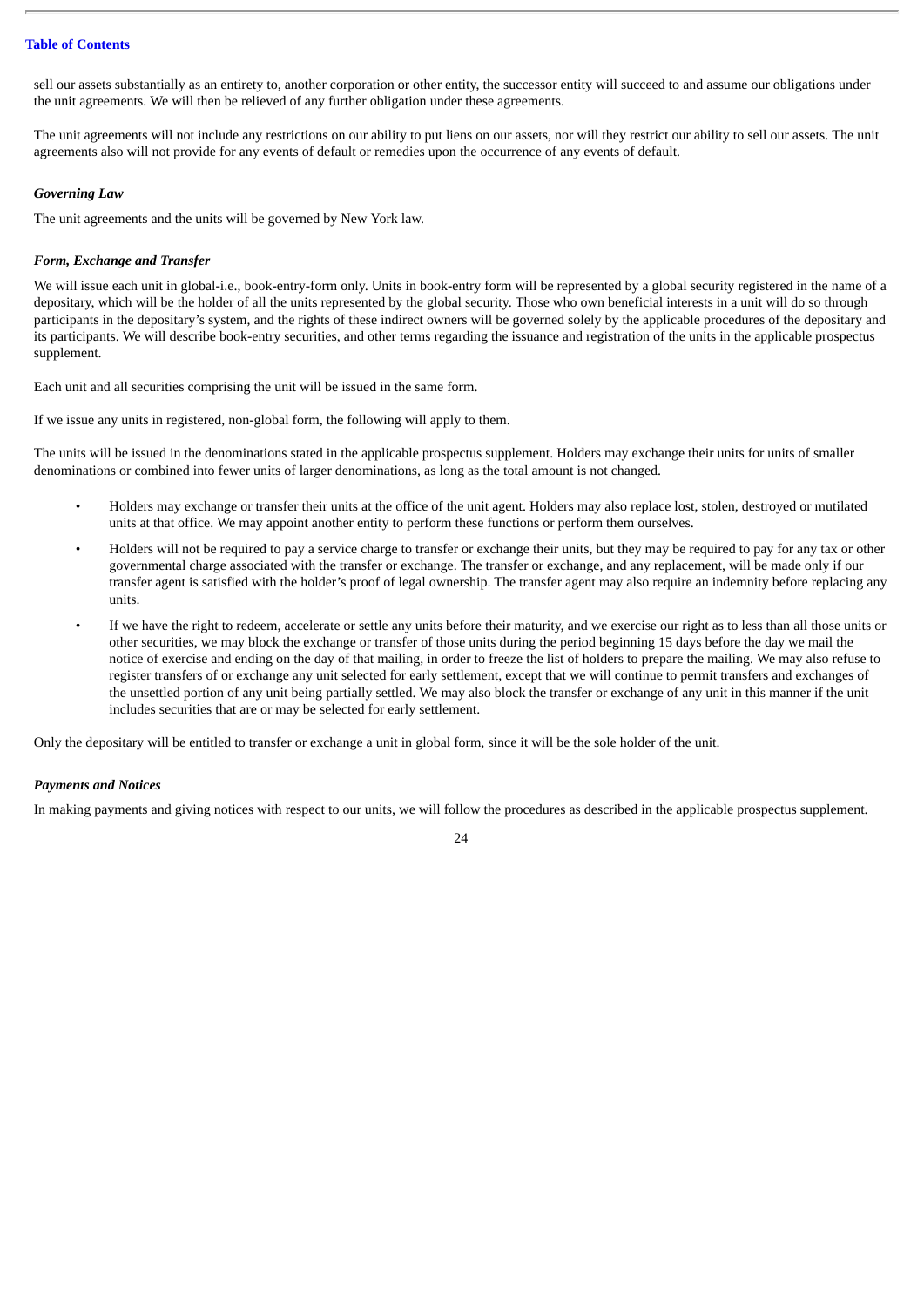#### **PLAN OF DISTRIBUTION**

<span id="page-28-0"></span>We may sell our securities from time to time in one or more transactions. We may sell our securities to or through agents, underwriters, dealers, remarketing firms or other third parties or directly to one or more purchasers or through a combination of any of these methods. We may issue common stock as a distribution or dividend, if legally permitted. In some cases, we or dealers acting with us or on behalf of us may also purchase our securities and reoffer them to the public. We may also offer and sell, or agree to deliver, our securities pursuant to, or in connection with, any option agreement or other contractual arrangement.

Agents whom we designate may solicit offers to purchase our securities.

- We will name any agent involved in offering or selling our securities and disclose any commissions that we will pay to the agent, in the applicable prospectus supplement.
- Unless we indicate otherwise in the applicable prospectus supplement, agents will act on a best efforts basis for the period of their appointment.
- Agents may be deemed to be underwriters under the Securities Act of any of our securities that they offer or sell.

We may use an underwriter or underwriters in the offer or sale of our securities.

- If we use an underwriter or underwriters, we will execute an underwriting agreement with the underwriter or underwriters at the time that we reach an agreement for the sale of our securities.
- We will include the names of the specific managing underwriter or underwriters, as well as the names of any other underwriters, and the terms of the transactions, including the compensation the underwriters and dealers will receive, in the applicable prospectus supplement.
- The underwriters will use the applicable prospectus supplement, together with this prospectus, to sell our securities.

We may use a dealer to sell our securities.

- If we use a dealer, we will sell our securities to the dealer, as principal.
- The dealer will then sell our securities to the public at varying prices that the dealer will determine at the time it sells our securities.
- We will include the name of the dealer and the terms of the transactions with the dealer in the applicable prospectus supplement.

We may solicit directly offers to purchase our securities, and we may directly sell our securities to institutional or other investors. We will describe the terms of direct sales in the applicable prospectus supplement.

We may engage in at the market offerings into an existing trading market in accordance with Rule 415(a)(4) of the Securities Act.

We may indemnify agents, underwriters and dealers against certain liabilities, including liabilities under the Securities Act. Agents, underwriters and dealers, or their affiliates, may be customers of, engage in transactions with, or perform services for us or our respective affiliates in the ordinary course of business.

We may authorize agents and underwriters to solicit offers by certain institutions to purchase our securities at the public offering price under delayed delivery contracts.

• If we use delayed delivery contracts, we will disclose that we are using them in the prospectus supplement and will tell you when we will demand payment and when delivery of our securities will be made under the delayed delivery contracts.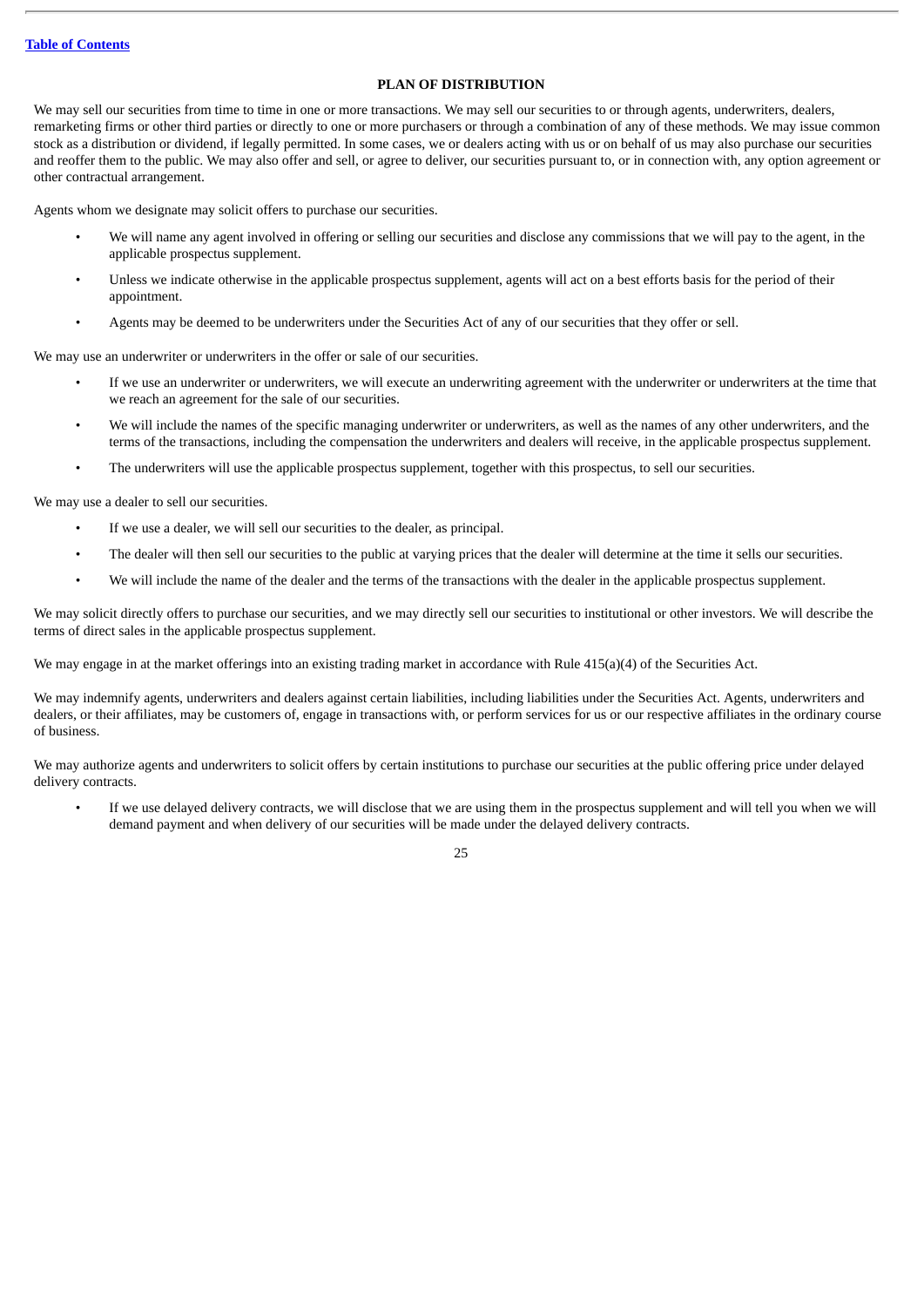- These delayed delivery contracts will be subject only to the conditions that we describe in the prospectus supplement.
- We will describe in the applicable prospectus supplement the commission that underwriters and agents soliciting purchases of our securities under delayed delivery contracts will be entitled to receive.

Any underwriter, agent or dealer that is a Financial Industry Regulatory Authority member is not permitted to sell our securities in an offering to accounts over which it exercises discretionary authority without the prior specific written approval of its customer.

Unless otherwise specified in connection with a particular underwritten offering of our securities, the underwriters will not be obligated to purchase offered securities unless specified conditions are satisfied, and if the underwriters do purchase any offered securities, they will purchase all offered securities.

We may effect sales of securities in connection with forward sale, option or other types of agreements with third parties. Any distribution of securities pursuant to any forward sale agreement may be effected from time to time in one or more transactions that may take place through a stock exchange, including block trades or ordinary broker's transactions, or through broker-dealers acting either as principal or agent, or through privately-negotiated transactions, or through an underwritten public offering, or through a combination of any such methods of sale, at market prices prevailing at the time of sale, at prices relating to such prevailing market prices or at negotiated or fixed prices.

The specific terms of the lock-up provisions, if any, in respect of any given offering will be described in the applicable prospectus supplement.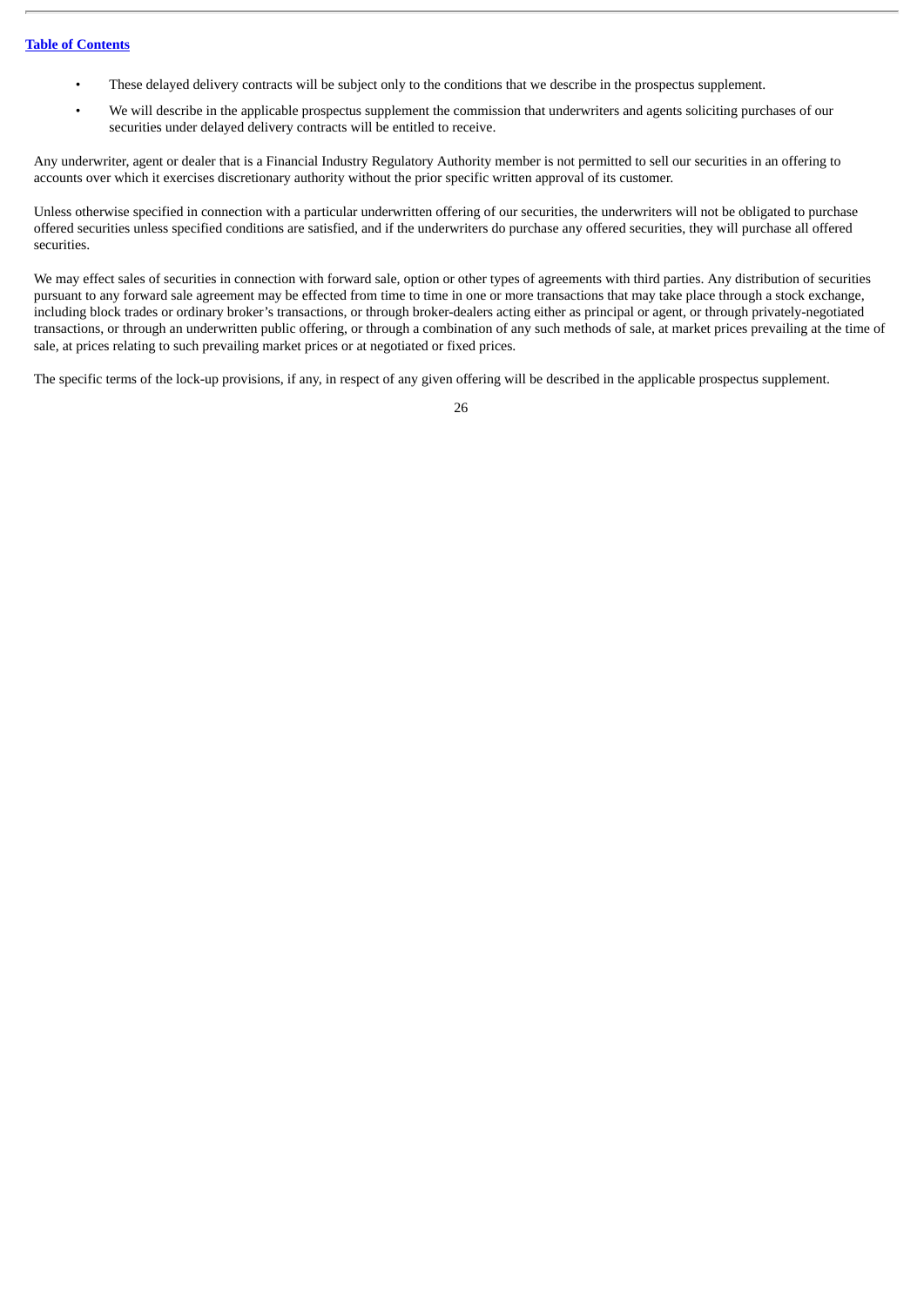#### **LEGAL MATTERS**

<span id="page-30-0"></span>Wilson Sonsini Goodrich & Rosati, P.C., Palo Alto, California, will pass upon certain legal matters relating to the issuance and sale of the securities offered hereby on behalf of ORIC Pharmaceuticals, Inc. Certain members of, and investment partnerships comprised of members of, and persons associated with, Wilson Sonsini Goodrich & Rosati, P.C., own an aggregate of 8,439 shares of our common stock. Additional legal matters may be passed upon for us or any underwriters, dealers or agents, by counsel that we will name in the applicable prospectus supplement.

#### **EXPERTS**

<span id="page-30-1"></span>The financial statements of ORIC Pharmaceuticals, Inc. as of December 31, 2021 and 2020, and for each of the years in the three-year period ended December 31, 2021, have been incorporated by reference herein and in the registration statement in reliance upon the report of KPMG LLP, independent registered public accounting firm, incorporated by reference herein, and upon the authority of said firm as experts in accounting and auditing.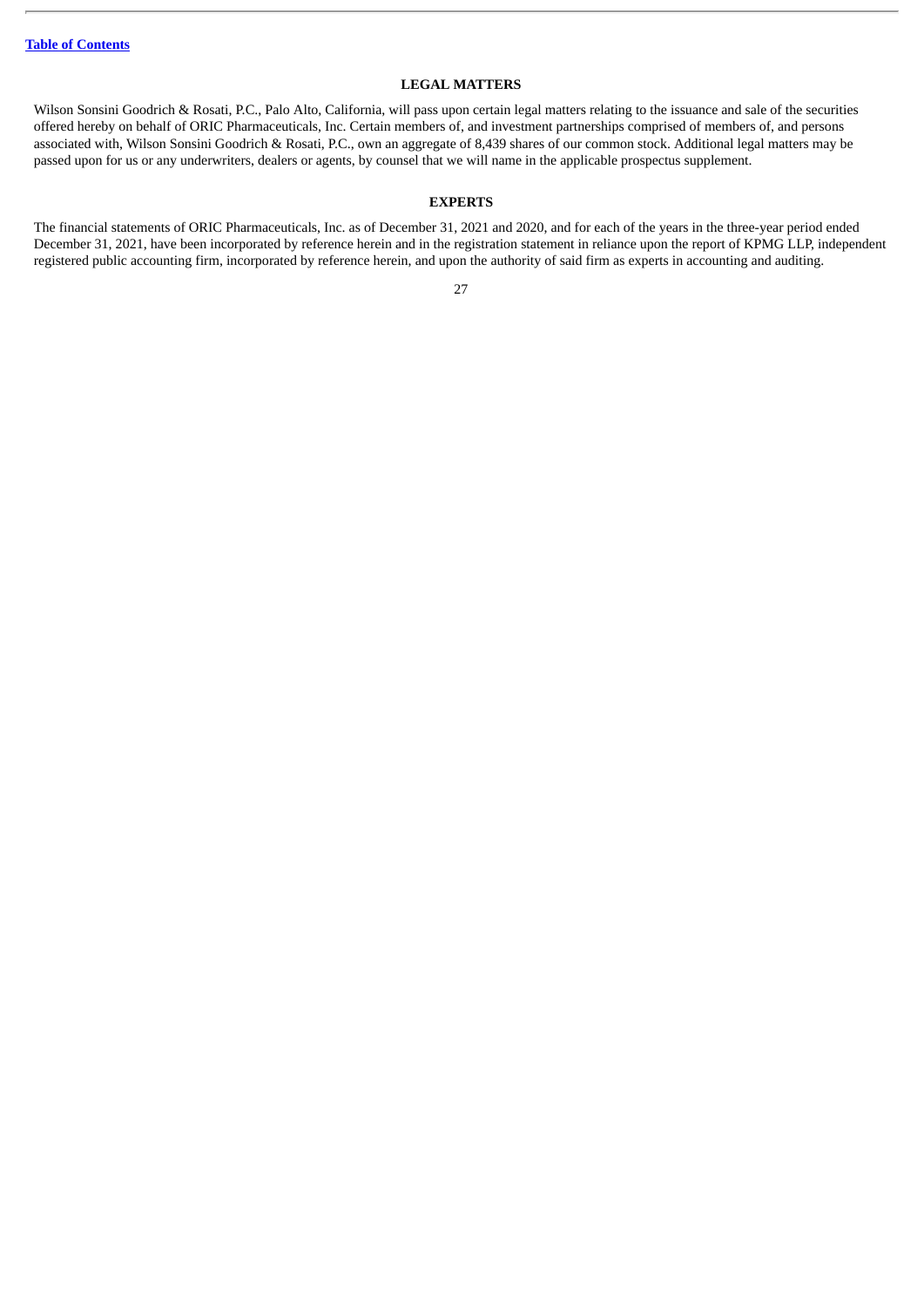#### **WHERE YOU CAN FIND ADDITIONAL INFORMATION; INCORPORATION BY REFERENCE**

#### <span id="page-31-0"></span>**Available information**

We file periodic and current reports, proxy statements and other information with the SEC. The SEC maintains a website that contains periodic and current reports, proxy and information statements and other information about issuers, such as us, who file electronically with the SEC. The address of that website is http://www.sec.gov.

Our website address is http://oricpharma.com. The information on our website, or that can be accessed through our website, however, is not, and should not be deemed to be, a part of this prospectus.

This prospectus and any prospectus supplement are part of a registration statement that we filed with the SEC and do not contain all of the information in the registration statement. The full registration statement may be obtained from the SEC or us, as provided below. Forms of the indenture and other documents establishing the terms of the offered securities are or may be filed as exhibits to the registration statement. Statements in this prospectus or any prospectus supplement about these documents are summaries and each statement is qualified in all respects by reference to the document to which it refers. You should refer to the actual documents for a more complete description of the relevant matters.

#### **Incorporation by reference**

The SEC's rules allow us to "incorporate by reference" information into this prospectus, which means that we can disclose important information to you by referring you to another document filed separately with the SEC. The information incorporated by reference is deemed to be part of this prospectus, and subsequent information that we file with the SEC will automatically update and supersede that information. Any statement contained in a previously filed document incorporated by reference will be deemed to be modified or superseded for purposes of this prospectus to the extent that a statement contained in this prospectus, or in a subsequently filed document also incorporated by reference herein, modifies or replaces that statement.

We incorporate by reference our documents listed below and any future filings made by us with the SEC under Sections 13(a), 13(c), 14 or 15(d) of the Exchange Act, between the date of this prospectus and the termination of the offering of the securities described in this prospectus. We are not, however, incorporating by reference any documents or portions thereof, whether specifically listed below or filed in the future, that are not deemed "filed" with the SEC, including any information furnished pursuant to Items 2.02 or 7.01 of Form 8-K or related exhibits furnished pursuant to Item 9.01 of Form 8-K.

This prospectus incorporates by reference the documents set forth below that have previously been filed with the SEC:

- our Annual Report on [Form](http://www.sec.gov/ix?doc=/Archives/edgar/data/1796280/000095017022004239/oric-20211231.htm) 10-K for the year ended December 31, 2021, filed with the SEC on March 21, 2022;
- the sections of our [Definitive](http://www.sec.gov/Archives/edgar/data/1796280/000119312521130074/d127916ddef14a.htm) Proxy Statement on Schedule 14A for the 2020 Annual Meeting of Stockholders filed with the SEC on April 26, 2021 incorporated by reference in our 2020 Annual Report;
- our Current Reports on Form 8-K filed with the SEC on [January](http://www.sec.gov/ix?doc=/Archives/edgar/data/1796280/000119312522005116/d243804d8k.htm) 10, 2022, [March](http://www.sec.gov/ix?doc=/Archives/edgar/data/1796280/000119312522080683/d337066d8k.htm) 4, 2022 and March 21, 2022; and
- the description of our Common Stock set forth in our Registration Statement on Form 8-A (File No. 001-39269), filed with the SEC on [April](http://www.sec.gov/Archives/edgar/data/1796280/000119312520112233/d859615d8a12b.htm) 20, 2020, including any amendments or reports filed for the purpose of updated such description.

We will provide to each person, including any beneficial owner, to whom this prospectus is delivered, upon written or oral request, at no cost to the requester, any of the documents incorporated by reference in this prospectus (other than exhibits, unless they are specifically incorporated by reference in the documents).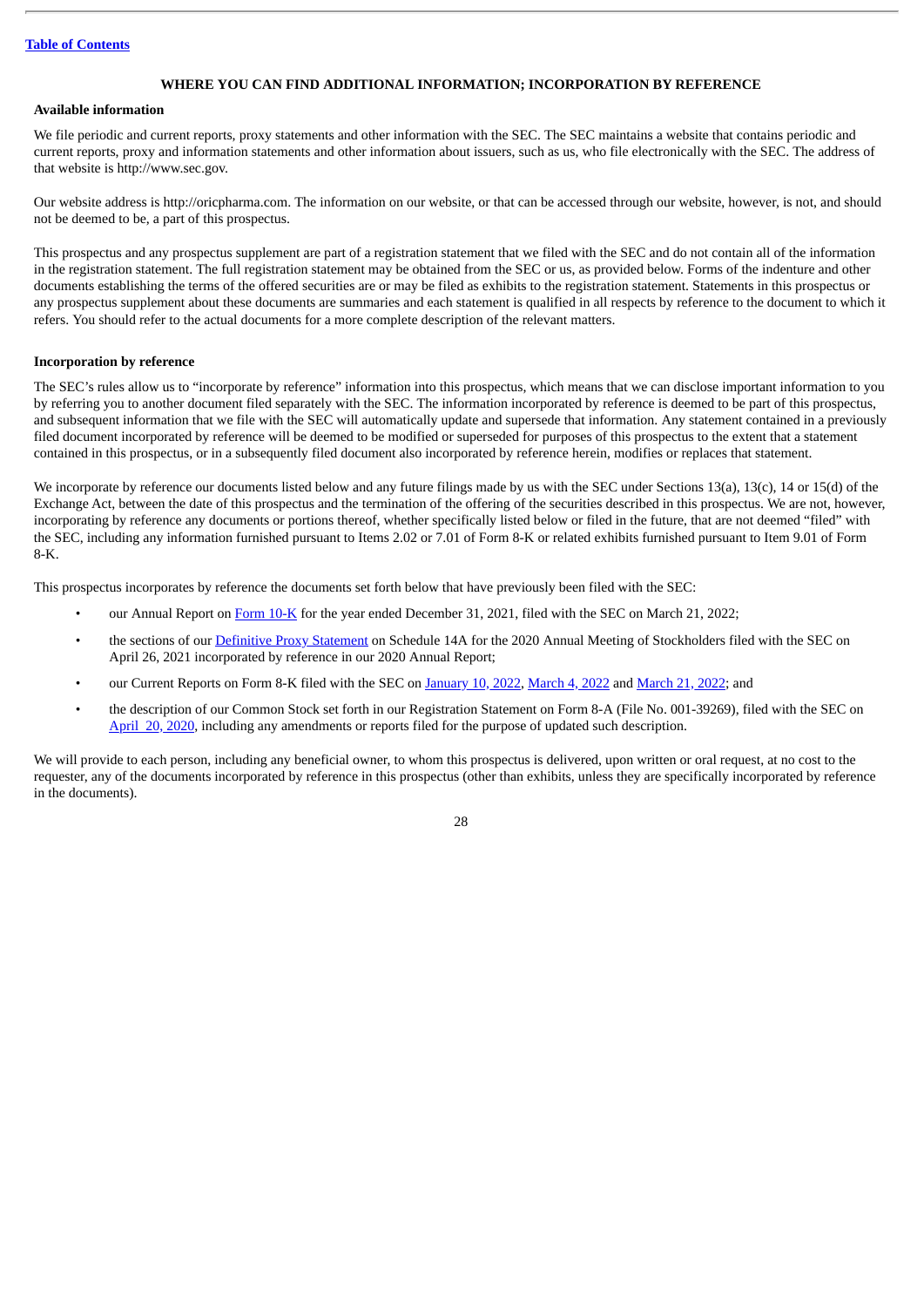Requests for such documents should be directed to:

ORIC Pharmaceuticals, Inc. 240 E. Grand Ave, 2nd Floor South San Francisco, CA 94080 (650) 388-5600 Attn: Investor Relations info@oricpharma.com

Exhibits to the filings will not be sent, however, unless those exhibits have specifically been incorporated by reference in this prospectus and any accompanying prospectus supplement.

The information accessible through any website referred to in this prospectus or any document incorporated herein is not, and should not be deemed to be, a part of this prospectus.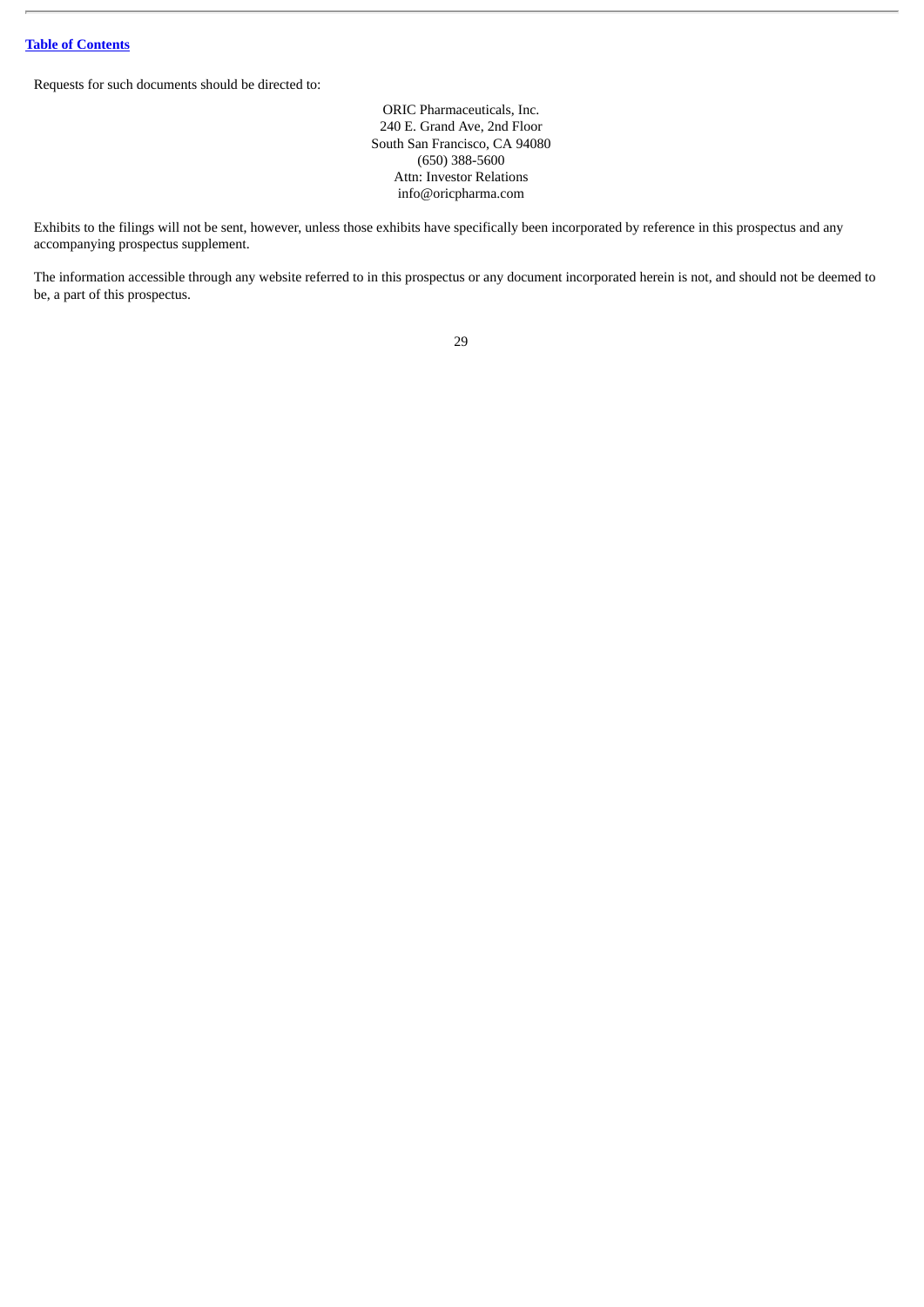The information in this preliminary prospectus supplement is not complete and may be changed. We may not sell these securities until the U.S. Securities and Exchange Commission declares our registration statement effective. This preliminary prospectus supplement is not an offer to sell these securities and we are not soliciting offers to buy these securities in any state **or jurisdiction where the offer or sale is not permitted.**

Subject to Completion Dated March 22, 2022

**PROSPECTUS SUPPLEMENT**

## ORIC

## **Up to \$100,000,011**

#### **Common Stock**

We have entered into an Open Market Sale Agreement<sup>SM</sup> (sales agreement) with Jefferies LLC (Jefferies) relating to the sale of shares of our common stock offered by this prospectus supplement and the accompanying prospectus. In accordance with the terms of the sales agreement, under this prospectus supplement, we may offer and sell shares of our common stock, \$0.0001 par value per share, having an aggregate offering price of up to \$150,000,000 from time to time through Jefferies acting as our sales agent, of which \$49,999,989 have been previously sold leaving \$100,000,011 of shares in this offering.

Our common stock is listed on the Nasdaq Global Select Market under the symbol "ORIC." On March 17, 2022, the last reported sale price of our common stock on the Nasdaq Global Select Market was \$6.63 per share.

Sales of our common stock, if any, under this prospectus supplement and the accompanying prospectus will be made in sales deemed to be an "at the market offering" as defined in Rule 415(a)(4) promulgated under the Securities Act of 1933, as amended (the Securities Act). Jefferies is not required to sell any specific amount of securities, but will act as our sales agent using commercially reasonable efforts consistent with its normal trading and sales practices, on mutually agreed terms between Jefferies and us. There is no arrangement for funds to be received in any escrow, trust or similar arrangement.

Jefferies will be entitled to compensation at a commission rate of up to 3.0% of the gross proceeds of any shares of common stock sold under the sales agreement. In connection with the sale of the common stock on our behalf, Jefferies will be deemed to be an "underwriter" within the meaning of the Securities Act and the compensation of Jefferies will be deemed to be underwriting commissions or discounts. We have also agreed to provide indemnification and contribution to Jefferies with respect to certain liabilities, including liabilities under the Securities Act or the Securities Exchange Act of 1934, as amended (the Exchange Act). See "Plan of Distribution" beginning on page S-10 for additional information regarding the compensation to be paid to Jefferies.

Investing in our common stock involves risks. See "Risk [Factors"](#page-38-0) beginning on page S-3 of this prospectus supplement, page 3 of the accompanying prospectus and in the reports we file with the Securities and Exchange Commission pursuant to the Securities Exchange Act of 1934, as amended, incorporated by reference in this prospectus supplement, before making a **decision to invest in our common stock.**

The Securities and Exchange Commission and state securities regulators have not approved or disapproved of these securities, or determined if this prospectus supplement is truthful or complete. Any representation to the contrary is a criminal offense.

## **Jefferies**

**The date of this prospectus supplement is , 2022.**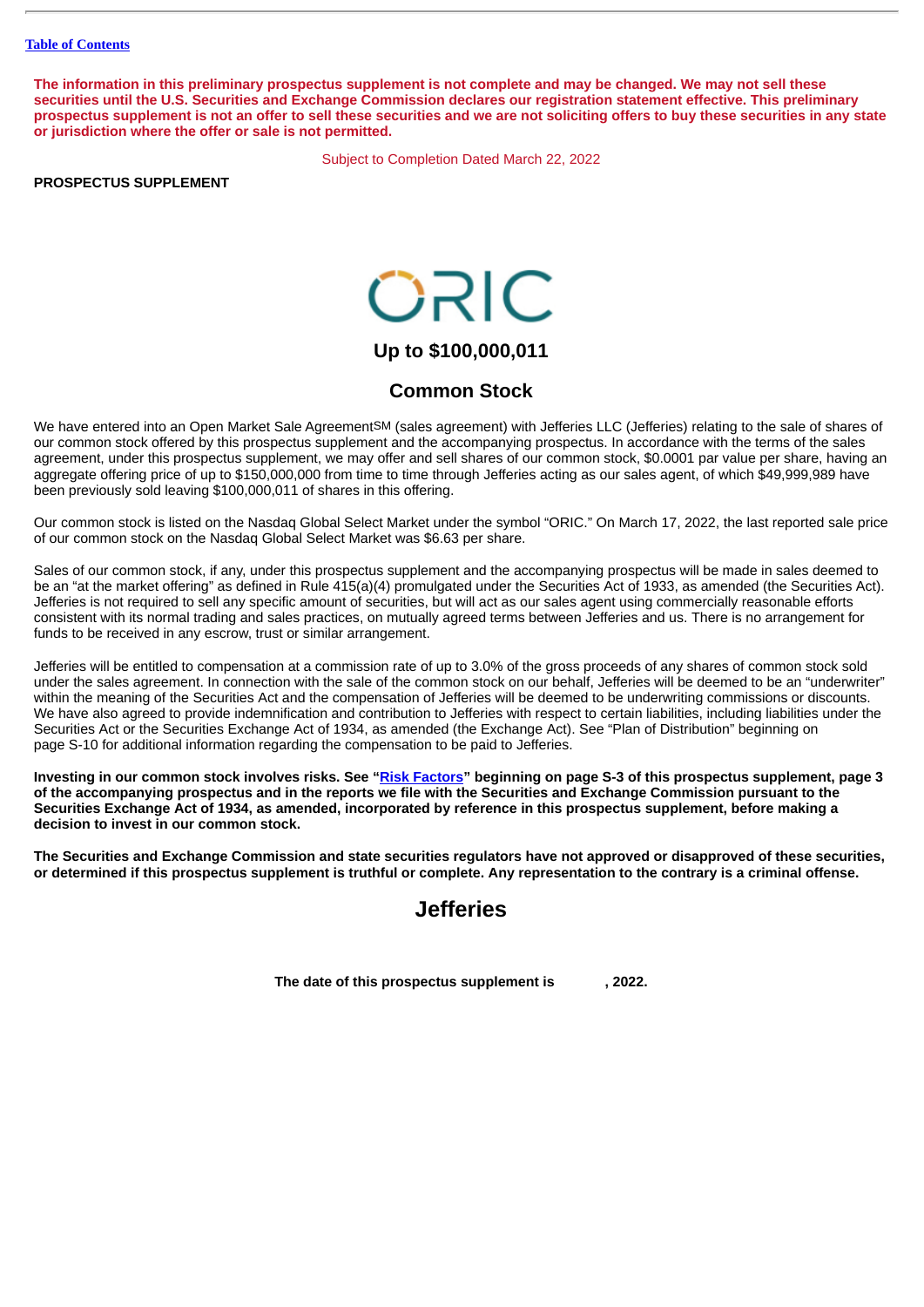ł.

#### **<u><del>[TA](#page-3-0)BLE OF CONTENTS</u>**</u></del>

| <b>Prospectus Supplement</b>                      | Page   |
|---------------------------------------------------|--------|
| About this prospectus supplement                  | S-i    |
| Prospectus supplement summary                     | $S-1$  |
| The offering                                      | $S-2$  |
| <b>Risk factors</b>                               | $S-3$  |
| Special note regarding forward-looking statements | $S-5$  |
| Use of proceeds                                   | $S-7$  |
| <b>Dilution</b>                                   | $S-8$  |
| Plan of distribution                              | $S-10$ |
| <b>Legal matters</b>                              | $S-11$ |
| <b>Experts</b>                                    | $S-11$ |
| Where you can find additional information         | $S-11$ |
| Incorporation by reference                        | $S-12$ |
|                                                   |        |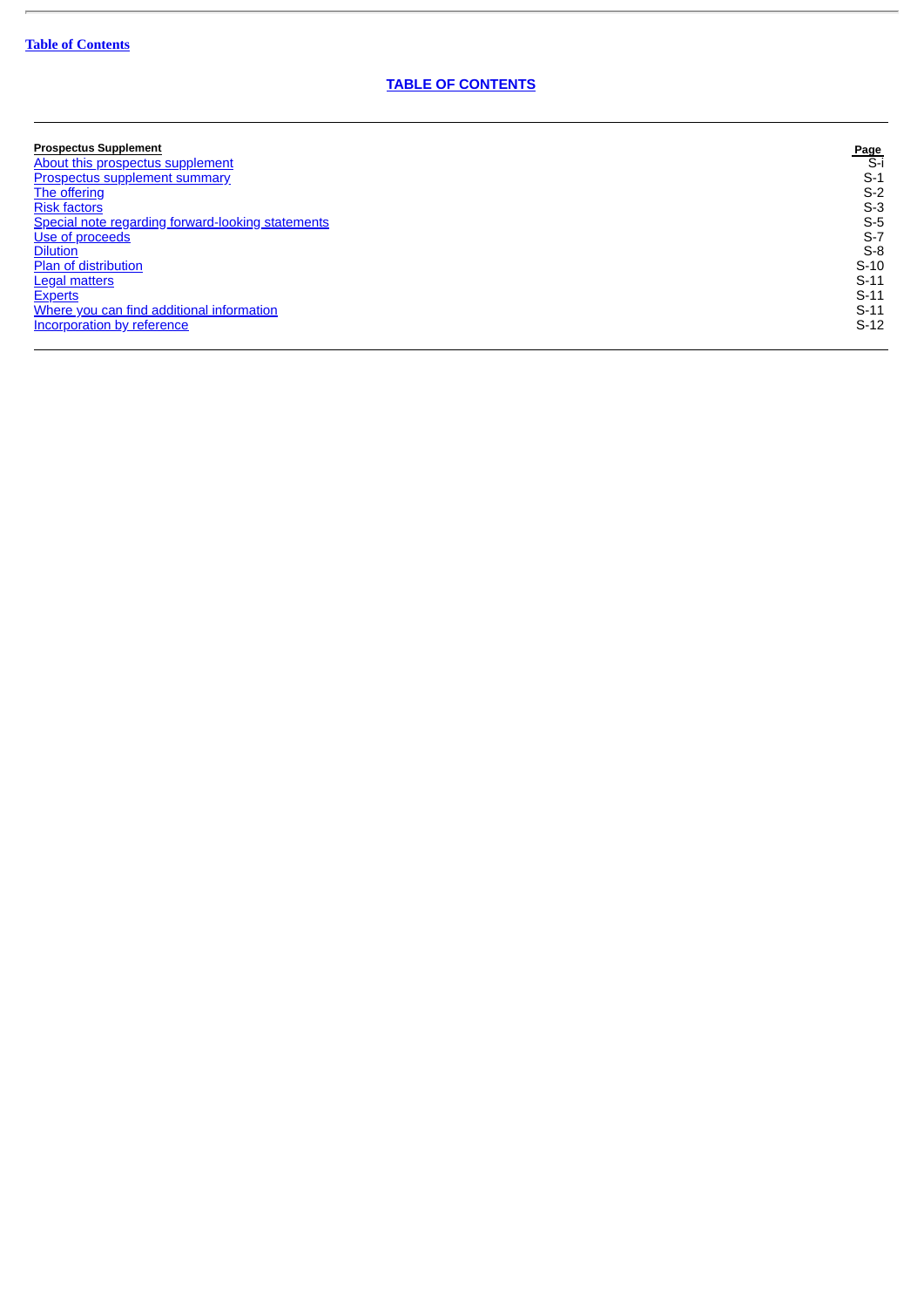#### **ABOUT THIS PROSPECTUS SUPPLEMENT**

<span id="page-35-0"></span>This document is in two parts. The first part is this prospectus supplement, which describes the specific terms of this offering and also adds to and updates information contained in the accompanying prospectus and the documents incorporated by reference into this prospectus supplement and the accompanying prospectus. The second part is the accompanying prospectus, which gives more general information, some of which may not apply to this offering. Generally, when we refer to this prospectus, we are referring to both the prospectus supplement and the accompanying prospectus. In this prospectus supplement, as permitted by law, we "incorporate by reference" information from other documents that we file with the Securities and Exchange Commission (the SEC). This means that we can disclose important information to you from those documents which we may file with the SEC from time to time. The information incorporated by reference is considered to be a part of this prospectus supplement and the accompanying prospectus and should be read with the same care. When we update the information contained in documents that have been incorporated by reference by making future filings with the SEC, the information included or incorporated by reference in this prospectus supplement is considered to be automatically updated and superseded. In other words, in case of a conflict or inconsistency between information contained in this prospectus supplement and information in the accompanying prospectus or incorporated by reference into this prospectus supplement, you should rely on the information contained in the document that was filed later.

You should not consider any information in this prospectus supplement or the accompanying prospectus to be investment, legal or tax advice. You should consult your own counsel, accountants and other advisers for legal, tax, business, financial and related advice regarding the purchase of the common stock offered by this prospectus supplement. If the description of the offering varies between this prospectus supplement and the accompanying prospectus, you should rely on the information contained in this prospectus supplement.

You should rely only on the information contained or incorporated by reference in this prospectus supplement and the accompanying prospectus. We have not, and Jefferies has not, authorized anyone to provide you with different information. If anyone provides you with different or inconsistent information, you should not rely on it. We are not, and Jefferies is not, making an offer of these securities in any state where the offer is not permitted or in which the person making such offer or solicitation is not qualified to do so or to any person to whom it is unlawful to make such offer or solicitation. You should not assume that the information in this prospectus supplement, the accompanying prospectus or any document incorporated by reference is accurate as of any date other than the dates of the respective documents. Our business, financial condition, results of operations and prospects may have changed since that date.

S-i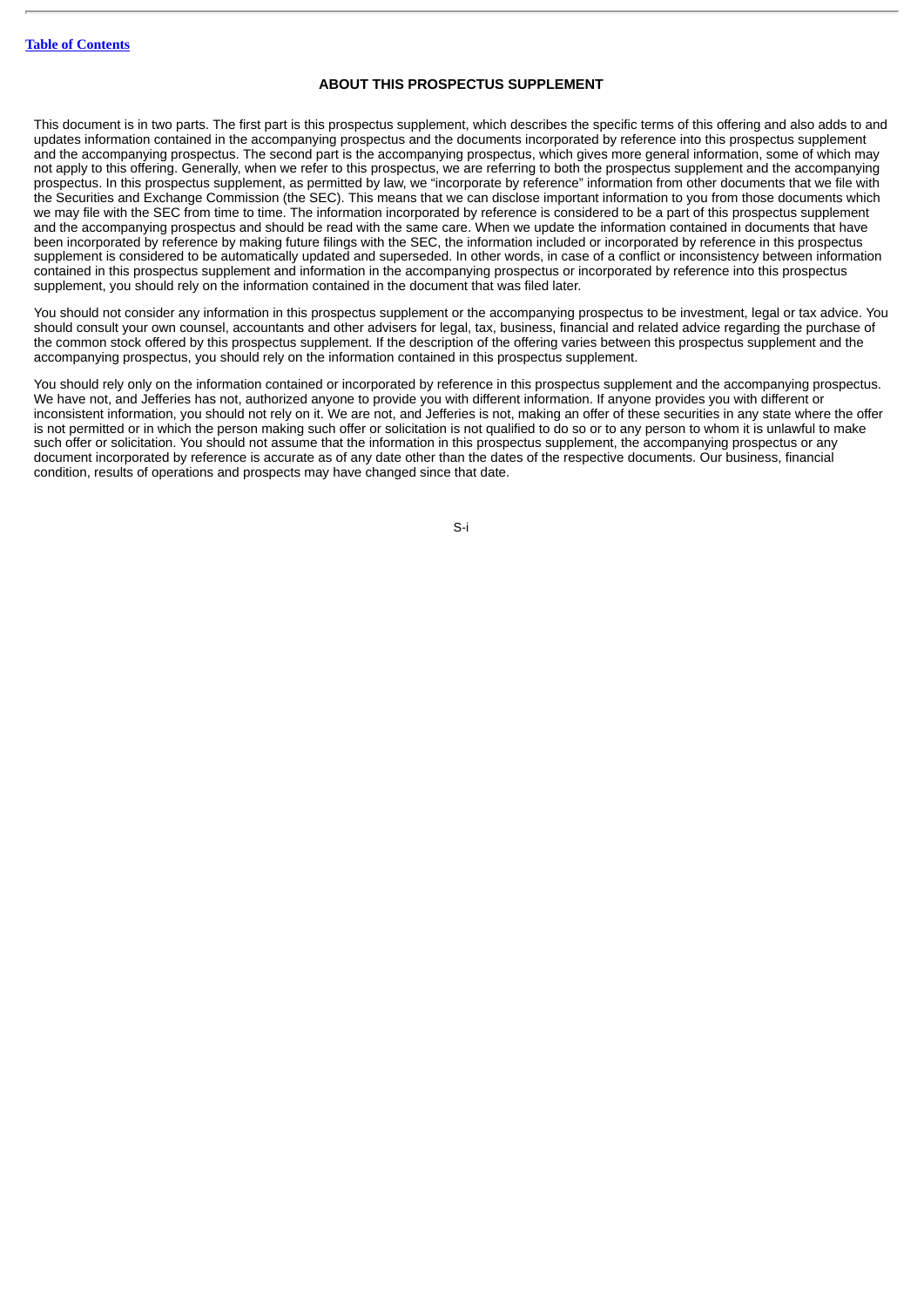#### **PROSPECTUS SUPPLEMENT SUMMARY**

<span id="page-36-0"></span>This summary highlights selected information contained elsewhere in this prospectus. This summary does not contain all of the information vou should consider before investing in our common stock. You should read this entire prospectus carefully, especially the section in this prospectus supplement titled "Risk factors," and our financial statements and the related notes incorporated by reference into this prospectus, before making an investment decision. As used in this prospectus supplement, unless the context otherwise requires, references *to "we," "us," "our," "our company," and "ORIC" refer to ORIC Pharmaceuticals, Inc.*

#### **Overview**

ORIC Pharmaceuticals is a clinical-stage biopharmaceutical company dedicated to improving patients' lives by *Overcoming Resistance In Cancer.*

Profound advancements in oncology drug development have expanded the treatment options available to patients, yet therapeutic resistance and relapse continue to limit the efficacy and duration of clinical benefit of such treatments. Collectively, our founders and management team have a decades-long heritage of identifying and characterizing resistance mechanisms in oncology, having discovered and developed groundbreaking medicines at companies such as Ignyta, Medivation, Aragon and Genentech.

ORIC's product candidates include (1) ORIC-533, an orally bioavailable small molecule inhibitor of CD73, a key node in the adenosine pathway believed to play a central role in resistance to chemotherapy- and immunotherapy-based treatment regimens, (2) ORIC-114, a brain penetrant inhibitor designed to selectively target EGFR and HER2 with high potency against exon 20 insertion mutations, being developed across multiple genetically defined cancers, and (3) ORIC-944, an allosteric inhibitor of the polycomb repressive complex 2 (PRC2) via the embryonic ectoderm development (EED) subunit, being developed for prostate cancer. Beyond these four product candidates, ORIC is also developing multiple precision medicines targeting other hallmark cancer resistance mechanisms.

#### **Corporate information**

We were incorporated in Delaware in August 2014. Our principal executive offices are located at 240 F. Grand Avenue, 2nd Floor, South San Francisco, California 94080. Our telephone number is (650) 388-5600. Our website address is www.oricpharma.com. Information contained on the website is not incorporated by reference into this prospectus and should not be considered to be part of this prospectus.

We use the ORIC Pharmaceuticals logo and other marks as trademarks in the United States and other countries. This prospectus contains references to our trademarks and service marks and to those belonging to other entities. Solely for convenience, trademarks and trade names referred to in this prospectus, including logos, artwork and other visual displays, may appear without the TM symbol, but such references are not intended to indicate in any way that we will not assert, to the fullest extent under applicable law, our rights or the rights of the applicable licensor to these trademarks and trade names. We do not intend our use or display of other entities' trade names, trademarks or service marks to imply a relationship with, or endorsement or sponsorship of us by, any other entity.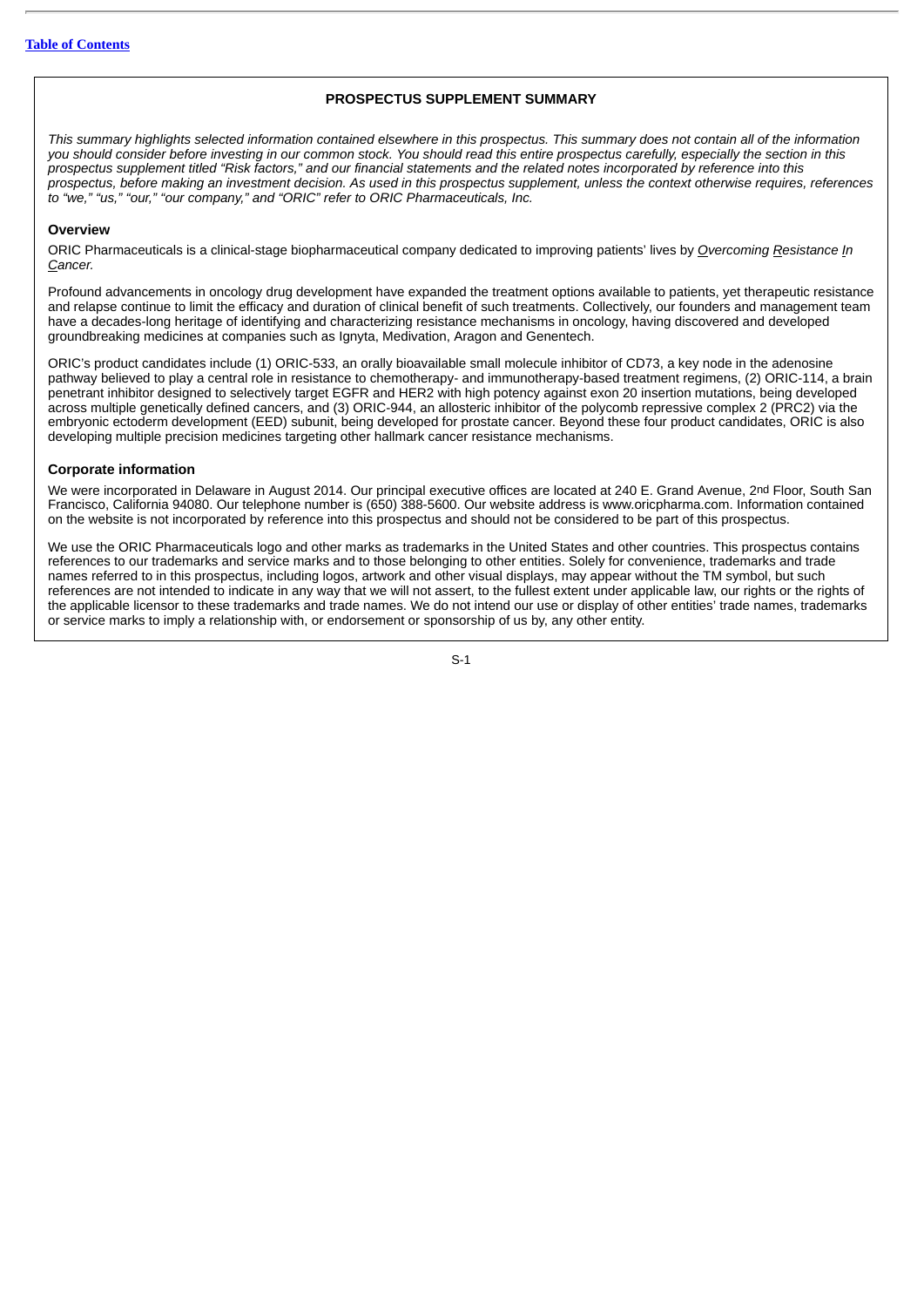<span id="page-37-0"></span>

| <b>THE OFFERING</b>                                               |                                                                                                                                                                                                                                                                                                                                                                                                                                                                                                                                                                                  |  |  |  |
|-------------------------------------------------------------------|----------------------------------------------------------------------------------------------------------------------------------------------------------------------------------------------------------------------------------------------------------------------------------------------------------------------------------------------------------------------------------------------------------------------------------------------------------------------------------------------------------------------------------------------------------------------------------|--|--|--|
| Common stock offered by us                                        | Shares of our common stock having an aggregate offering price of up to \$100.0 million.                                                                                                                                                                                                                                                                                                                                                                                                                                                                                          |  |  |  |
| Common stock to be outstanding immediately<br>after this offering | Up to 54,513,077 shares (as more fully described in the notes following this table),<br>assuming sales of 15,082,957 shares of our common stock in this offering at an<br>offering price of \$6.63 per share, which was the last reported sale price of our common<br>shares on the Nasdaq Global Select Market on March 17, 2021. The actual number of<br>shares issued will vary depending on the sales price under this offering.                                                                                                                                             |  |  |  |
| <b>Plan of Distribution</b>                                       | "At the market offering" that may be made from time to time through the sales agent,<br>Jefferies. See "Plan of Distribution" on page S-10 of this prospectus supplement.                                                                                                                                                                                                                                                                                                                                                                                                        |  |  |  |
| Use of Proceeds                                                   | We currently intend to use the net proceeds from this offering, together with our<br>existing cash, cash equivalents and short-term investments, as follows: to fund the<br>development of ORIC-533, to fund the development of ORIC-114, to fund the<br>development of ORIC-944, to fund other research and development activities including<br>the potential acquisition of and drug development activities related to new programs, as<br>well as for working capital and other general corporate purposes. See the section titled<br>"Use of Proceeds" for more information. |  |  |  |
| <b>Risk Factors</b><br>The Nasdag Global Select Market symbol     | Investing in our common stock involves significant risks. Before making an investment<br>decision, please read the information contained in and incorporated by reference under<br>the heading "Risk Factors" on page S-3 of this prospectus supplement, and under<br>similar headings in other documents that are incorporated by reference into this<br>prospectus supplement and the accompanying prospectus.<br>"ORIC"                                                                                                                                                       |  |  |  |

The number of shares of our common stock shown above to be outstanding after this offering is based on 39,430,120 shares of common stock outstanding as of December 31, 2021, and exclude:

- 5.268,320 shares of common stock issuable upon the exercise of options outstanding as of December 31, 2021, with a weightedaverage exercise price of \$14.16 per share;
- 2,391 shares of common stock issued upon the early exercise of certain options, which are subject to a right of repurchase by us as of December 31, 2021;
- 1,333,234 shares of common stock issuable upon the exercise of options that we granted after December 31, 2021, with a weighted-average exercise price of \$9.48 per share;
- 221,078 restricted stock units, or RSUs, that we granted after December 31, 2021;
- 1,831,539 shares of common stock reserved for future issuance under our 2020 Equity Incentive Plan (2020 Plan) as of December 31, 2021, as well as automatic increases in the number of shares of our common stock reserved for future issuance under this plan; and
- 290,000 shares of common stock reserved for future issuance under our 2020 Employee Stock Purchase Plan as of December 31, 2021, as well as any automatic increases in the number of our common stock reserved for future issuances under this plan.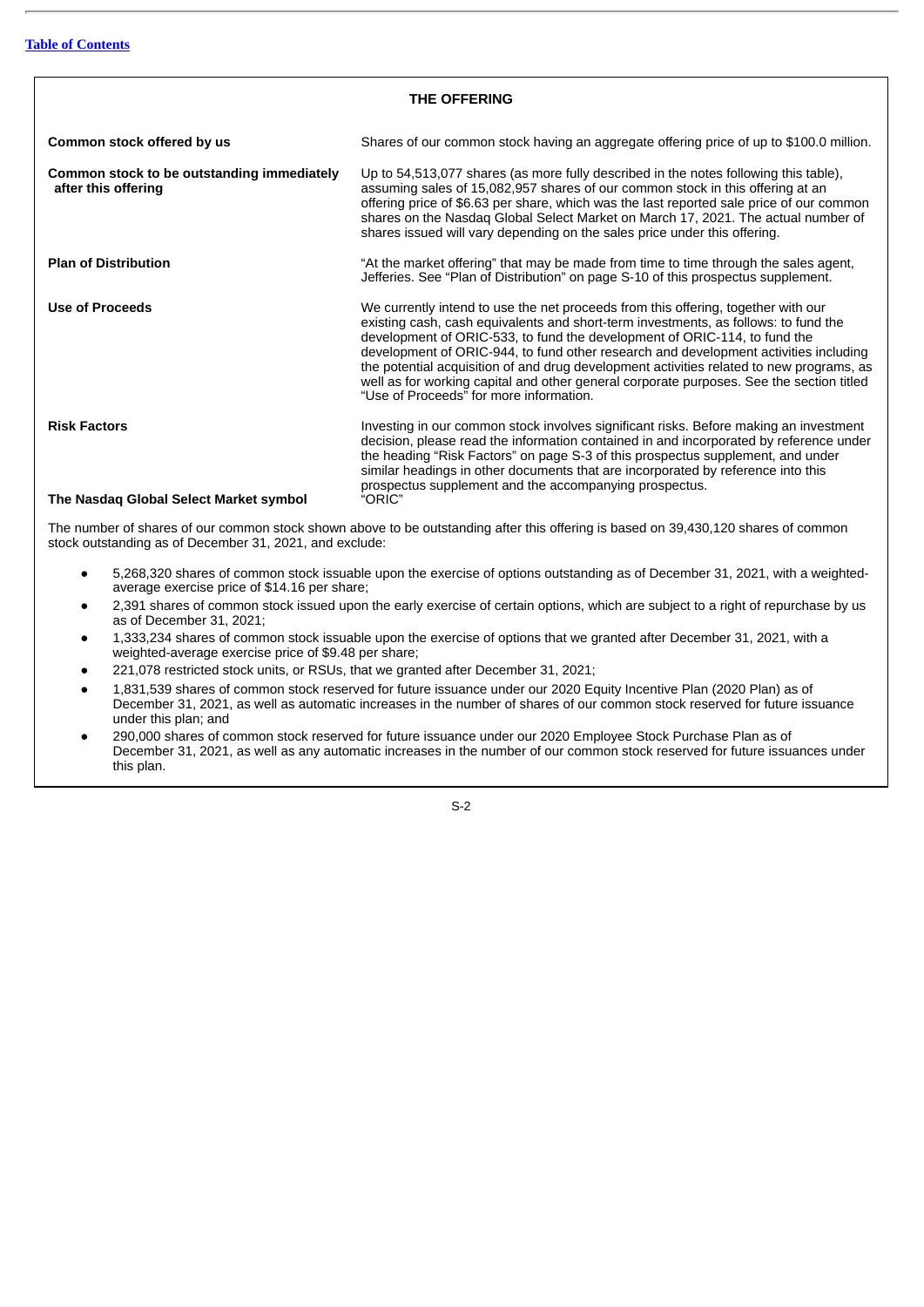#### **RISK FACTORS**

<span id="page-38-0"></span>Investing in our common stock involves a high degree of risk. Before making a decision to invest in our common stock, you should consider carefully the risks and uncertainties described under the heading "Risk Factors" contained or incorporated by reference in this prospectus supplement and the accompanying prospectus, including the risk factors incorporated by reference herein from our most recent Annual Report on Form 10-K, as may be updated by our subsequent annual reports, quarterly reports and other filings we make with the SEC. The risks described in these documents are not the only ones we face. There may be other unknown or unpredictable economic, business, competitive, regulatory or other factors that could harm our future results. Past financial performance may not be a reliable indicator of future performance, and historical trends should not be used to anticipate results or trends in future periods. If any of these risks actually occurs, our business, financial condition, results of operations or cash flow could be harmed. This could cause the trading price of our common stock to decline, resulting in a loss of all or part of your investment. Please also read carefully the section below titled "Special Note Regarding Forward-Looking Statements."

#### **Additional risks related to the offering**

#### We will have broad discretion in the use of the net proceeds from this offering and may not use them effectively.

We cannot specify with certainty the particular uses of the net proceeds we will receive from this offering. Our management will have broad discretion in the application of the net proceeds. We currently intend to use the net proceeds from this offering, if any, together with our existing cash, cash equivalents and short-term investments, to fund the development of ORIC-533, to fund the development of ORIC-114, to fund the development of ORIC-944, to fund other research and development activities including the potential acquisition of and drug development activities related to new programs, as well as for working capital and other general corporate purposes. Our management may spend a portion or all of the net proceeds from this offering in ways that our stockholders may not desire or that may not yield a favorable return. The failure by our management to apply these funds effectively could harm our business, financial condition, results of operations and prospects. Pending their use, we may invest the net proceeds from this offering in a manner that does not produce income or that loses value.

#### If you purchase our common stock in this offering, you may experience immediate and substantial dilution in the net tangible book *value of your shares.*

The offering price per share in this offering may exceed the net tangible book value per share of our common stock outstanding prior to this offering. Assuming that an aggregate of 15,082,957 shares of our common stock are sold at a price of \$6.63 per share, the last reported sale price of our common stock on the Nasdaq Global Select Market on March 17, 2022, for aggregate gross proceeds of \$100.0 million, and after deducting commissions and estimated offering expenses payable by us, you would experience immediate dilution of \$(0.16) per share, representing the difference between our as adjusted net tangible book value per share as of December 31, 2021 after giving effect to this offering and the assumed public offering price. The exercise of outstanding stock options would result in further dilution of your investment. See the section titled "Dilution" below for a more detailed illustration of the dilution you would incur if you participate in this offering. Because the sales of the shares offered hereby will be made directly into the market or in negotiated transactions, the prices at which we sell these shares will vary and these variations may be significant. Purchasers of the shares we sell, as well as our existing stockholders, will experience significant dilution if we sell shares at prices significantly below the price at which they invested.

#### Future sales or issuances of our common stock in the public markets, or the perception of such sales, could depress the trading price *of our common stock.*

The sale of a substantial number of shares of our common stock or other equity-related securities in the public markets, or the perception that such sales could occur, could depress the market price of our common stock and impair our ability to raise capital through the sale of additional equity securities. We may sell large quantities of our common stock at any time pursuant to this prospectus supplement or in one or more separate offerings. We cannot predict the effect that future sales of common stock or other equity-related securities would have on the market price of our common stock.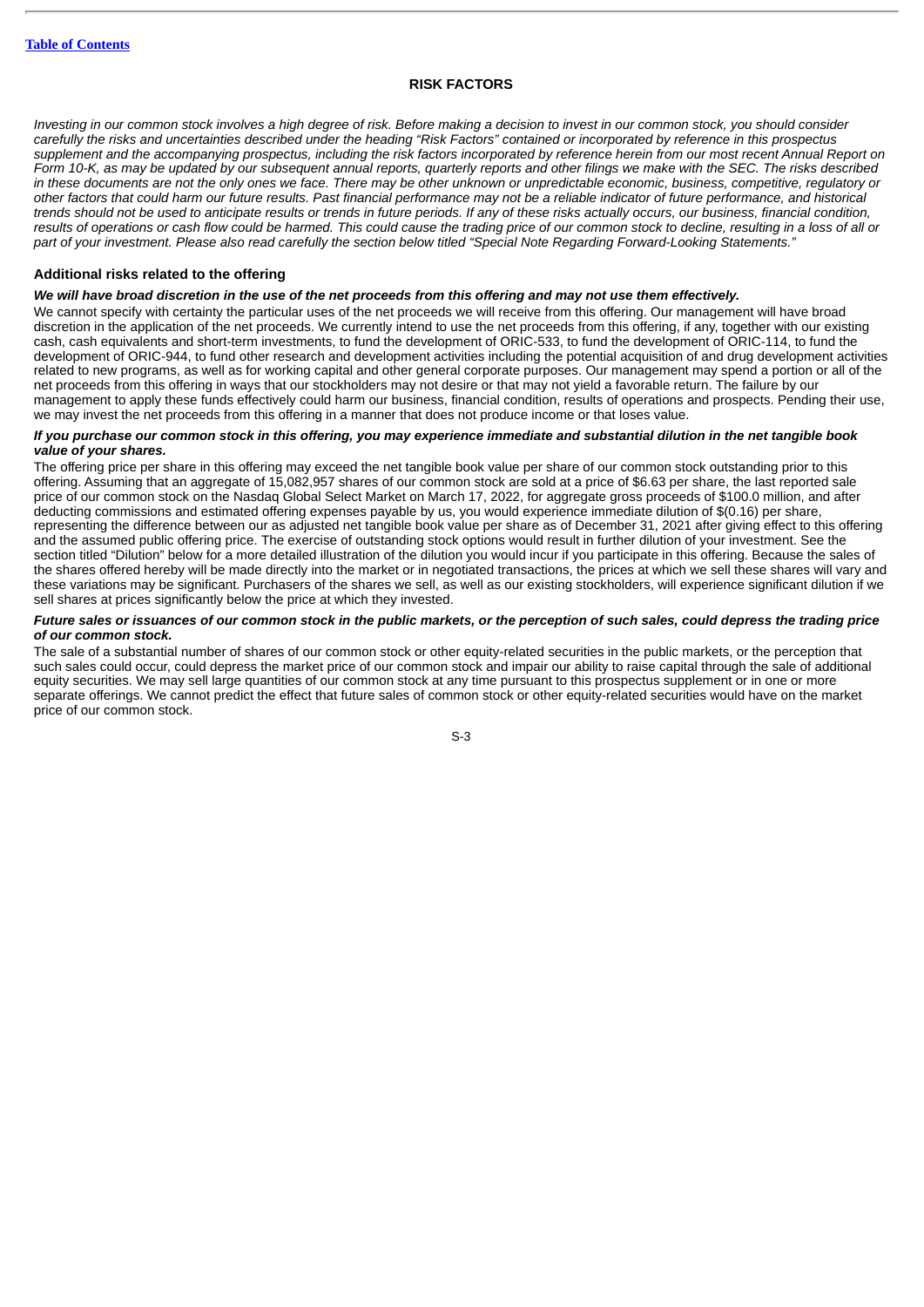#### It is not possible to predict the actual number of shares we will sell under the sales agreement, or the gross proceeds resulting from *those sales.*

Subject to certain limitations in the sales agreement and compliance with applicable law, we have the discretion to deliver instruction to Jefferies to sell shares of our common stock at any time throughout the term of the sales agreement. The number of shares, if any, that are sold through Jefferies after our instruction will fluctuate based on a number of factors, including the market price of our common stock during the sales period, the limits we set with Jefferies in any instruction to sell shares, and the demand for our common stock during the sales period. Because the price per share of each share sold, if any, will fluctuate during this offering, it is not currently possible to predict the number of shares that will be sold or the gross proceeds to be raised in connection with those sales.

#### The common stock offered hereby will be sold in "at the market" offerings, and investors who buy shares at different times will likely *pay different prices.*

Investors who purchase shares in this offering at different times will likely pay different prices, and so may experience different outcomes in their investment results. We will have discretion, subject to market demand, to vary the timing, prices, and numbers of shares sold, and there is no predetermined minimum or maximum sales price. Investors may experience a decline in the value of their shares as a result of share sales made at prices lower than the prices they paid.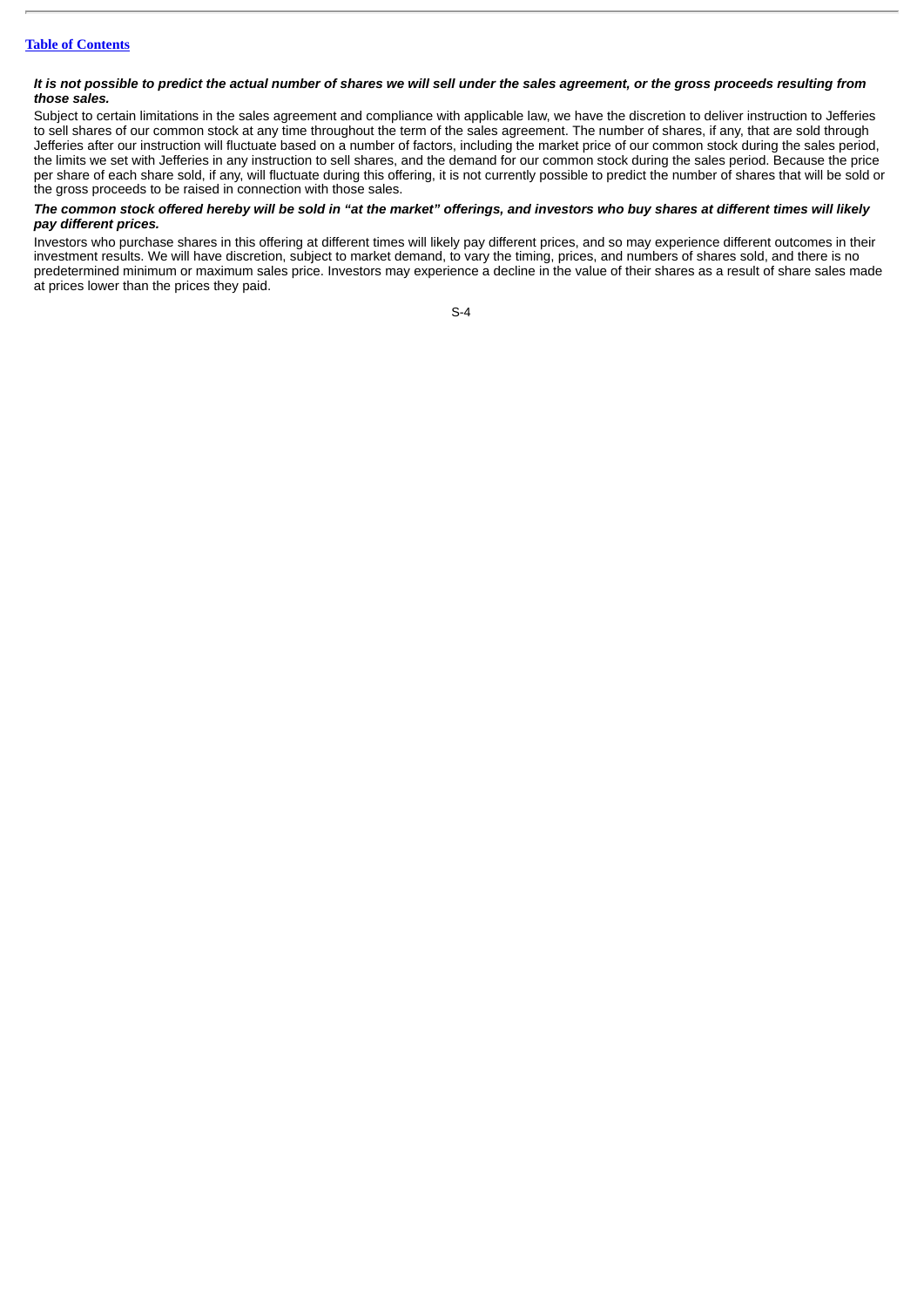#### **SPECIAL NOTE REGARDING FORWARD-LOOKING STATEMENTS**

<span id="page-40-0"></span>This prospectus supplement and the accompanying prospectus, including the documents incorporated or deemed to be incorporated by reference into this prospectus supplement and the accompanying prospectus, contain forward-looking statements. All statements other than statements of historical facts contained in this prospectus supplement and the accompanying prospectus, including statements regarding our future results of operations and financial position, business strategy, development plans, planned preclinical studies and clinical trials, future results of clinical trials, expected research and development costs, regulatory strategy, timing and likelihood of success, as well as plans and objectives of management for future operations, are forward-looking statements. In some cases, you can identify forward-looking statements by terms such as "may," "will," "should," "would," "expect," "plan," "anticipate," "could," "intend," "target," "project," "contemplate," "believe," "estimate," "predict," "potential" or "continue" or the negative of these terms or other similar expressions. Forward-looking statements contained in this prospectus include, but are not limited to, statements about:

- the ability of our clinical trials to demonstrate safety and efficacy of our product candidates, and other positive results;
- the timing, progress and results of preclinical studies and clinical trials for ORIC-533, ORIC-114, ORIC-944 and other product candidates we may develop, including statements regarding the timing of initiation and completion of studies or trials and related preparatory work, the period during which the results of the trials will become available, and our research and development programs;
- the timing, scope and likelihood of regulatory filings and approvals, including timing of Investigational New Drug, or IND, or Clinical Trial Application, or CTA, applications and final Food and Drug Administration, or FDA, approval of ORIC-533, ORIC-114, ORIC-944 and any other future product candidates;
- the timing, scope or likelihood of foreign regulatory filings and approvals;
- our ability to develop and advance our current product candidates and programs into, and successfully complete, clinical studies;
- our manufacturing, commercialization, and marketing capabilities and strategy;
- our plans relating to commercializing our product candidates, if approved, including the geographic areas of focus and sales strategy;
- the need to hire additional personnel and our ability to attract and retain such personnel;
- our expectations regarding the impact of the COVID-19 pandemic on our business;
- the size of the market opportunity for our product candidates, including our estimates of the number of patients who suffer from the diseases we are targeting;
- our expectations regarding the approval and use of our product candidates in combination with other drugs;
- our competitive position and the success of competing therapies that are or may become available;
- our estimates of the number of patients that we will enroll in our clinical trials;
- the beneficial characteristics, safety, efficacy and therapeutic effects of our product candidates;
- our ability to obtain and maintain regulatory approval of our product candidates;
- our plans relating to the further development of our product candidates, including additional indications we may pursue;
- existing regulations and regulatory developments in the United States, Europe and other jurisdictions;
- our intellectual property position, including the scope of protection we are able to establish and maintain for intellectual property rights covering ORIC-533, ORIC-114, ORIC-944 and other product candidates we may develop, including the extensions of existing patent terms where available, the validity of intellectual property rights held by third parties, and our ability not to infringe, misappropriate or otherwise violate any third-party intellectual property rights;
- our continued reliance on third parties to conduct additional clinical trials of our product candidates, and for the manufacture of our product candidates for preclinical studies and clinical trials;
- our ability to obtain, and negotiate favorable terms of, any collaboration, licensing or other arrangements that may be necessary or desirable to develop, manufacture or commercialize our product candidates;

 $S-F$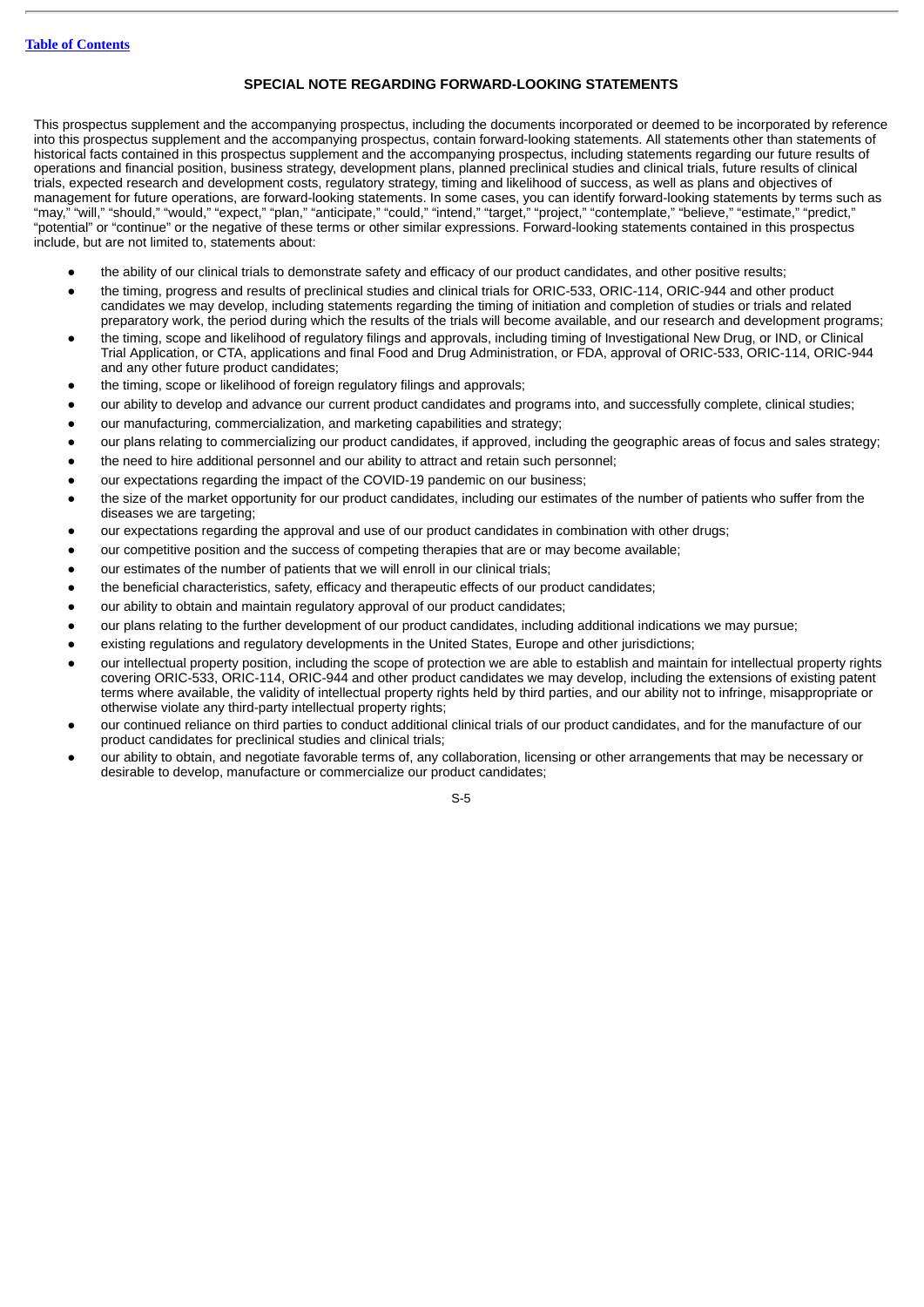- the pricing and reimbursement of ORIC-533, ORIC-114, ORIC-944 and other product candidates we may develop, if approved;
- the rate and degree of market acceptance and clinical utility of ORIC-533, ORIC-114, ORIC-944 and other product candidates we may develop;
- our estimates regarding expenses, future revenue, capital requirements and needs for additional financing;
- our financial performance:
- the period over which we estimate our existing cash, cash equivalents and short-term investments will be sufficient to fund our future operating expenses and capital expenditure requirements;
- the impact of laws and regulations:
- our expectations regarding the period during which we will qualify as an emerging growth company under the JOBS Act; and
- our anticipated use of proceeds from this offering.

We have based these forward-looking statements largely on our current expectations and projections about our business, the industry in which we operate and financial trends that we believe may affect our business, financial condition, results of operations and prospects, and these forward-looking statements are not guarantees of future performance or development. These forward-looking statements speak only as of the date of this prospectus supplement and are subject to a number of risks, uncertainties and assumptions described in the section titled "Risk Factors" and elsewhere in this prospectus supplement, accompanying prospectus and other public filings. Because forward-looking statements are inherently subject to risks and uncertainties, some of which cannot be predicted or quantified, you should not rely on these forward-looking statements as predictions of future events. The events and circumstances reflected in our forward-looking statements may not be achieved or occur and actual results could differ materially from those projected in the forward-looking statements. Except as required by applicable law, we do not plan to publicly update or revise any forward-looking statements contained herein, whether as a result of any new information, future events or otherwise.

In addition, statements that "we believe" and similar statements reflect our beliefs and opinions on the relevant subject. These statements are based upon information available to us as of the date of this prospectus supplement, and while we believe such information forms a reasonable basis for such statements, such information may be limited or incomplete, and our statements should not be read to indicate that we have conducted an exhaustive inquiry into, or review of, all potentially available relevant information. These statements are inherently uncertain and you are cautioned not to unduly rely upon these statements.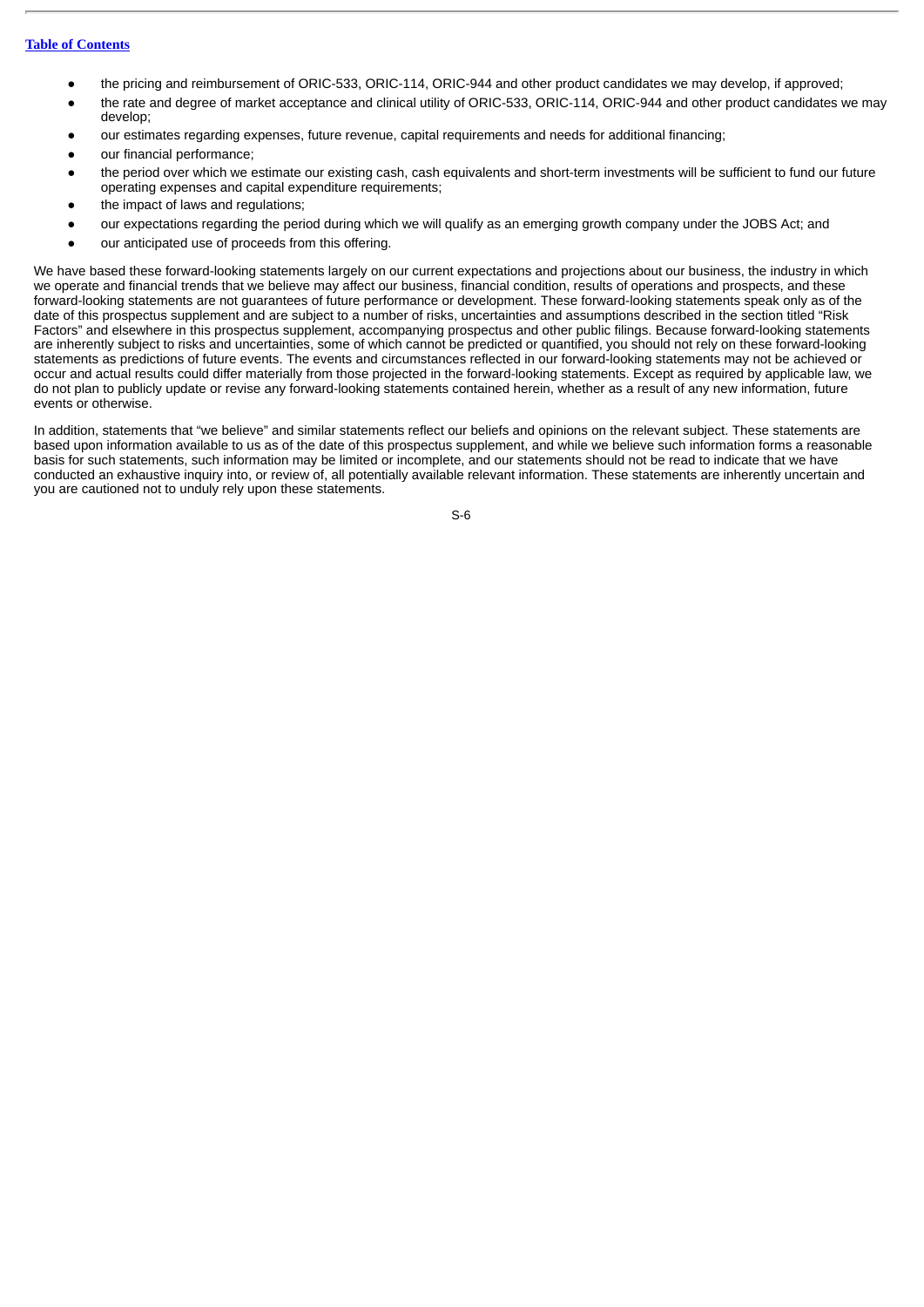#### **USE OF PROCEEDS**

<span id="page-42-0"></span>We may issue and sell shares of our common stock having aggregate sales proceeds of up to \$100.0 million from time to time. Because there is no minimum offering price for the shares that we may offer from time to time, the actual total public offering amount, commissions and proceeds to us, if any, are not determinable at this time. There can be no assurance that we will sell any shares under or fully utilize the sales agreement with Jefferies as a source of financing.

We currently intend to use the net proceeds from this offering, if any, together with our existing cash, cash equivalents and short-term investments, to fund the development of ORIC-533, to fund the development of ORIC-114, to fund the development of ORIC-944, to fund other research and development activities including the potential acquisition of and drug development activities related to new programs, as well as for working capital and other general corporate purposes.

As of the date of this prospectus, we cannot predict with certainty all of the particular uses for the net proceeds from this offering or the amounts that we will actually spend on the uses set forth above. As a result, our management will have broad discretion regarding the timing and application of the net proceeds from this offering. Pending their use, we intend to invest the net proceeds of this offering in short- and intermediate-term, interest-bearing obligations, investment-grade instruments, certificates of deposit or direct or guaranteed obligations of the U.S. government.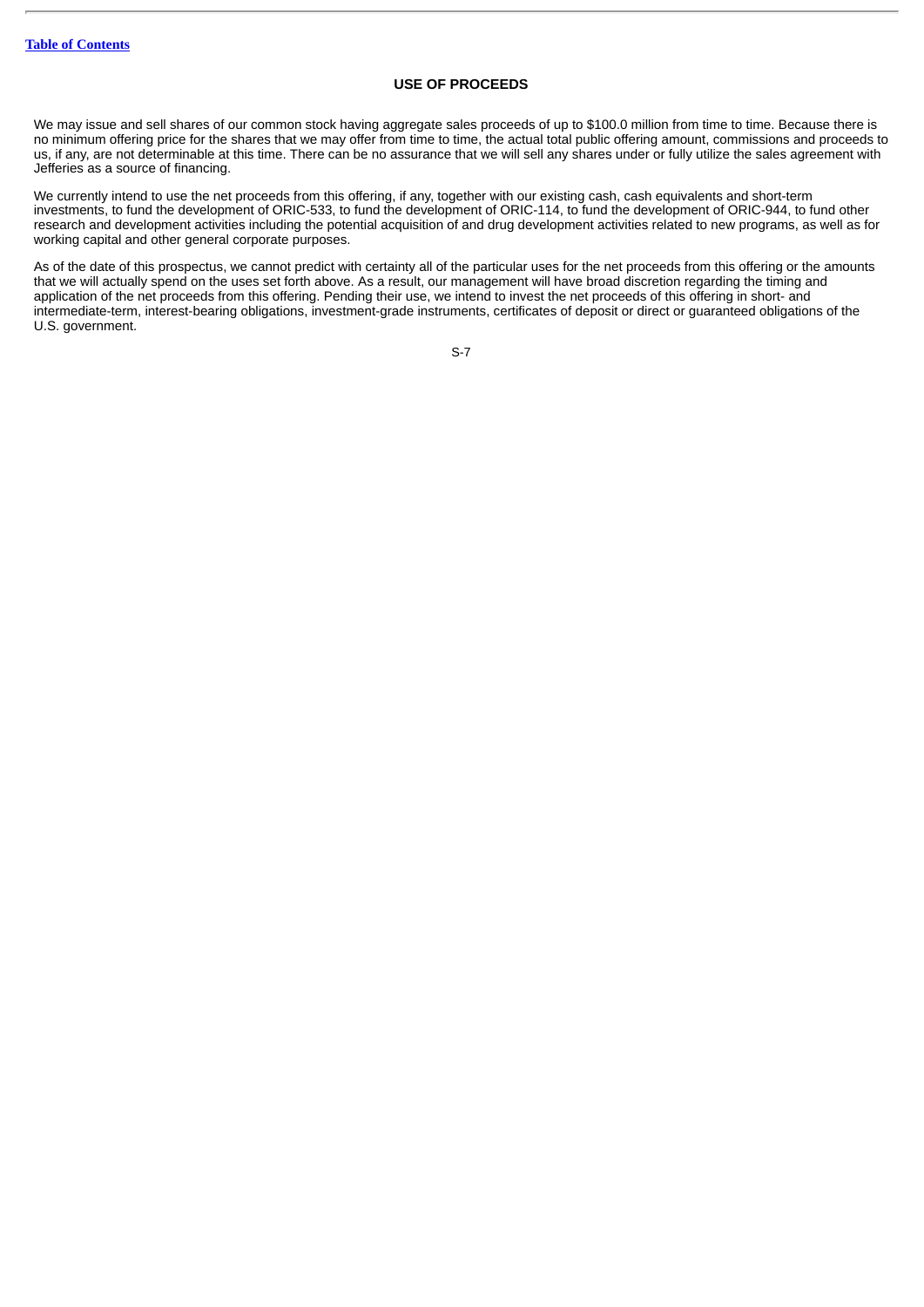#### **DILUTION**

<span id="page-43-0"></span>Our net tangible book value as of December 31, 2021 was approximately \$273 million, or \$6.92 per share. Net tangible book value is total assets minus the sum of liabilities and intangible assets. Net tangible book value per share is net tangible book value divided by the total number of shares of common stock outstanding as of December 31, 2021.

After giving effect to the sale of up to 15,082,957 shares of our common stock in this offering at an assumed public offering price of \$6.63 per share, the last reported sale price of our common stock on The Nasdaq Global Select Market on March 17, 2022, and after deducting commissions and estimated offering expenses payable by us, our as adjusted net tangible book value as of December 31, 2021 would have been approximately \$370 million, or \$6.79 per share. This represents an immediate decrease in net tangible book value of \$0.13 per share to existing stockholders and immediate dilution of \$(0.16) per share to investors purchasing our common stock in this offering at the assumed public offering price.

The following table illustrates this dilution on a per share basis. The as adjusted information is illustrative only and will change based on the actual price to the public, the actual number of shares sold and other terms of the offering determined at the time shares of our common stock are sold pursuant to this prospectus supplement. The as adjusted information assumes that all of our common stock in the aggregate amount of \$100.0 million is sold at the assumed public offering price of \$6.63 per share, the last reported sale price of our common stock on The Nasdaq Global Select Market on March 17, 2022. The shares sold in this offering, if any, will be sold from time to time at various prices.

| Assumed public offering price per share                                                                     |        | \$6.63    |  |
|-------------------------------------------------------------------------------------------------------------|--------|-----------|--|
| Net tangible book value per share of as December 31, 2021                                                   | \$6.92 |           |  |
| Decrease in net tangible book value per share attributable to this offering                                 | \$0.13 |           |  |
| As adjusted net tangible book value per share as of December 31, 2021, after giving effect to this offering |        | \$ 6.79   |  |
| Dilution per share to new investors purchasing our common stock in this offering                            |        | \$ (0.16) |  |
|                                                                                                             |        |           |  |

An increase of \$1.00 per share in the price at which the shares are sold from the assumed public offering price of \$6.63 per share shown in the table above, assuming all of our common stock in the aggregate amount of \$100.0 million during the term of the sales agreement with Jefferies is sold at that price, would increase our as adjusted net tangible book value per share to \$7.04 per share and would increase the dilution in net tangible book value per share to new investors in this offering to \$0.59 per share, after deducting commissions and estimated offering expenses payable by us. A decrease of \$1.00 per share in the price at which the shares are sold from the assumed public offering price of \$6.63 per share shown in the table above, assuming all of our common stock in the aggregate amount of \$100.0 million during the term of the sales agreement with Jefferies is sold at that price, would decrease our as adjusted net tangible book value per share to \$6.47 per share and would decrease the dilution in net tangible book value per share to new investors in this offering to \$(0.84) per share, after deducting commissions and estimated offering expenses payable by us. The information discussed above is illustrative only and will adjust based on the actual public offering price, the actual number of shares that we offer in this offering, and other terms of this offering determined at the time of each offer and sale.

The above discussion and table are based on 39,430,120 shares of common stock outstanding as of December 31, 2021, and exclude:

- 5,268,320 shares of common stock issuable upon the exercise of options outstanding as of December 31, 2021, with a weightedaverage exercise price of \$14.16 per share;
- 2,391 shares of common stock issued upon the early exercise of certain options, which are subject to a right of repurchase by us as of December 31, 2021;

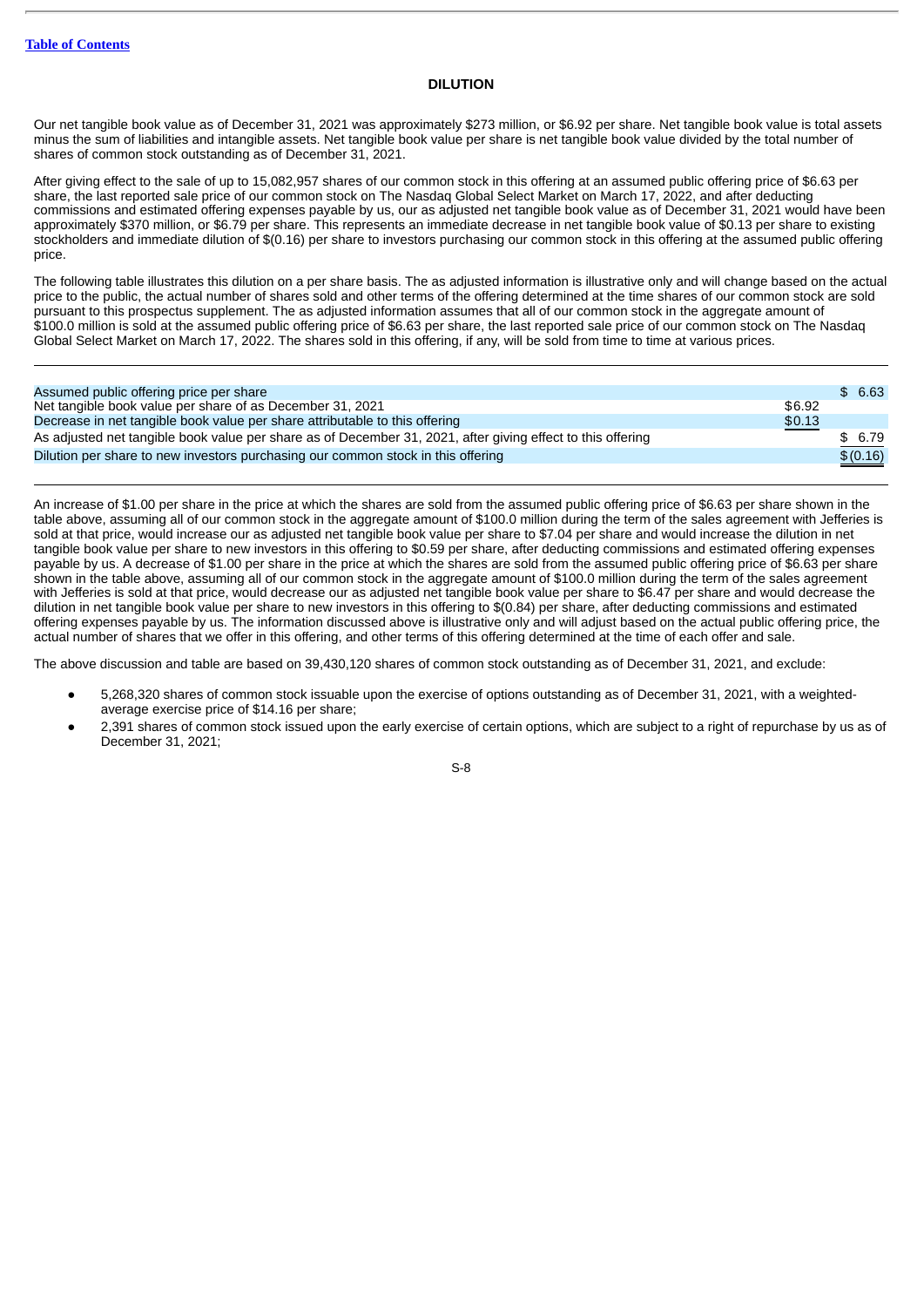- 1,333,234 shares of common stock issuable upon the exercise of options that we granted after December 31, 2021, with a weightedaverage exercise price of \$9.48 per share;
- 221,078 RSUs that we granted after December 31, 2021;
- 1,831,539 shares of common stock reserved for future issuance under our 2020 Equity Incentive Plan (2020 Plan) as of December 31, 2021, as well as automatic increases in the number of shares of our common stock reserved for future issuance under this plan; and
- 290,000 shares of common stock reserved for future issuance under our 2020 Employee Stock Purchase Plan as of December 31, 2021, as well as any automatic increases in the number of our common stock reserved for future issuances under this plan.

To the extent that options outstanding as of December 31, 2021 have been or may be exercised, or other shares issued, investors purchasing our common stock in this offering may experience further dilution. In addition, we may choose to raise additional capital due to market conditions or strategic considerations even if we believe we have sufficient funds for our current or future operating plans. To the extent that additional capital is raised through the sale of equity or convertible debt securities, the issuance of these securities could result in further dilution to investors in this offering.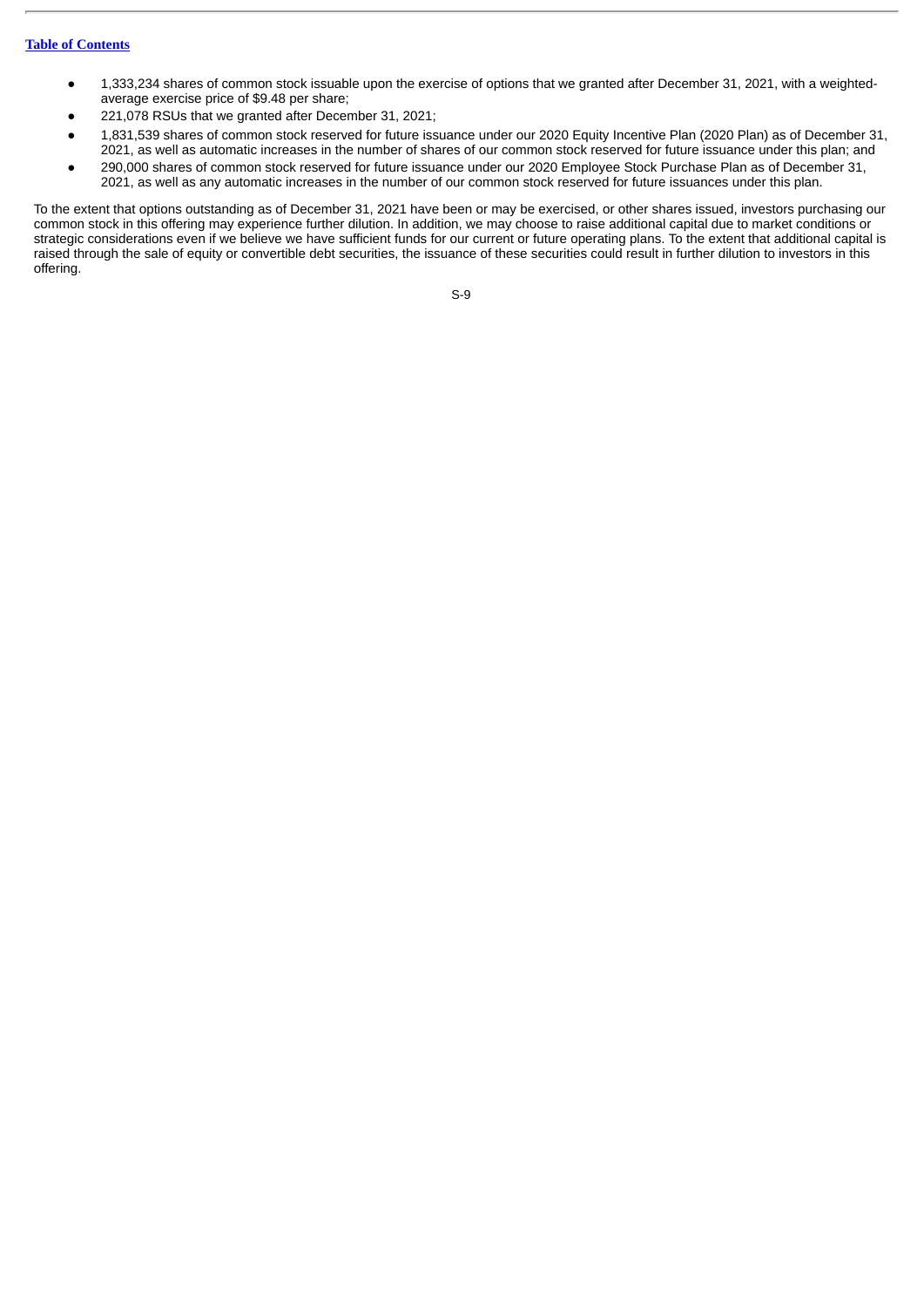#### **PLAN OF DISTRIBUTION**

<span id="page-45-0"></span>We have entered into a sales agreement with Jefferies, under which we may offer and sell up to \$100,000,011 of our shares of common stock from time to time through Jefferies acting as agent. Sales of our shares of common stock, if any, under this prospectus supplement and the accompanying prospectus will be made by any method that is deemed to be an "at the market offering" as defined in Rule 415(a)(4) under the Securities Act.

Each time we wish to issue and sell our shares of common stock under the sales agreement, we will notify Jefferies of the number of shares to be issued, the dates on which such sales are anticipated to be made, any limitation on the number of shares to be sold in any one day and any minimum price below which sales may not be made. Once we have so instructed Jefferies, unless Jefferies declines to accept the terms of such notice, Jefferies has agreed to use its commercially reasonable efforts consistent with its normal trading and sales practices to sell such shares up to the amount specified on such terms. The obligations of Jefferies under the sales agreement to sell our shares of common stock are subject to a number of conditions that we must meet.

The settlement of sales of shares between us and Jefferies is generally anticipated to occur on the second trading day following the date on which the sale was made. Sales of our shares of common stock as contemplated in this prospectus supplement will be settled through the facilities of The Depository Trust Company or by such other means as we and Jefferies may agree upon. There is no arrangement for funds to be received in an escrow, trust or similar arrangement.

We will pay Jefferies a commission of up to 3.0% of the aggregate gross proceeds we receive from each sale of our shares of common stock. Because there is no minimum offering amount required as a condition to close this offering, the actual total public offering amount, commissions and proceeds to us, if any, are not determinable at this time. In addition, we have agreed to reimburse Jefferies for the fees and disbursements of its counsel, payable upon execution of the sales agreement, in an amount not to exceed \$50,000, in addition to certain ongoing disbursements of its legal counsel, unless we and Jefferies otherwise agree. We estimate that the total expenses for the offering, excluding any commissions or expense reimbursement payable to Jefferies under the terms of the sales agreement, will be approximately \$250,000. The remaining sale proceeds, after deducting any other transaction fees, will equal our net proceeds from the sale of such shares.

Jefferies will provide written confirmation to us before the open on the Nasdaq Global Select Market on the day following each day on which our shares of common stock are sold under the sales agreement. Each confirmation will include the number of shares sold on that day, the aggregate gross proceeds of such sales and the proceeds to us.

In connection with the sale of our shares of common stock on our behalf, Jefferies will be deemed to be an "underwriter" within the meaning of the Securities Act, and the compensation of Jefferies will be deemed to be underwriting commissions or discounts. We have agreed to indemnify Jefferies against certain civil liabilities, including liabilities under the Securities Act. We have also agreed to contribute to payments Jefferies may be required to make in respect of such liabilities.

The offering of our shares of common stock pursuant to the sales agreement will terminate upon the earlier of (i) the sale of all shares of common stock subject to the sales agreement and (ii) the termination of the sales agreement as permitted therein.

This summary of the material provisions of the sales agreement does not purport to be a complete statement of its terms and conditions. A copy of the sales agreement will be filed as an exhibit to a current report on Form 8-K filed under the Exchange Act and incorporated by reference in this prospectus supplement.

Jefferies and its affiliates may in the future provide various investment banking, commercial banking, financial advisory and other financial services for us and our affiliates, for which services they may in the future receive customary fees. In the course of its business, Jefferies may actively trade our securities for its own account or for the accounts of customers, and, accordingly, Jefferies may at any time hold long or short positions in such securities.

A prospectus supplement and the accompanying prospectus in electronic format may be made available on a website maintained by Jefferies, and Jefferies may distribute the prospectus supplement and the accompanying prospectus electronically.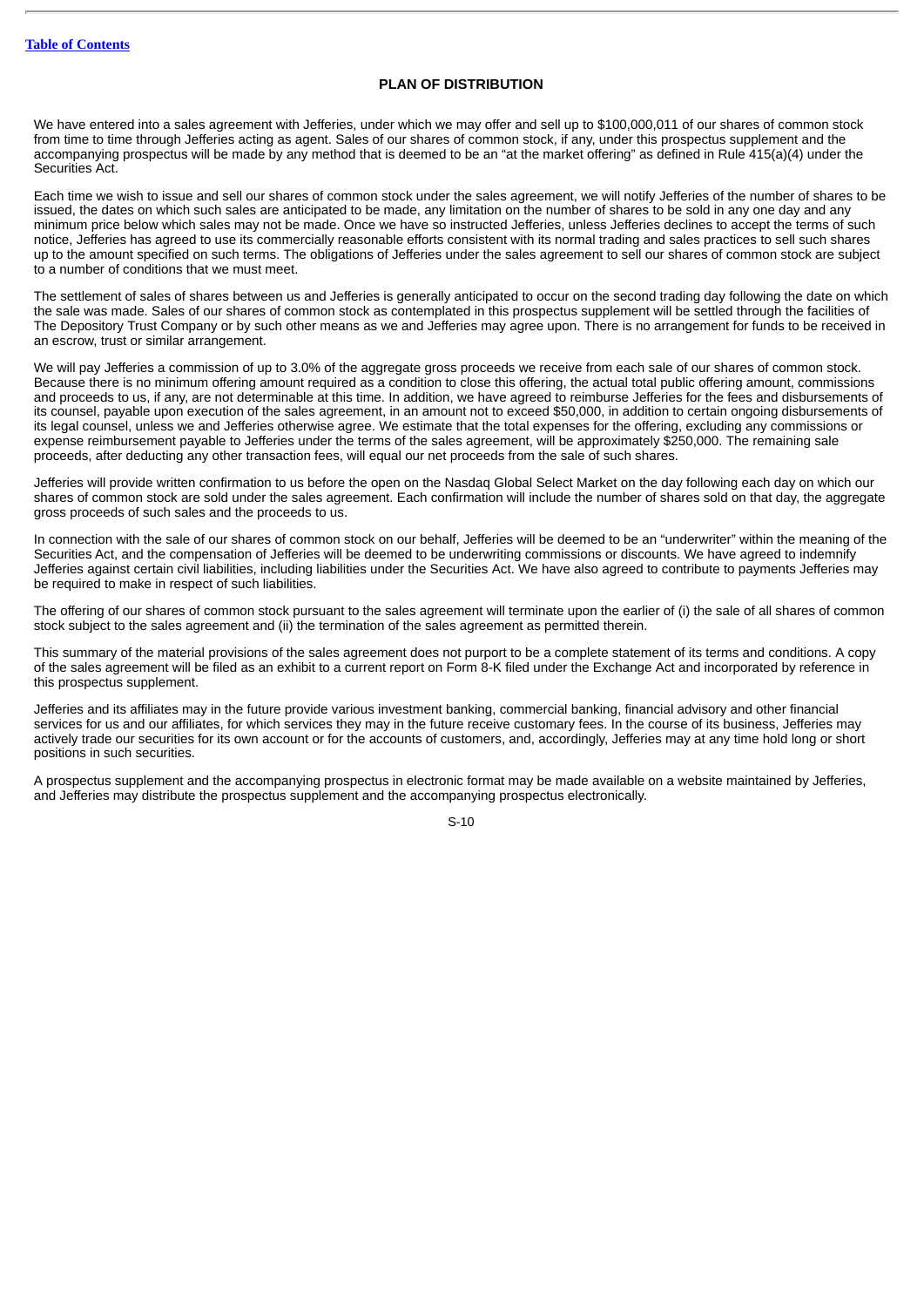#### **LEGAL MATTERS**

<span id="page-46-0"></span>The validity of the shares of common stock offered by this prospectus supplement will be passed upon for us by Wilson Sonsini Goodrich & Rosati, P.C., Palo Alto, California. Certain members of, and investment partnerships comprised of members of, and persons associated with, Wilson Sonsini Goodrich & Rosati, P.C., own an aggregate of 8,439 shares of our common stock. Jefferies LLC is being represented in connection with this offering by Cooley LLP, New York, New York.

#### **EXPERTS**

<span id="page-46-1"></span>The financial statements of ORIC Pharmaceuticals, Inc. as of December 31, 2021 and 2020, and for each of the years in the three-year period ended December 31, 2021, have been incorporated by reference herein and in the registration statement in reliance upon the report of KPMG LLP, independent registered public accounting firm, incorporated by reference herein, and upon the authority of said firm as experts in accounting and auditing.

#### **WHERE YOU CAN FIND ADDITIONAL INFORMATION**

<span id="page-46-2"></span>We file periodic and current reports, proxy statements and other information with the SEC. The SEC maintains a website that contains periodic and current reports, proxy and information statements and other information about issuers, such as us, who file electronically with the SEC. The address of that website is www.sec.gov.

Our website address is oricpharma.com. The information on our website, or that can be accessed through our website, however, is not, and should not be deemed to be, a part of this prospectus.

This prospectus supplement and the accompany prospectus are part of a registration statement that we filed with the SEC and do not contain all of the information in the registration statement. The full registration statement may be obtained from the SEC or us, as provided in the section titled "Incorporation by Reference." Whenever a reference is made in this prospectus supplement or the accompanying prospectus to any of our contracts, agreements or other documents, the reference may not be complete and you should refer to the exhibits that are a part of the registration statement or the exhibits to the reports or other documents incorporated by reference into this prospectus supplement and the accompanying prospectus for a copy of such contract, agreement or other document.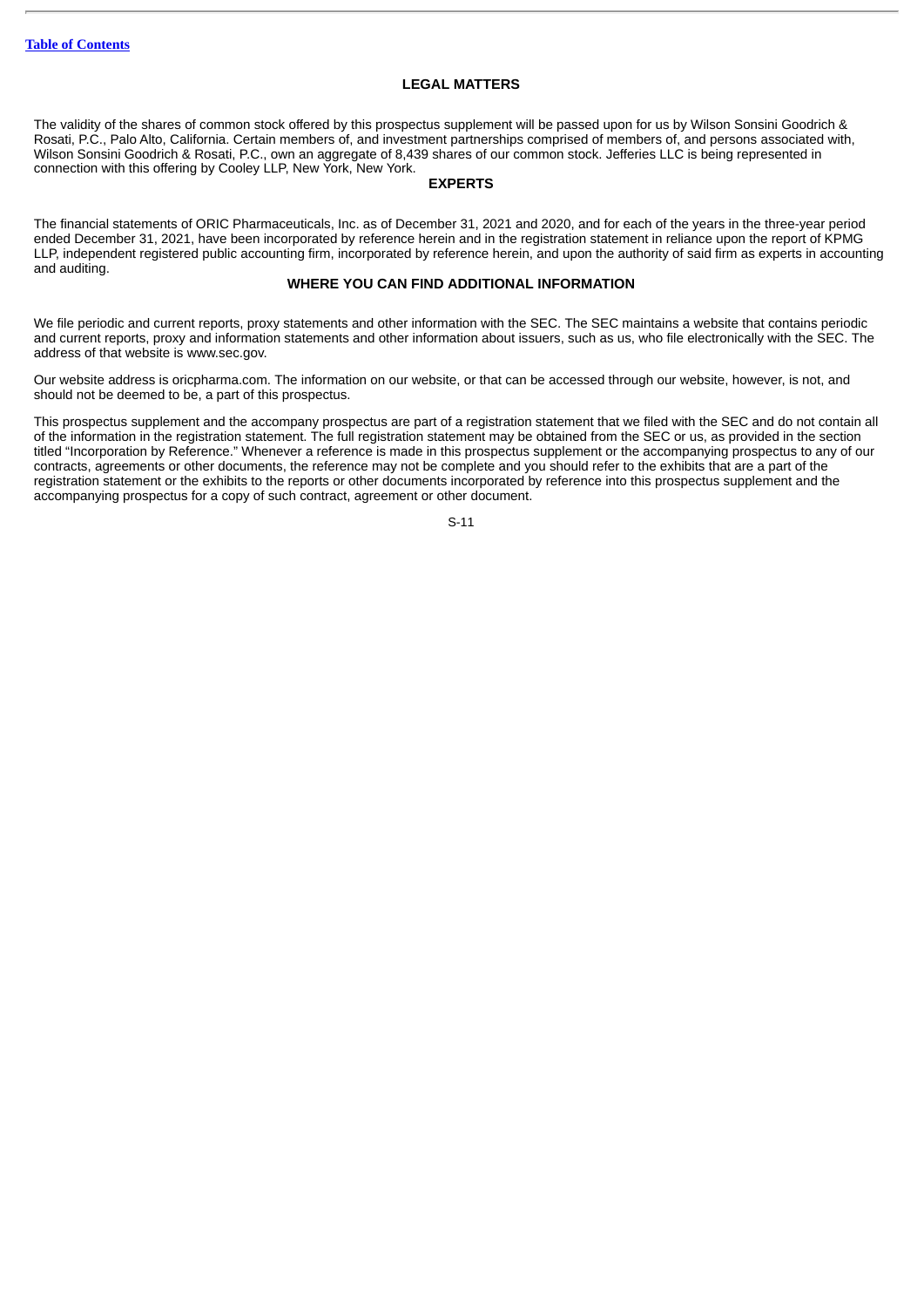#### **INCORPORATION BY REFERENCE**

<span id="page-47-0"></span>The SEC's rules allow us to "incorporate by reference" information into this prospectus, which means that we can disclose important information to you by referring you to another document filed separately with the SEC. The information incorporated by reference is deemed to be part of this prospectus, and subsequent information that we file with the SEC will automatically update and supersede that information. Any statement contained in a previously filed document incorporated by reference will be deemed to be modified or superseded for purposes of this prospectus to the extent that a statement contained in this prospectus, or in a subsequently filed document also incorporated by reference herein, modifies or replaces that statement.

We incorporate by reference our documents listed below and any future filings made by us with the SEC under Sections 13(a), 13(c), 14 or 15(d) of the Exchange Act, between the date of this prospectus supplement and the termination of the offering of the securities described in this prospectus supplement. We are not, however, incorporating by reference any documents or portions thereof, whether specifically listed below or filed in the future, that are not deemed "filed" with the SEC, including any information furnished pursuant to Items 2.02 or 7.01 of Form 8-K or related exhibits furnished pursuant to Item 9.01 of Form 8-K.

This prospectus supplement and the accompanying prospectus incorporate by reference the documents set forth below that have previously been filed with the SEC:

- our Annual Report on [Form](http://www.sec.gov/ix?doc=/Archives/edgar/data/1796280/000095017022004239/oric-20211231.htm) 10-K for the year ended December 31, 2021, filed with the SEC on March 21, 2022;
- the sections of our Definitive Proxy [Statement](http://www.sec.gov/Archives/edgar/data/1796280/000119312521130074/d127916ddef14a.htm) on Schedule 14A for the 2020 Annual Meeting of Stockholders filed with the SEC on April 26, 2021 incorporated by reference in our 2020 Annual Report;
- our Current Reports on Form 8-K filed on [January](http://www.sec.gov/ix?doc=/Archives/edgar/data/1796280/000119312522005116/d243804d8k.htm) 10, 2022, [March](http://www.sec.gov/ix?doc=/Archives/edgar/data/1796280/000119312522080683/d337066d8k.htm) 4, 2022 and March 21, 2022; and
- the description of our Common Stock set forth in our Registration Statement on Form 8-A (File No. 001-39269), filed with the SEC on April 20, [2020](http://www.sec.gov/Archives/edgar/data/1796280/000119312520112233/d859615d8a12b.htm), including any amendments or reports filed for the purpose of updated such description.

We will provide to each person, including any beneficial owner, to whom this prospectus supplement and accompanying prospectus is delivered. upon written or oral request, at no cost to the requester, any of the documents incorporated by reference in this prospectus supplement and accompanying prospectus (other than exhibits, unless they are specifically incorporated by reference in the documents).

Requests for such documents should be directed to:

ORIC Pharmaceuticals, Inc. 240 E. Grand Ave, 2nd Floor South San Francisco, CA 94080 (650) 388-5600 Attn: Investor Relations info@oricpharma.com

Exhibits to the filings will not be sent, however, unless those exhibits have specifically been incorporated by reference in this prospectus supplement.

The information accessible through any website referred to in this prospectus supplement or any document incorporated herein is not, and should not be deemed to be, a part of this prospectus supplement.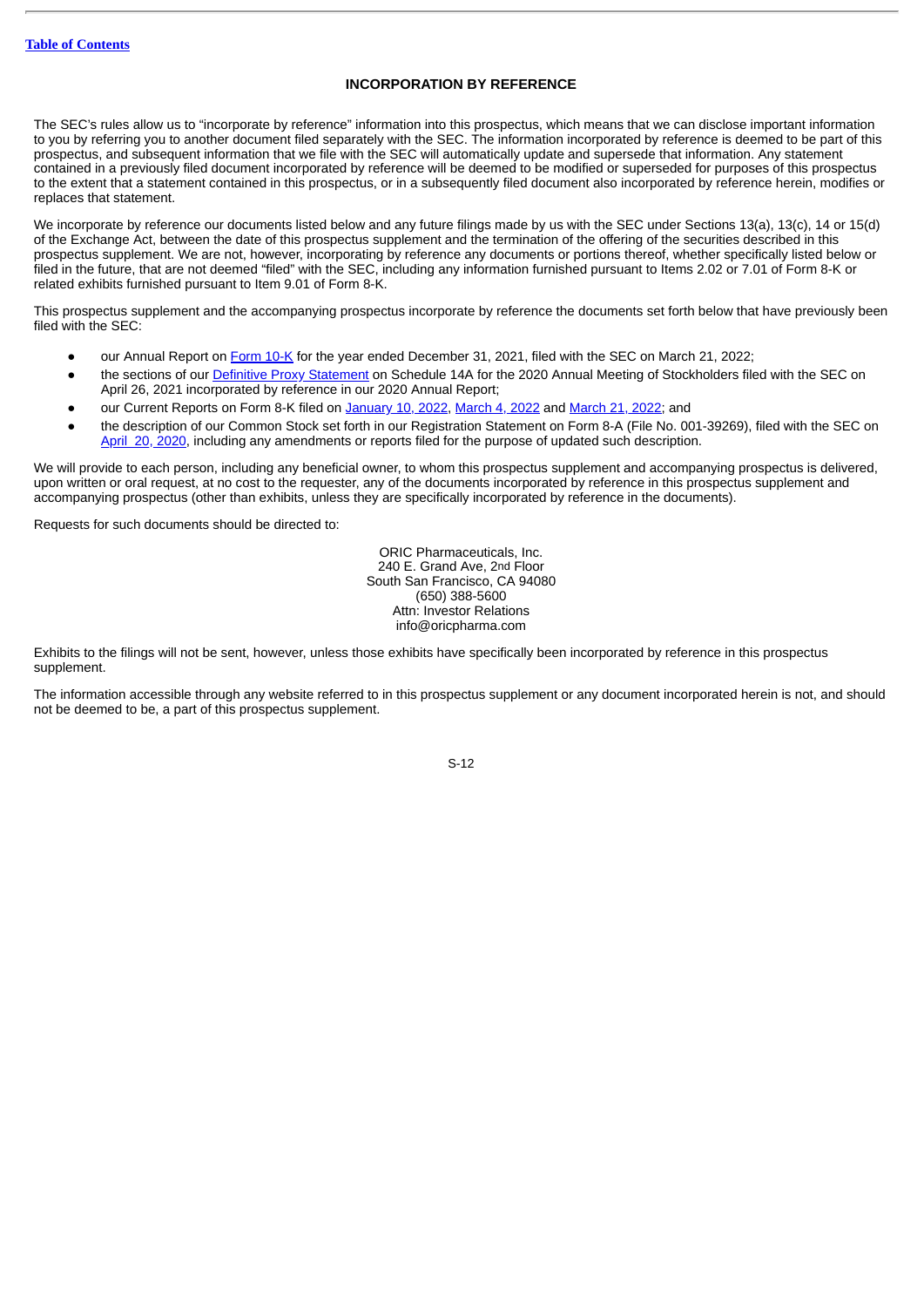# ORIC

**Up to \$100,000,011**

**Common Stock**

**PROSPECTUS SUPPLEMENT**

**Jefferies**

**, 2022**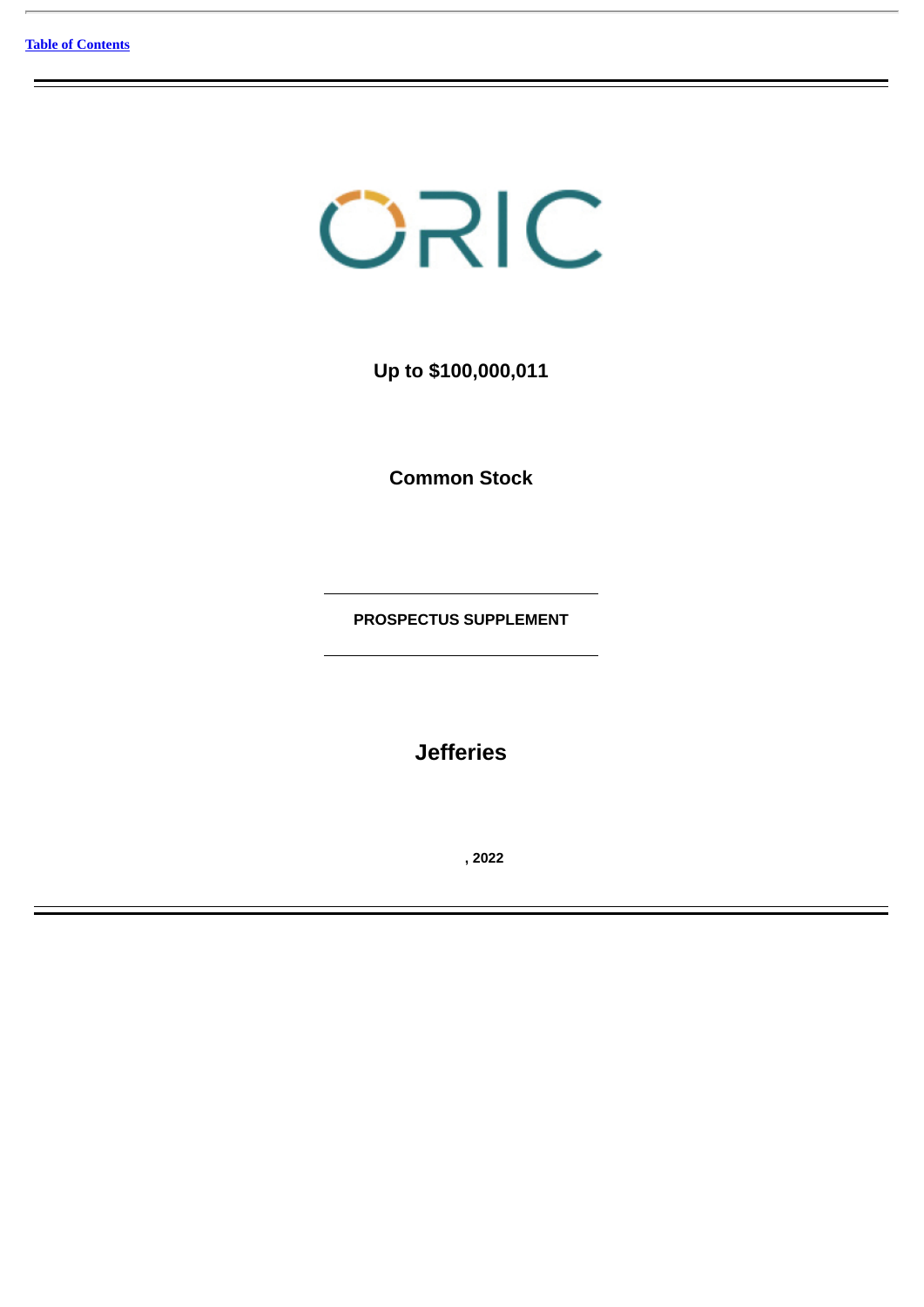#### **PART II INFORMATION NOT REQUIRED IN PROSPECTUS**

#### **Item 14. Other expenses of issuance and distribution**

The following is an estimate of the expenses (all of which are to be paid by the registrant) that we may incur in connection with the securities being registered hereby.

| SEC registration fee $(1)$                                  | $$34,085.00+$ |
|-------------------------------------------------------------|---------------|
| Printing expenses                                           | $\ast$        |
| FINRA filing fee                                            | $\ast$        |
| Legal fees and expenses (including Blue Sky fees)           | $\ast$        |
| Accounting fees and expenses                                | $*$           |
| Transfer agent, trustee and warrant agent fees and expenses | $*$           |
| <b>Miscellaneous</b>                                        | $\ast$        |
| Total                                                       | $\ast$        |

- (1) This amount includes \$10,910.00 of fees related to the offering, issuance and sale of up to \$100,000,011 of the registrant's common stock pursuant to this registration statement and a sales agreement, dated as of May 6, 2021, by and between the registrant and Jefferies LLC. The \$350,000,000 of shares of common stock registered pursuant to this registration statement includes \$100,000,011 of shares of common stock (the "Unsold Shares") registered pursuant to Registration Statement No. 333-255833, which became effective May 6, 2021. Pursuant to Rule 415(a)(6) under the Securities Act of 1933, as amended, the filing fees previously paid in connection with the Unsold Shares will continue to be applied to the Unsold Shares.
- Previously paid.
- These fees and expenses are calculated based on the securities offered and the number of issuances and accordingly cannot be estimated at this time.

#### **Item 15. Indemnification of directors and officers**

Section 145 of the Delaware General Corporation Law empowers a corporation to indemnify its directors and officers and to purchase insurance with respect to liability arising out of their capacity or status as directors and officers, provided that the person acted in good faith and in a manner the person reasonably believed to be in our best interests, and, with respect to any criminal action, had no reasonable cause to believe the person's actions were unlawful. The Delaware General Corporation Law further provides that the indemnification permitted thereunder shall not be deemed exclusive of any other rights to which the directors and officers may be entitled under the corporation's bylaws, any agreement, a vote of stockholders or otherwise. The certificate of incorporation of the registrant provides for the indemnification of the registrant's directors and officers to the fullest extent permitted under the Delaware General Corporation Law. In addition, the bylaws of the registrant require the registrant to fully indemnify any person who was or is a party or is threatened to be made a party to any threatened, pending or completed action, suit or proceeding (whether civil, criminal, administrative or investigative) by reason of the fact that such person is or was a director or officer of the registrant, or is or was a director or officer of the registrant serving at the registrant's request as a director, officer, employee or agent of another corporation, partnership, joint venture, trust or other enterprise, against expenses (including attorney's fees), judgments, fines and amounts paid in settlement actually and reasonably incurred by such person in connection with such action, suit or proceeding, to the fullest extent permitted by applicable law.

Section 102(b)(7) of the Delaware General Corporation Law permits a corporation to provide in its certificate of incorporation that a director of the corporation shall not be personally liable to the corporation or its stockholders for monetary damages for breach of fiduciary duty as a director, except (1) for any breach of the director's duty of loyalty to the corporation or its stockholders, (2) for acts or omissions not in good faith or which involve intentional misconduct or a knowing violation of law, (3) for payments of unlawful dividends or unlawful stock

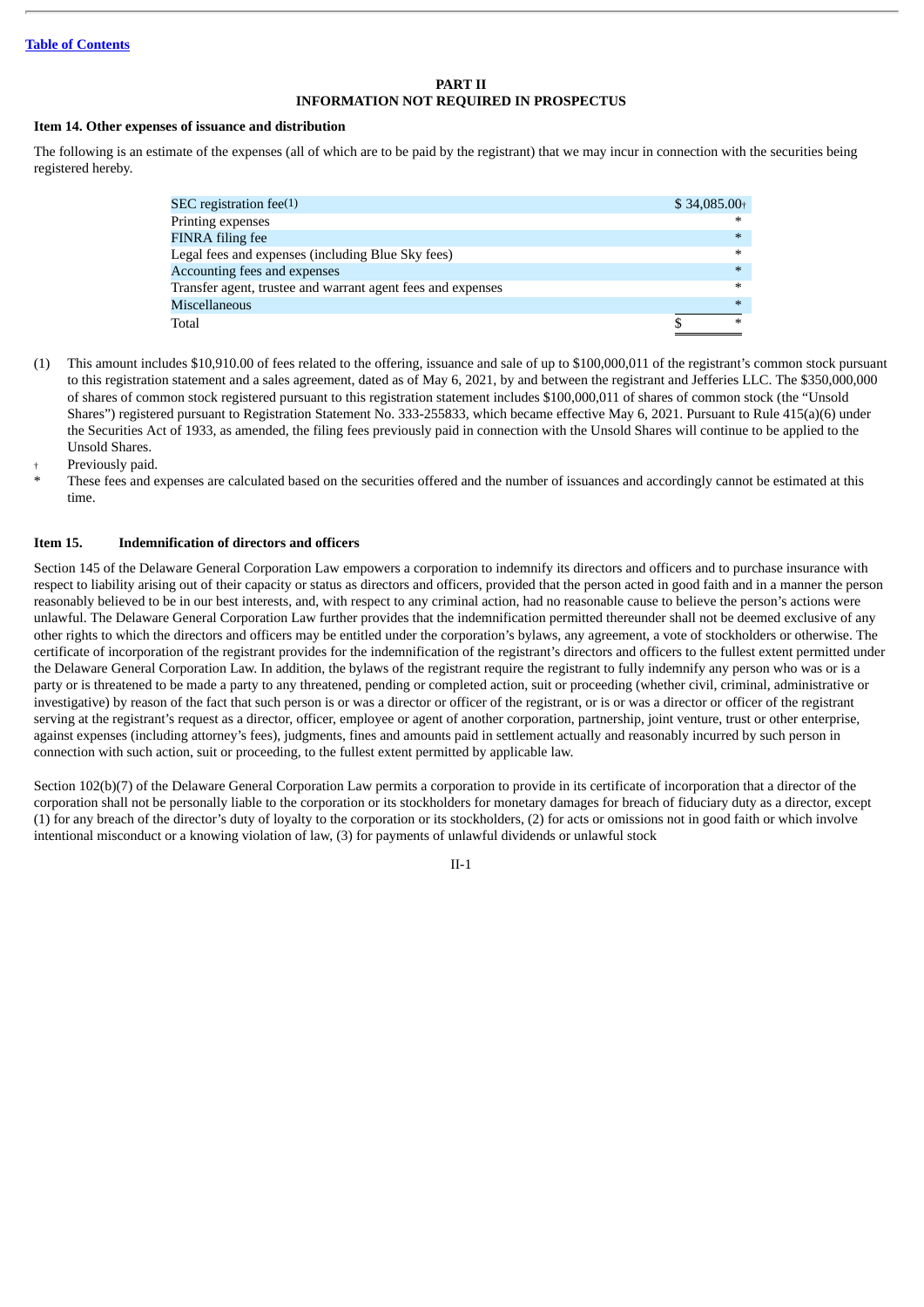repurchases or redemptions or (4) for any transaction from which the director derived an improper personal benefit. The registrant's certificate of incorporation provides that the registrant's directors shall not be personally liable to it or its stockholders for monetary damages for breach of fiduciary duty as a director and that if the Delaware General Corporation Law is amended to authorize corporate action further eliminating or limiting the personal liability of directors, then the liability of the registrant's directors shall be eliminated or limited to the fullest extent permitted by the Delaware General Corporation Law, as so amended.

Section 174 of the Delaware General Corporation Law provides, among other things, that a director who willfully or negligently approves of an unlawful payment of dividends or an unlawful stock purchase or redemption may be held liable for such actions. A director who was either absent when the unlawful actions were approved, or dissented at the time, may avoid liability by causing his or her dissent to such actions to be entered in the books containing minutes of the meetings of the board of directors at the time such action occurred or immediately after such absent director receives notice of the unlawful acts.

As permitted by the Delaware General Corporation Law, the registrant has entered into separate indemnification agreements with each of the registrant's directors and executive officers which would require the registrant, among other things, to indemnify them against certain liabilities which may arise by reason of their status as directors or executive officers.

The registrant maintains insurance policies under which its directors and officers are insured, within the limits and subject to the limitations of those policies, against certain expenses in connection with the defense of, and certain liabilities which might be imposed as a result of, actions, suits or proceedings to which they are parties by reason of being or having been directors or officers. The coverage provided by these policies may apply whether or not the registrant would have the power to indemnify such person against such liability under the provisions of the Delaware General Corporation Law.

These indemnification provisions and the indemnification agreements entered into between the registrant and the registrant's officers and directors may be sufficiently broad to permit indemnification of the registrant's officers and directors for liabilities (including reimbursement of expenses incurred) arising under the Securities Act of 1933, as amended.

See also the undertakings set out in response to Item 17 herein.

#### **Item 16. Exhibits**

The Exhibit Index filed herewith and appearing immediately before the signature pages hereto is incorporated by reference in this Item 16.

#### **Item 17. Undertakings**

- (a) The undersigned registrant hereby undertakes:
	- (1) To file, during any period in which offers or sales are being made, a post-effective amendment to this registration statement:
		- (i) To include any prospectus required by Section  $10(a)(3)$  of the Securities Act of 1933;
		- (ii) To reflect in the prospectus any facts or events arising after the effective date of the registration statement (or the most recent posteffective amendment thereof) which, individually or in the aggregate, represent a fundamental change in the information set forth in the registration statement. Notwithstanding the foregoing, any increase or decrease in volume of securities offered (if the total dollar value of securities offered would not exceed that which was registered) and any deviation from the low or high end of the estimated maximum offering range may be reflected in the form of prospectus filed with the SEC pursuant to Rule 424(b) if, in the aggregate, the changes in volume and price represent no more than 20% change in the maximum aggregate offering price set forth in the "Calculation of Registration Fee" table in the effective registration statement; and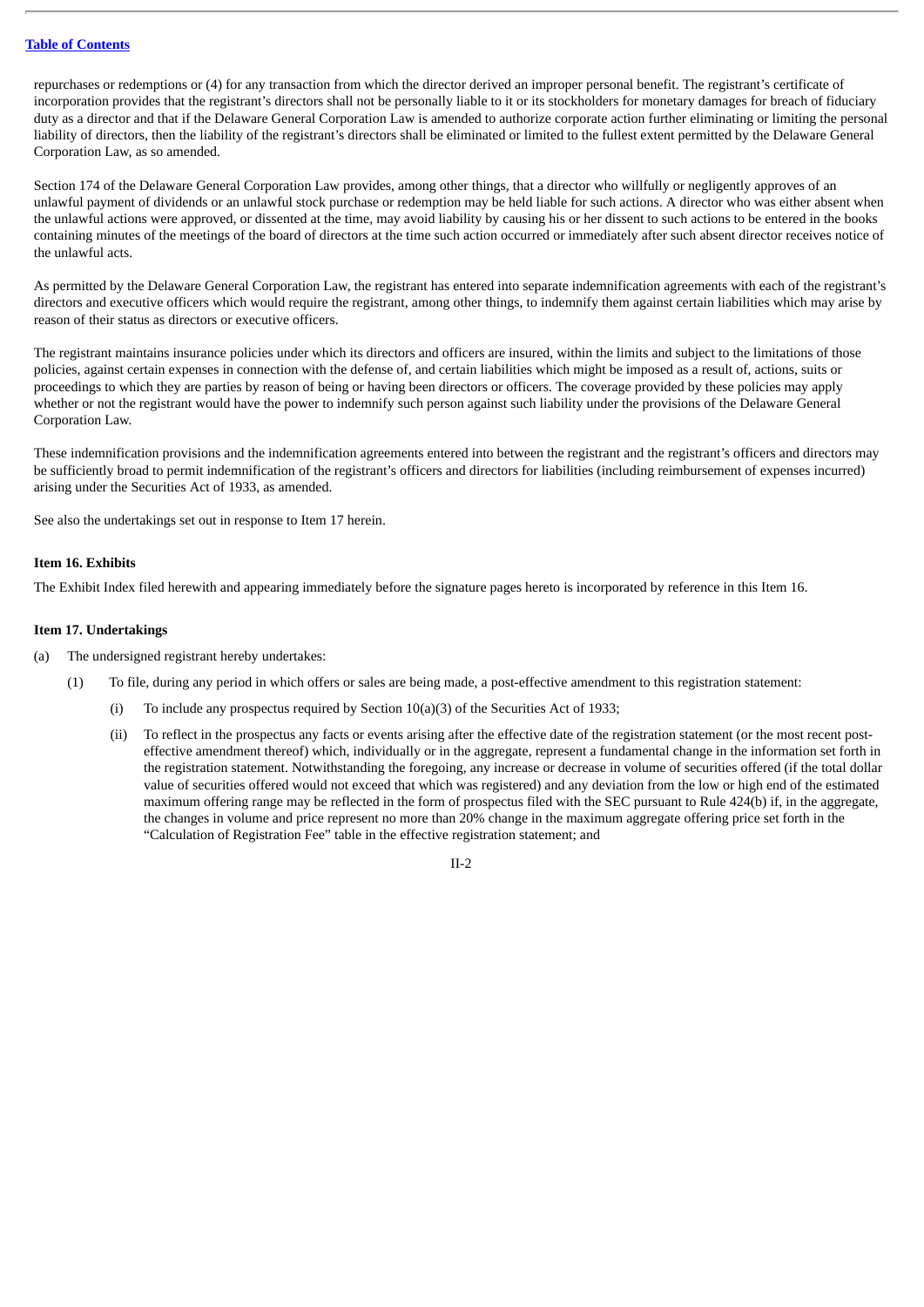- (iii) To include any material information with respect to the plan of distribution not previously disclosed in the registration statement or any material change to such information in the registration statement; *provided, however*, that paragraphs (a)(1)(i), (a)(1)(ii) and (a) (1)(iii) of this section do not apply if the information required to be included in a post-effective amendment by those paragraphs is contained in reports filed with or furnished to the SEC by the registrant pursuant to Section 13 or Section 15(d) of the Securities Exchange Act of 1934 that are incorporated by reference in the registration statement, or is contained in a form of prospectus filed pursuant to Rule 424(b) that is part of the registration statement.
- (2) That, for the purpose of determining any liability under the Securities Act of 1933, each such post-effective amendment shall be deemed to be a new registration statement relating to the securities offered therein, and the offering of such securities at that time shall be deemed to be the initial bona fide offering thereof.
- (3) To remove from registration by means of a post-effective amendment any of the securities being registered which remain unsold at the termination of the offering.
- (4) That, for the purpose of determining liability under the Securities Act of 1933 to any purchaser:
	- (i) If the registrant is relying on Rule 430B,
		- (A) Each prospectus filed by the registrant pursuant to Rule 424(b)(3) shall be deemed to be part of the registration statement as of the date the filed prospectus was deemed part of and included in the registration statement; and
		- (B) Each prospectus required to be filed pursuant to Rule 424(b)(2), (b)(5) or (b)(7) as part of a registration statement in reliance on Rule 430B relating to an offering made pursuant to Rule  $415(a)(1)(i)$ , (vii) or (x) for the purpose of providing the information required by Section 10(a) of the Securities Act of 1933 shall be deemed to be part of and included in the registration statement as of the earlier of the date such form of prospectus is first used after effectiveness or the date of the first contract of sale of securities in the offering described in the prospectus. As provided in Rule 430B, for liability purposes of the issuer and any person that is at that date an underwriter, such date shall be deemed to be a new effective date of the registration statement relating to the securities in the registration statement to which that prospectus relates, and the offering of such securities at that time shall be deemed to be the initial *bona fide* offering thereof; *provided*, *however*, that no statement made in a registration statement or prospectus that is part of the registration statement or made in a document incorporated or deemed incorporated by reference into the registration statement or prospectus that is part of the registration statement will, as to a purchaser with a time of contract of sale prior to such effective date, supersede or modify any statement that was made in the registration statement or prospectus that was part of the registration statement or made in any such document immediately prior to such effective date; or
	- (ii) If the registrant is subject to Rule 430C, each prospectus filed pursuant to Rule 424(b) as part of a registration statement relating to an offering, other than registration statements relying on Rule 430B or other than prospectuses filed in reliance on Rule 430A, shall be deemed to be part of and included in the registration statement as of the date it is first used after effectiveness. *Provided*, *however*, that no statement made in a registration statement or prospectus that is part of the registration statement or made in a document incorporated or deemed incorporated by reference into the registration statement or prospectus that is part of the registration statement will, as to a purchaser with a time of contract of sale prior to such first use, supersede or modify any statement that was made in the registration statement or prospectus that was part of the registration statement or made in any such document immediately prior to such date of first use.
- (5) That, for the purpose of determining liability of the registrant under the Securities Act of 1933 to any purchaser in the initial distribution of the securities, the undersigned registrant undertakes that in a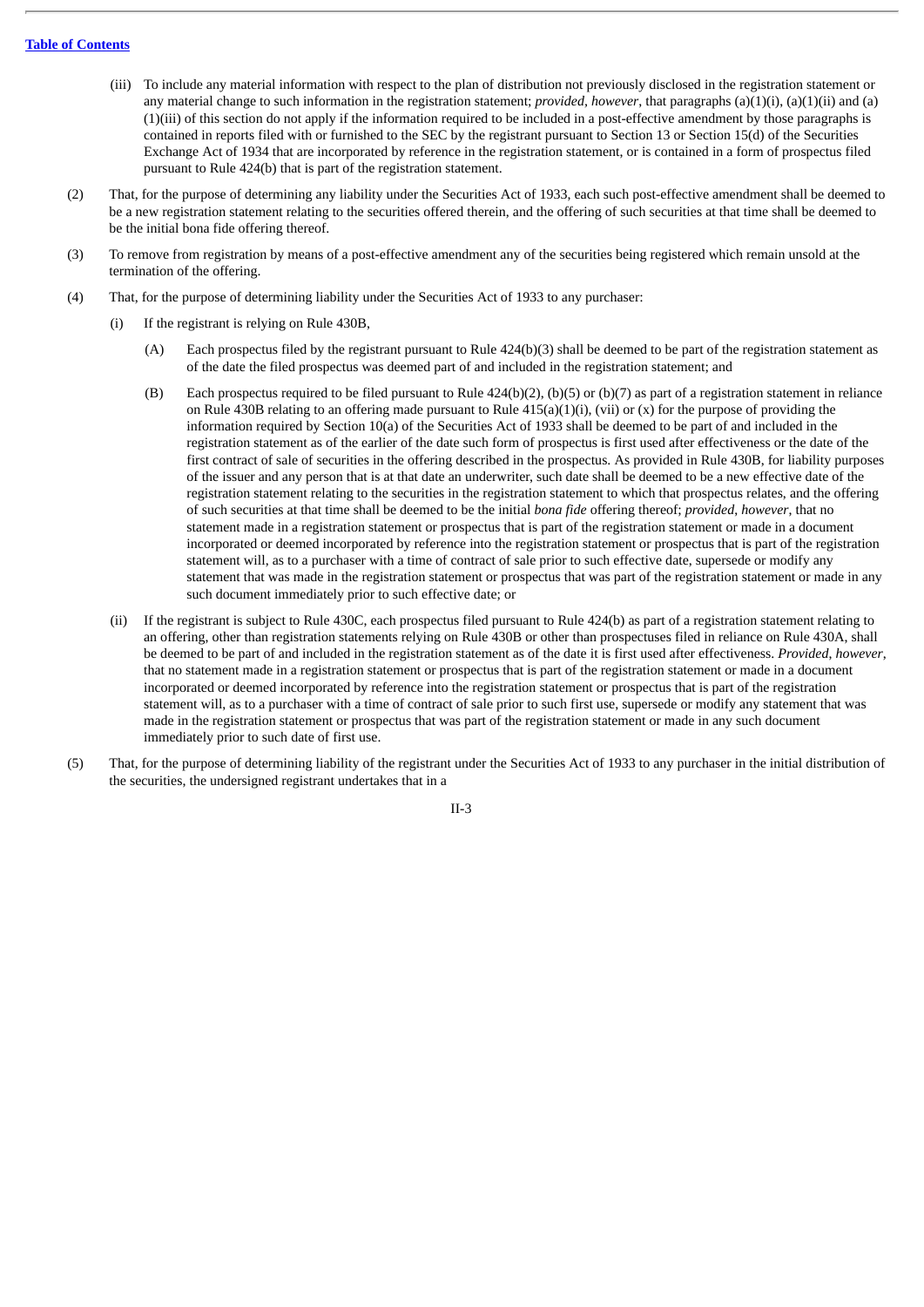primary offering of securities of the undersigned registrant pursuant to this registration statement, regardless of the underwriting method used to sell the securities to the purchaser, if the securities are offered or sold to such purchaser by means of any of the following communications, the undersigned registrant will be a seller to the purchaser and will be considered to offer or sell such securities to such purchaser:

- (i) Any preliminary prospectus or prospectus of the undersigned registrant relating to the offering required to be filed pursuant to Rule 424;
- (ii) Any free writing prospectus relating to the offering prepared by or on behalf of the undersigned registrant or used or referred to by the undersigned registrant;
- (iii) The portion of any other free writing prospectus relating to the offering containing material information about the undersigned registrant or its securities provided by or on behalf of the undersigned registrant; and
- (iv) Any other communication that is an offer in the offering made by the undersigned registrant to the purchaser.
- (b) The undersigned registrant hereby undertakes that, for purposes of determining any liability under the Securities Act of 1933, each filing of the registrant's annual report pursuant to Section 13(a) or Section 15(d) of the Securities Exchange Act of 1934 (and, where applicable, each filing of an employee benefit plan's annual report pursuant to Section 15(d) of the Securities Exchange Act of 1934) that is incorporated by reference in the registration statement shall be deemed to be a new registration statement relating to the securities offered therein, and the offering of such securities at that time shall be deemed to be the initial *bona fide* offering thereof.
- (c) Insofar as indemnification for liabilities arising under the Securities Act of 1933 may be permitted to directors, officers and controlling persons of the registrant pursuant to the foregoing provisions, or otherwise, the registrant has been advised that in the opinion of the Securities and Exchange Commission such indemnification is against public policy as expressed in the Securities Act of 1933 and is, therefore, unenforceable. In the event that a claim for indemnification against such liabilities (other than the payment by the registrant of expenses incurred or paid by a director, officer or controlling person of the registrant in the successful defense of any action, suit or proceeding), is asserted by such director, officer or controlling person in connection with the securities being registered, the registrant will, unless in the opinion of its counsel the matter has been settled by controlling precedent, submit to a court of appropriate jurisdiction the question whether such indemnification by it is against public policy as expressed in the Securities Act of 1933 and will be governed by the final adjudication of such issue.
- (e) The undersigned registrant hereby undertakes to file an application for the purpose of determining the eligibility of the trustee to act under subsection (a) of Section 310 of the Trust Indenture Act in accordance with the rules and regulations prescribed by the SEC under Section305(b) (2) of the Trust Indenture Act.

 $II-A$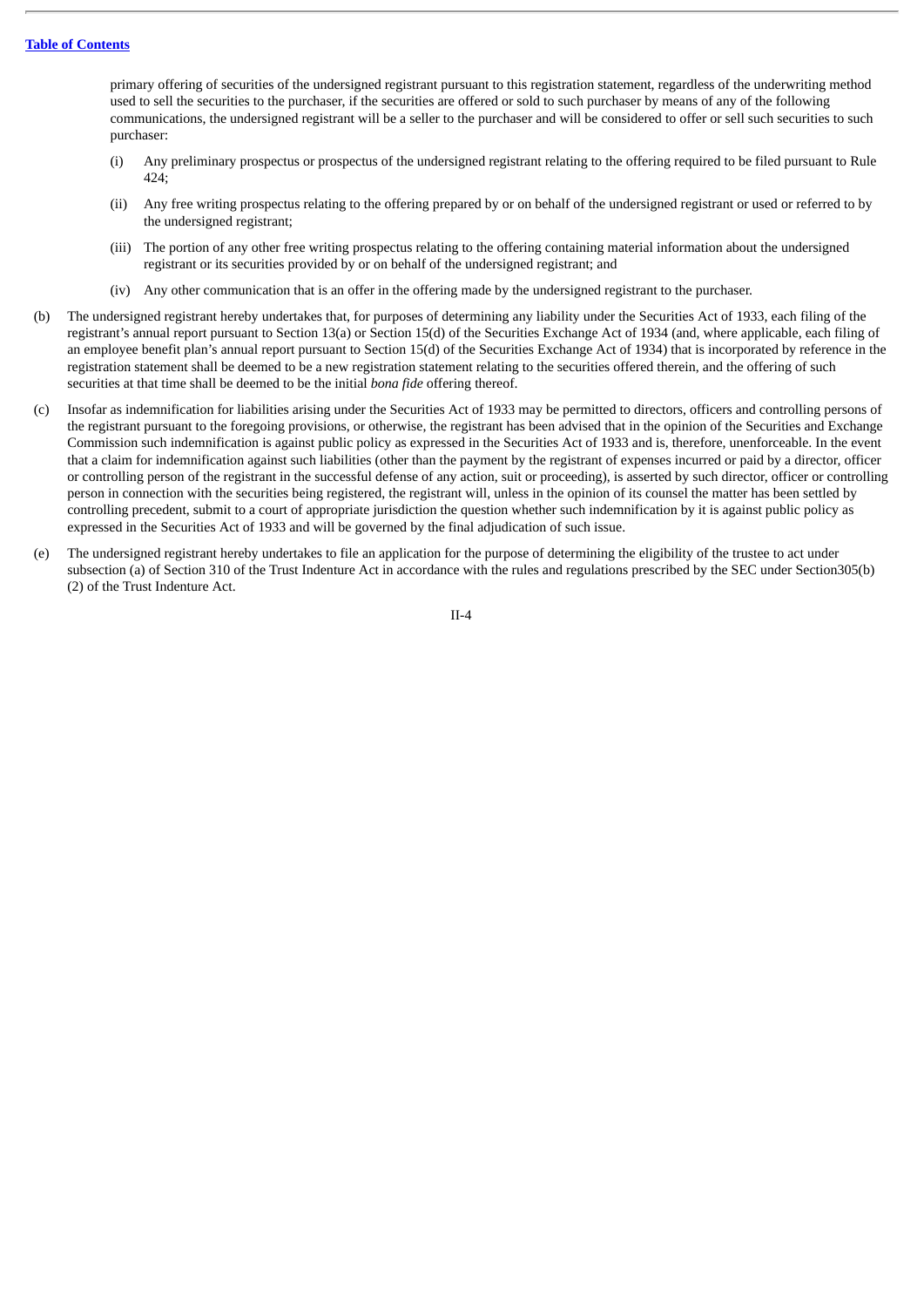ł.

#### **Exhibit index**

| <b>Incorporated by Reference</b> |                                                                                                                                         |         |            |                |                    |                          |
|----------------------------------|-----------------------------------------------------------------------------------------------------------------------------------------|---------|------------|----------------|--------------------|--------------------------|
| Exhibit<br>Number                | <b>Exhibit Description</b>                                                                                                              | Form    | File No.   | <b>Exhibit</b> | <b>Filing Date</b> | <b>Filed</b><br>Herewith |
| $1.1*$                           | Form of Underwriting Agreement                                                                                                          |         |            |                |                    |                          |
| 1.2                              | Open Market Sales Agreement <sup>SM</sup> , dated May 6, 2021, by<br>and between ORIC Pharmaceuticals, Inc. and Jefferies<br><b>LLC</b> | $8-K$   | 001-39269  | 1.1            | May 6, 2021        |                          |
| 3.1                              | Amended and Restated Certificate of Incorporation of the<br>Registrant                                                                  | $8-K$   | 001-39269  | 3.1            | April 28, 2020     |                          |
| 3.2                              | <b>Amended and Restated Bylaws of the Registrant</b>                                                                                    | $8-K$   | 001-39269  | 3.2            | April 28, 2020     |                          |
| 4.1                              | Amended and Restated Investors' Rights Agreement by<br>and among the Registrant and certain of its stockholders,<br>dated June 4, 2019  | $S-1$   | 333-236792 | 4.1            | February 28, 2020  |                          |
| 4.2                              | Specimen Common Stock Certificate of the Registrant                                                                                     | $S-1/A$ | 333-236792 | 4.2            | April 20, 2020     |                          |
| $4.3*$                           | Form of Specimen Preferred Stock Certificate                                                                                            |         |            |                |                    |                          |
| 4.4                              | Form of Indenture                                                                                                                       | S-3ASR  | 333-255833 | 4.2            | May 6, 2021        |                          |
| $4.5*$                           | Form of Debt Security                                                                                                                   |         |            |                |                    |                          |
| $4.6*$                           | Form of Deposit Agreement                                                                                                               |         |            |                |                    |                          |
| $4.7*$                           | Form of Depositary Receipt                                                                                                              |         |            |                |                    |                          |
| $4.8*$                           | Form of Warrant                                                                                                                         |         |            |                |                    |                          |
| $4.9*$                           | Form of Warrant Agreement                                                                                                               |         |            |                |                    |                          |
| $4.10*$                          | Form of Purchase Contract                                                                                                               |         |            |                |                    |                          |
| $4.11*$                          | Form of Subscription Agreement                                                                                                          |         |            |                |                    |                          |
| $4.12*$                          | Form of Unit Agreement                                                                                                                  |         |            |                |                    |                          |
| $4.13*$                          | Form of Unit                                                                                                                            |         |            |                |                    |                          |
| 5.1                              | Opinion of Wilson Sonsini Goodrich & Rosati, P.C.                                                                                       |         |            |                |                    | X                        |
| 23.1                             | Consent of Wilson Sonsini Goodrich & Rosati, P.C.<br>(included in Exhibit 5.1)                                                          |         |            |                |                    | X                        |
| 23.2                             | <b>Consent of Independent Registered Public Accounting</b><br>Firm                                                                      |         |            |                |                    | X                        |
| $24.1***$                        | <b>Power of Attorney</b>                                                                                                                |         |            |                |                    |                          |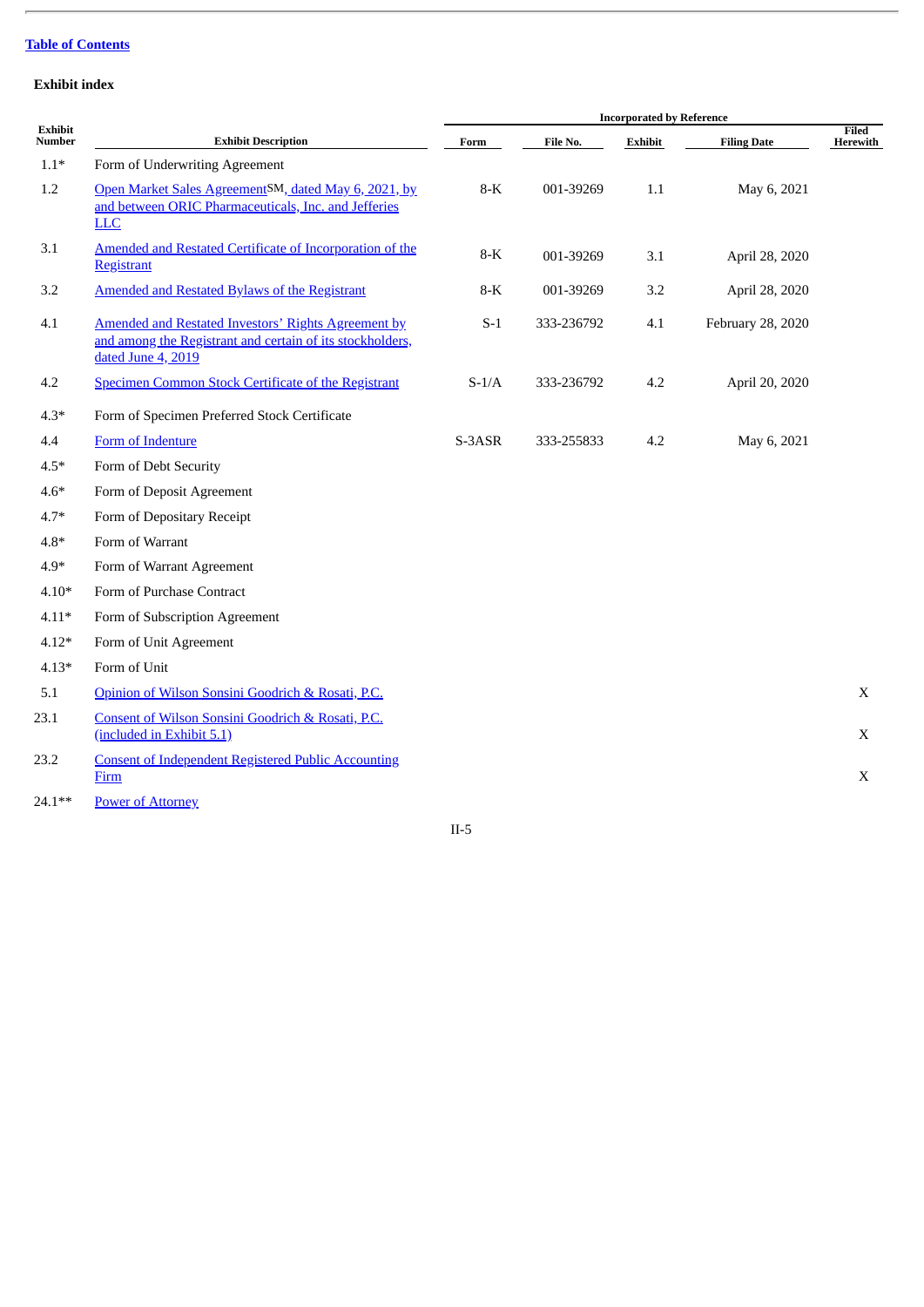|                                 |                                                                                                                                                                                    | <b>Incorporated by Reference</b> |                   |         |                    |                   |
|---------------------------------|------------------------------------------------------------------------------------------------------------------------------------------------------------------------------------|----------------------------------|-------------------|---------|--------------------|-------------------|
| <b>Exhibit</b><br><b>Number</b> | <b>Exhibit Description</b>                                                                                                                                                         | Form                             | File No.          | Exhibit | <b>Filing Date</b> | Filed<br>Herewith |
| $24.2***$                       | <b>Power of Attorney</b>                                                                                                                                                           |                                  |                   |         |                    |                   |
| $25.1***$                       | Form T-1 Statement of Eligibility of Trustee for Indenture under the<br>Trust Indenture Act of 1939, as amended, of designated trustee<br>under the Indenture filed as Exhibit 4.2 |                                  |                   |         |                    |                   |
| 107                             | <b>Registration Fee Table</b>                                                                                                                                                      | <b>POSASR</b>                    | $333 -$<br>255833 | 107     | March 21, 2022     |                   |

\* To be filed by amendment or incorporated by reference in connection with the offering of the securities.<br>\*\* Previously filed as an exhibit to post-effective amendment number 1 to the initial registration statement t

Previously filed as an exhibit to post-effective amendment number 1 to the initial registration statement filed with the Securities and Exchange Commission on March 21, 2022.

\*\*\* Previously filed as an exhibit to the initial registration statement filed with the Securities and Exchange Commission on May 6, 2021.<br>\*\*\*\* To be filed pursuant to section 305(b)(2) of the Trust Indenture Act of 1939.

To be filed pursuant to section  $305(b)(2)$  of the Trust Indenture Act of 1939.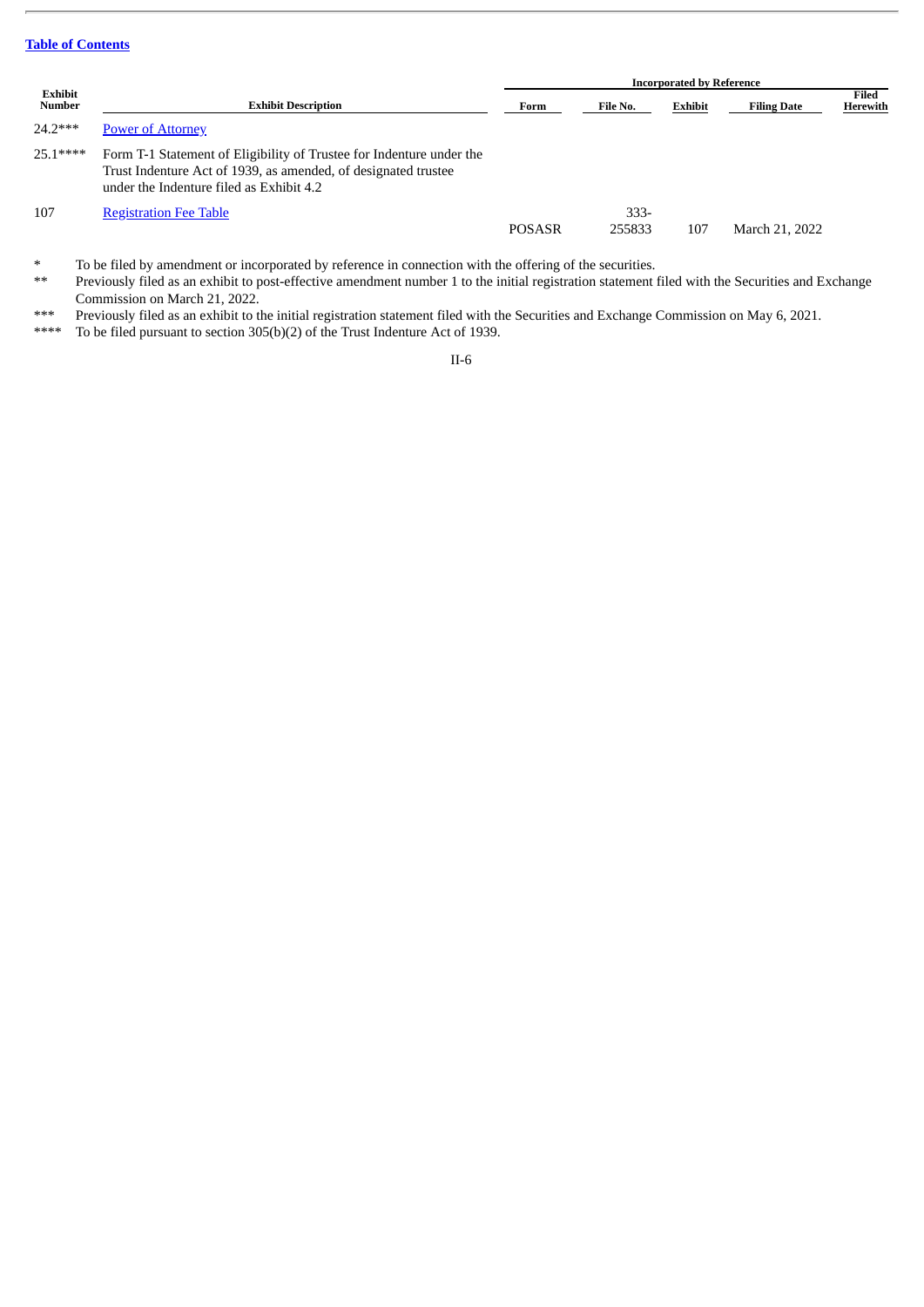#### **SIGNATURES**

Pursuant to the requirements of the Securities Act of 1933, as amended, the registrant certifies that it has reasonable grounds to believe that it meets all of the requirements for filing on Form S-3 and has duly caused this Post-Effective Amendment No. 2 to the registration statement to be signed on its behalf by the undersigned, thereunto duly authorized, in the City of South San Francisco, California, on March 22, 2022.

#### **ORIC PHARMACEUTICALS, INC.**

By: /s/ Jacob M. Chacko, M.D. Jacob M. Chacko, M.D. President and Chief Executive Officer

Pursuant to the requirements of the Securities Act of 1933, as amended, this Post-Effective Amendment No. 2 to the registration statement has been signed below by the following persons on behalf of the registrant in the capacities and on the dates indicated.

| Signature                                          | <b>Title</b>                                                                      | <b>Date</b>    |
|----------------------------------------------------|-----------------------------------------------------------------------------------|----------------|
| /s/ Jacob M. Chacko, M.D.<br>Jacob M. Chacko, M.D. | President, Chief Executive<br>Officer, and Director (Principal Executive Officer) | March 22, 2022 |
| /s/ Dominic Piscitelli<br>Dominic Piscitelli       | Chief Financial Officer (Principal<br>Financial and Accounting Officer)           | March 22, 2022 |
| $\ast$<br>Richard Heyman, Ph.D.                    | Chair of the Board                                                                | March 22, 2022 |
| $\ast$<br>Mardi Dier                               | Director                                                                          | March 22, 2022 |
| $\ast$<br><b>Steven Hoerter</b>                    | Director                                                                          | March 22, 2022 |
| $\ast$<br>Lori Kunkel, M.D.                        | Director                                                                          | March 22, 2022 |
| $\ast$<br>Angie You, Ph.D.                         | Director                                                                          | March 22, 2022 |
| $*$ By:                                            |                                                                                   |                |

/s/ Dominic Piscitelli

Dominic Piscitelli *Attorney-in-Fact*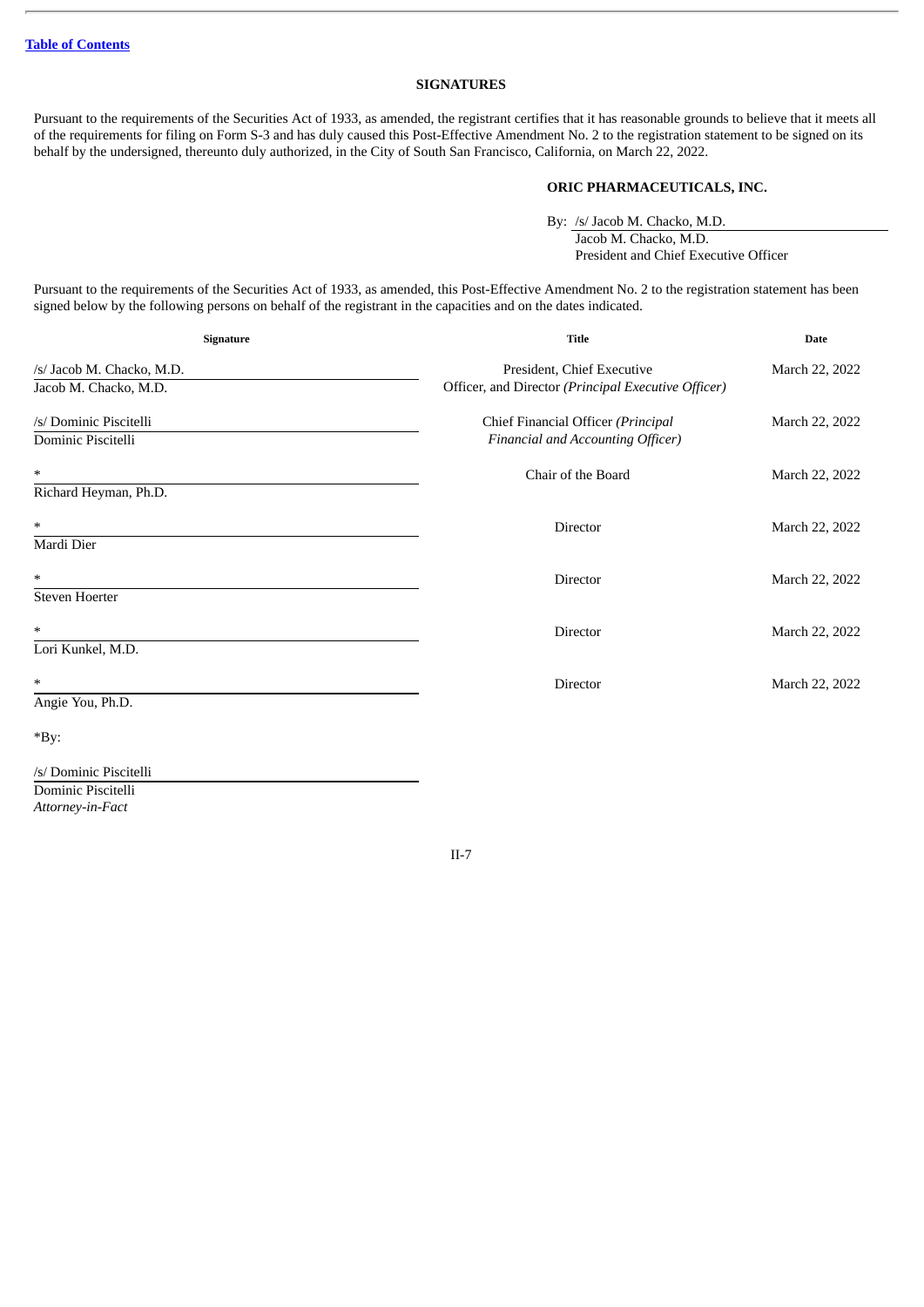Wilson Sonsini Goodrich & Rosati Professional Corporation 650 Page Mill Road Palo Alto, California 94304-1050 O: 650.493.9300 F: 650.493.6811

March 22, 2022

<span id="page-56-0"></span>ORIC Pharmaceuticals, Inc. 240 E. Grand Avenue, 2nd Floor South San Francisco, CA 94080

#### **Re: Post-Effective Amendment No. 2 to Registration Statement on Form S-3**

Ladies and Gentlemen:

At your request, we have examined the Post-Effective Amendment No. 2 to the Registration Statement on Form S-3 (File No. 333-255833) (as amended, the "Registration Statement"), filed by ORIC Pharmaceuticals, Inc., a Delaware corporation (the "Company"), with the Securities and Exchange Commission (the "Commission") in connection with the registration pursuant to the Securities Act of 1933, as amended (the "Act"), of the Securities (as defined below).

The Registration Statement relates to (i) the proposed issuance and sale by the Company, from time to time, pursuant to Rule 415 under the Act, as set forth in the Registration Statement, the prospectus contained therein (the "Prospectus") and the supplements to the prospectus referred to therein (each, including the ATM Prospectus (as defined below), a "Prospectus Supplement"), of up to \$350,000,000 of (a) shares of the Company's common stock, \$0.0001 par value per share (the "Common Stock"), (b) shares of the Company's preferred stock, \$0.0001 par value per share (the "Preferred Stock"), (c) the Company's debt securities (the "Debt Securities"), (d) depositary shares of the Company representing a fractional interest in a share of Preferred Stock (the "Depositary Shares"), (e) warrants to purchase any of the securities described above (the "Warrants"), (f) subscription rights to purchase Common Stock, Preferred Stock, Debt Securities, Depositary Shares or Warrants or units consisting of some or all of these securities (the "Subscription Rights"), (g) purchase contracts of the Company with respect to the securities of the Company (the "Purchase Contracts") and (h) units consisting of two or more securities described above in any combination (the "Units" and together with the Common Stock, the Preferred Stock, the Debt Securities, the Depositary Shares, the Warrants, the Subscription Rights and the Purchase Contracts are collectively referred to herein as the "Company Securities") and (ii) the offering by the Company of up to \$100,000,011 of shares (the "Shares") of Common Stock covered by the Registration Statement pursuant to the Base Prospectus and the prospectus supplement contained within the Registration Statement (the "ATM Prospectus").

The Securities are to be sold from time to time as set forth in the Registration Statement, the Prospectus contained therein and the Prospectus Supplements. The Debt Securities are to be issued pursuant to a debt securities indenture (the "Indenture"), a form of which has been filed as an exhibit to the Registration Statement and is to be entered into between the Company and a trustee to be named in a Prospectus Supplement to the Registration Statement (the "Trustee"). The Company Securities are to be sold pursuant to a purchase, underwriting or similar agreement in substantially the form to be filed under a Current Report on Form 8-K. The Debt Securities are to be issued in the form set forth in the Indenture. The Indenture may be supplemented in connection with the issuance of each such series of Debt Securities, by a supplemental indenture or other appropriate action of the Company creating such series of Debt Securities. The offering and sale of the Shares are being made pursuant to the Open Market Sale AgreementSM (the "Sales Agreement"), dated as of May 6, 2021 by and between the Company and Jefferies LLC (the "Sales Agent").

With respect to the Shares, we have examined copies of the Sales Agreement, the Registration Statement, and the ATM Prospectus. We have also examined instruments, documents and records which we deemed relevant and necessary for the basis of our opinion hereinafter expressed. In such examination, we have assumed (a) the authenticity of original documents and the genuineness of all signatures, (b) the conformity to the originals of all documents submitted to us as copies, and (c) the truth, accuracy and completeness of the information, representations and warranties contained in the records, documents, instruments and certificates we have reviewed.

With respect to the filing of the Registration Statement, we have also examined instruments, documents, certificates and records that we have deemed relevant and necessary for the basis of our opinions hereinafter expressed. In such examination, we have assumed: (a) the authenticity of original documents and the genuineness of all signatures; (b) the conformity to the originals of all documents submitted to us as copies; (c) the truth, accuracy and completeness of the information, representations and warranties contained in the instruments, documents, certificates and records we have reviewed; (d) that the Registration Statement, and any amendments thereto (including post-effective amendments), will have become effective under the Act; (e) that a Prospectus Supplement will have been filed with the Commission describing the Securities offered thereby; (f) that the Securities will be issued and sold in compliance with applicable U.S. federal

> AUSTIN BEIJING BOSTON BRUSSELS HONG KONG LONDON LOS ANGELES NEW YORK PALO ALTO SAN DIEGO SAN FRANCISCO SEATTLE SHANGHAI WASHINGTON DC WILMINGTON DE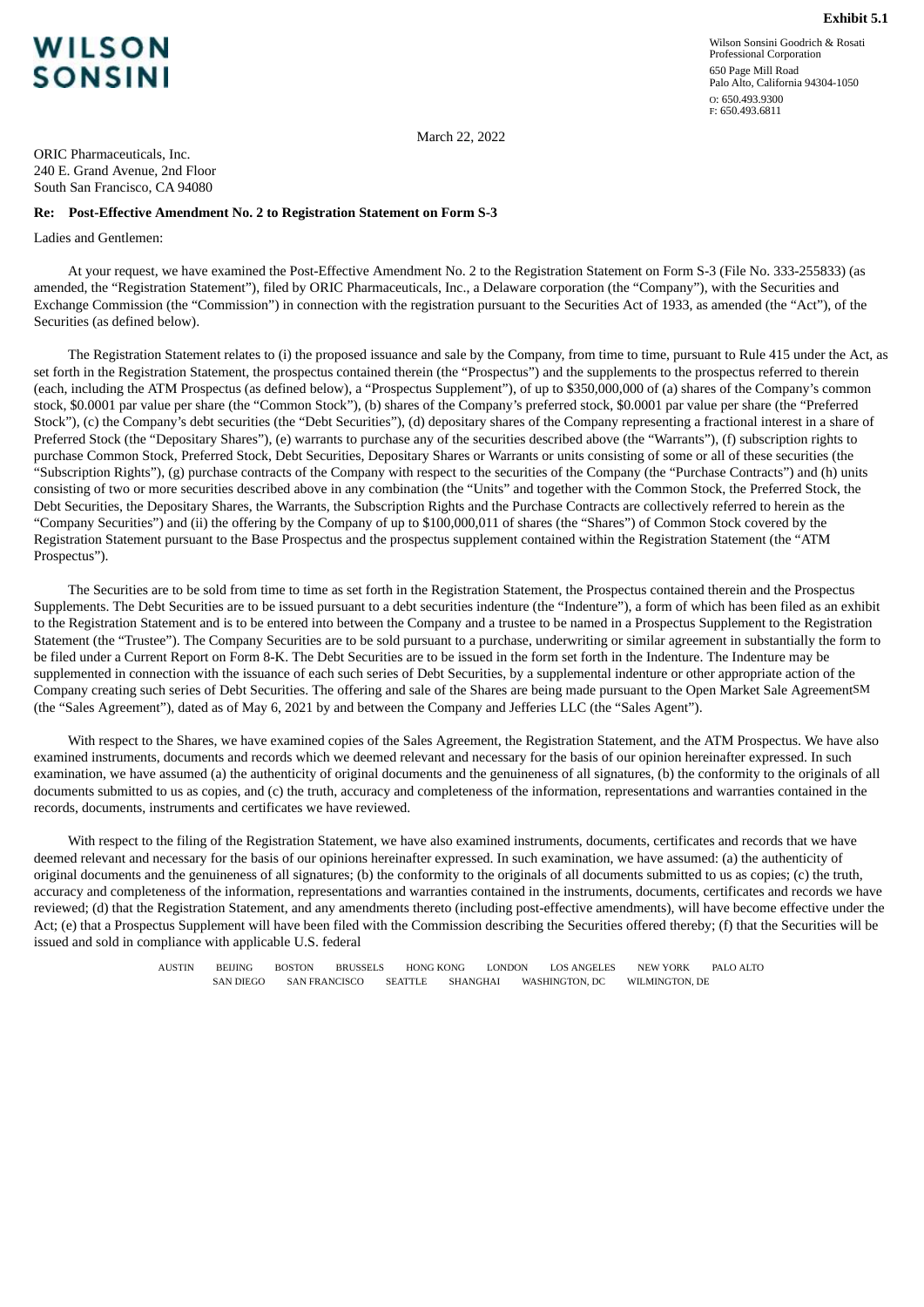

ORIC Pharmaceuticals, Inc. March 22, 2022 Page 2

and state securities laws and in the manner stated in the Registration Statement and the applicable Prospectus Supplement; (g) that a definitive purchase, underwriting or similar agreement with respect to any Securities offered will have been duly authorized and validly executed and delivered by the Company and the other parties thereto; (h) that any Securities issuable upon conversion, exchange, redemption or exercise of any Company Securities being offered will be duly authorized, created and, if appropriate, reserved for issuance upon such conversion, exchange, redemption or exercise; (i) with respect to shares of Common Stock or Preferred Stock offered by the Company, that there will be sufficient shares of Common Stock or Preferred Stock authorized under the Company's organizational documents that are not otherwise reserved for issuance; and (j) the legal capacity of all natural persons. As to any facts material to the opinions expressed herein that were not independently established or verified, we have relied upon oral or written statements and representations of officers and other representatives of the Company.

#### Based on such examination, we are of the opinion that:

1. With respect to the shares of Common Stock to be sold by the Company, when: (a) the Board of Directors of the Company or a duly constituted and acting committee thereof (such Board of Directors or committee being hereinafter referred to as the "Board") has taken all necessary corporate action to approve the issuance and the terms of the offering of the shares of Common Stock and related matters; and (b) the shares of Common Stock have been duly delivered either (i) in accordance with the applicable definitive purchase, underwriting or similar agreement approved by the Board, or upon the exercise of Warrants to purchase Common Stock, upon payment of the consideration therefor (not less than the par value of the Common Stock) provided for therein or (ii) upon conversion or exercise of any other Company Security, in accordance with the terms of such Company Security or the instrument governing such Company Security providing for such conversion or exercise as approved by the Board, for the consideration approved by the Board, then the shares of Common Stock will be validly issued, fully paid and nonassessable.

2. With respect to any particular series of shares of Preferred Stock, when: (a) the Board has taken all necessary corporate action to approve the issuance and terms of the shares of Preferred Stock, the terms of the offering thereof, and related matters, including the adoption of a certificate of designation (a "Certificate") relating to such Preferred Stock conforming to the General Corporation Law of the State of Delaware (the "DGCL") and the filing of the Certificate with the Secretary of State of the State of Delaware; and (b) the shares of Preferred Stock have been duly delivered either (i) in accordance with the applicable definitive purchase, underwriting or similar agreement approved by the Board, or upon the exercise of Warrants to purchase Preferred Stock, upon payment of the consideration therefor (not less than the par value of the Preferred Stock) provided for therein or (ii) upon conversion or exercise of any other Company Security, in accordance with the terms of such Company Security or the instrument governing such Company Security providing for such conversion or exercise as approved by the Board, for the consideration approved by the Board, then the shares of Preferred Stock will be validly issued, fully paid and nonassessable.

3. With respect to Debt Securities to be issued under the Indenture, when: (a) the Trustee is qualified to act as Trustee under the Indenture and the Company has filed a Form T-1 for the Trustee with the Commission; (b) the Trustee has duly executed and delivered the Indenture; (c) the Indenture has been duly authorized and validly executed and delivered by the Company to the Trustee; (d) the Indenture has been duly qualified under the Trust Indenture Act of 1939, as amended; (e) the Board has taken all necessary corporate action to approve the issuance and terms of such Debt Securities, the terms of the offering thereof and related matters; and (f) such Debt Securities have been duly executed, authenticated, issued and delivered in accordance with the provisions of the Indenture and the applicable definitive purchase, underwriting or similar agreement approved by the Board, or upon the exercise of Warrants to purchase Debt Securities, upon payment of the consideration therefor provided for therein, such Debt Securities will constitute valid and binding obligations of the Company, enforceable against the Company in accordance with their terms, and entitled to the benefits of the Indenture.

4. With respect to Depositary Shares, when: (a) the Board has taken all necessary corporate action to approve the issuance and terms of the Depositary Shares, the terms of the offering thereof, and related matters,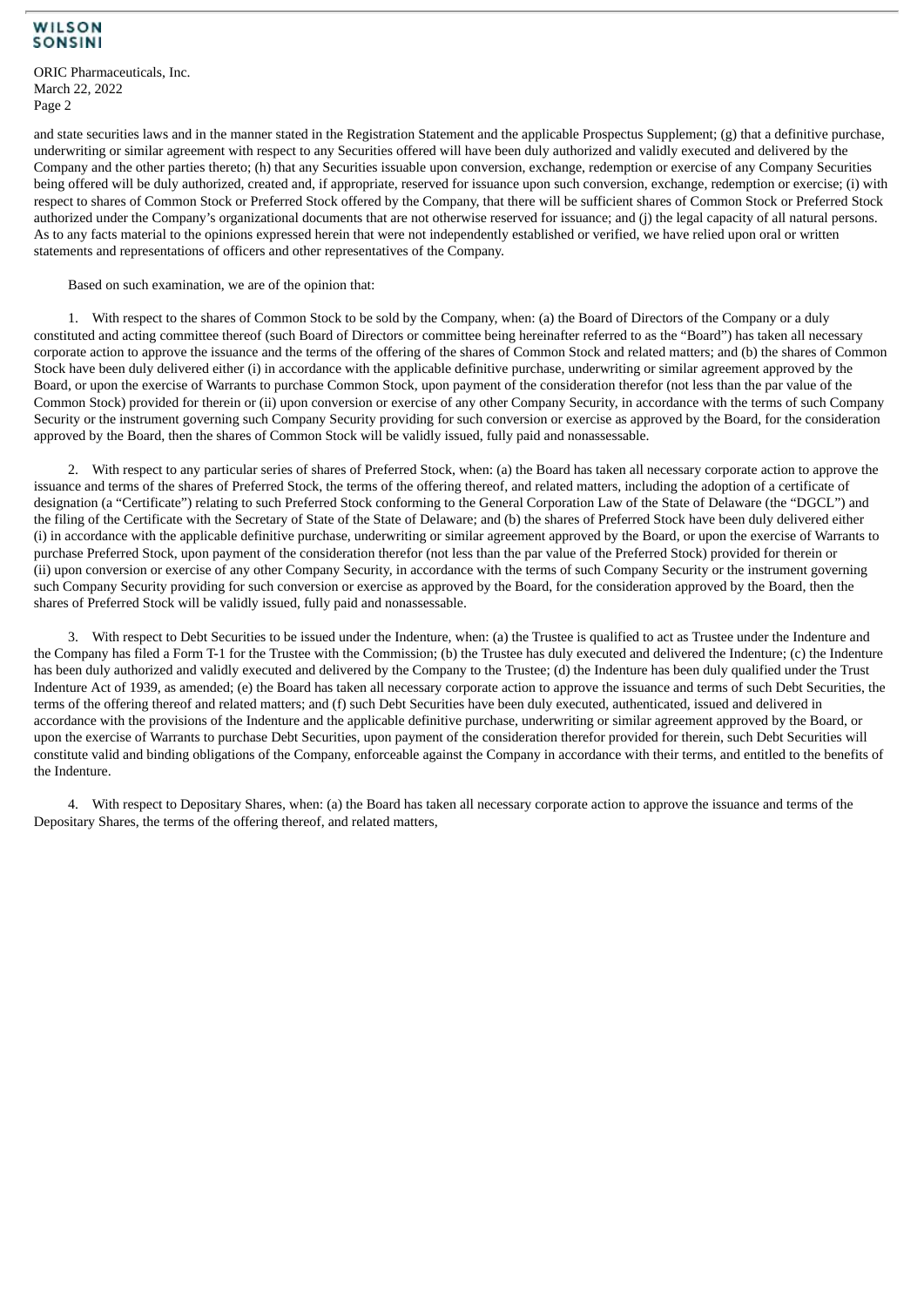#### WILSON **SONSINI**

ORIC Pharmaceuticals, Inc. March 22, 2022 Page 3

including the adoption of a Certificate relating to the Preferred Stock underlying such Depositary Shares and the filing of the Certificate with the Secretary of State of the State of Delaware; (b) the Deposit Agreement (the "Deposit Agreement") or agreements relating to the Depositary Shares and the related Depositary Receipts (the "Depositary Receipts") have been duly authorized and validly executed and delivered by the Company and the depositary appointed by the Company; (c) the shares of Preferred Stock underlying such Depositary Shares have been deposited with a bank or trust company (which meets the requirements for the depositary set forth in the Registration Statement) under the applicable Deposit Agreement; and (d) the Depositary Receipts representing the Depositary Shares have been duly executed, countersigned, registered and delivered in accordance with the appropriate Deposit Agreement and the applicable definitive purchase, underwriting or similar agreement approved by the Board upon payment of the consideration therefor provided for therein, the Depositary Shares will be validly issued, fully paid and nonassessable.

5. With respect to the Warrants, when: (a) the Board has taken all necessary corporate action to approve the issuance and terms of the Warrants and related matters; and (b) the Warrants have been duly executed and delivered against payment therefor, pursuant to the applicable definitive purchase, underwriting, warrant or similar agreement, as applicable, duly authorized, executed and delivered by the Company and a warrant agent and the certificates for the Warrants have been duly executed and delivered by the Company and such warrant agent, then the Warrants will constitute valid and binding obligations of the Company, enforceable against the Company in accordance with their terms.

6. With respect to the Subscription Rights, when: (a) the Board has taken all necessary corporate action to authorize the issuance and terms of the Subscription Rights, the terms of the offering thereof, and related matters and (b) the rights agreement under which the Subscription Rights are to be issued has been duly authorized and validly executed and delivered by the Company, and upon payment of the consideration for the Subscription Rights provided for in such rights agreement, if any, then the Subscription Rights will be valid and binding obligations of the Company, enforceable against the Company in accordance with their terms.

7. With respect to the Purchase Contracts, when: (a) the Board has taken all necessary corporate action to approve the issuance and terms of the Purchase Contracts and related matters and (b) the agreement under which the Purchase Contracts are to be issued has been duly authorized and validly executed and delivered by the Company, then the Purchase Contracts will be valid and binding obligations of the Company, enforceable against the Company in accordance with their terms.

8. With respect to the Units, when: (a) the Board has taken all necessary corporate action to approve the issuance and terms of the Units (including any Company Securities underlying the Units) and related matters; and (b) the Units (including any Company Securities underlying the Units) have been duly executed and delivered against payment therefor, pursuant to the applicable definitive purchase, underwriting, or similar agreement duly authorized, executed and delivered by the Company and any applicable unit or other agents, and the certificates for the Units (including any Company Securities underlying the Units) have been duly executed and delivered by the Company and any applicable unit or other agents, then the Units will constitute valid and binding obligations of the Company, enforceable against the Company in accordance with their terms.

9. The Shares have been duly authorized by the Company and, when issued and delivered by the Company against payment therefor in accordance with the terms of the Sales Agreement, will be validly issued, fully paid and nonassessable.

Our opinion that any document is legal, valid and binding is qualified as to:

a) limitations imposed by bankruptcy, insolvency, reorganization, arrangement, fraudulent transfer, moratorium or other similar laws relating to or affecting the rights of creditors generally;

b) rights to indemnification and contribution, which may be limited by applicable law or equitable principles; and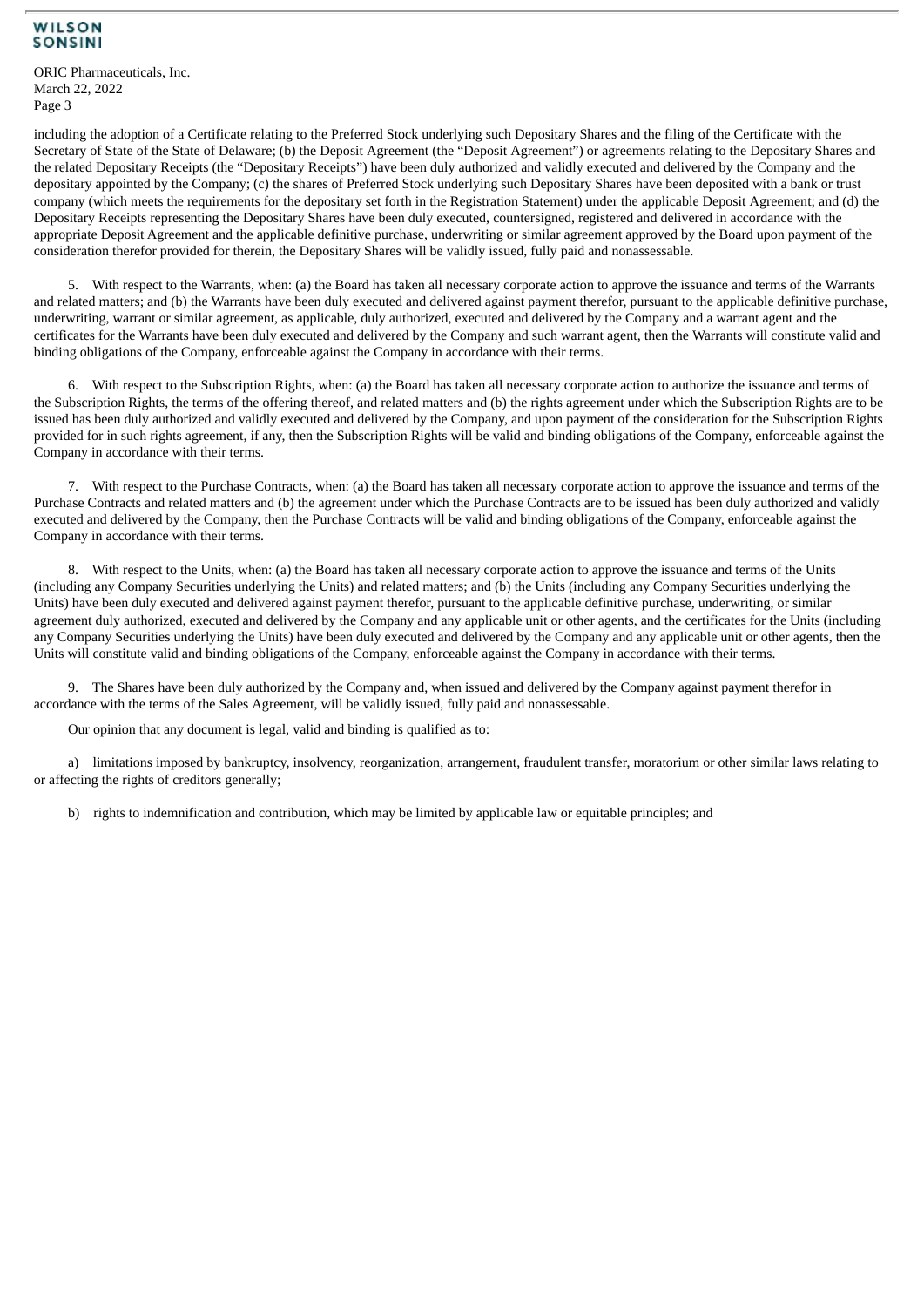## WILSON<br>SONSINI

ORIC Pharmaceuticals, Inc. March 22, 2022 Page 4

c) the effect of general principles of equity, including without limitation concepts of materiality, reasonableness, good faith and fair dealing, and the possible unavailability of specific performance or injunctive relief, whether considered in a proceeding in equity or at law.

We express no opinion as to the laws of any other jurisdiction, other than the federal laws of the United States of America, the laws of the State of New York as to the enforceability of the Debt Securities and the DGCL.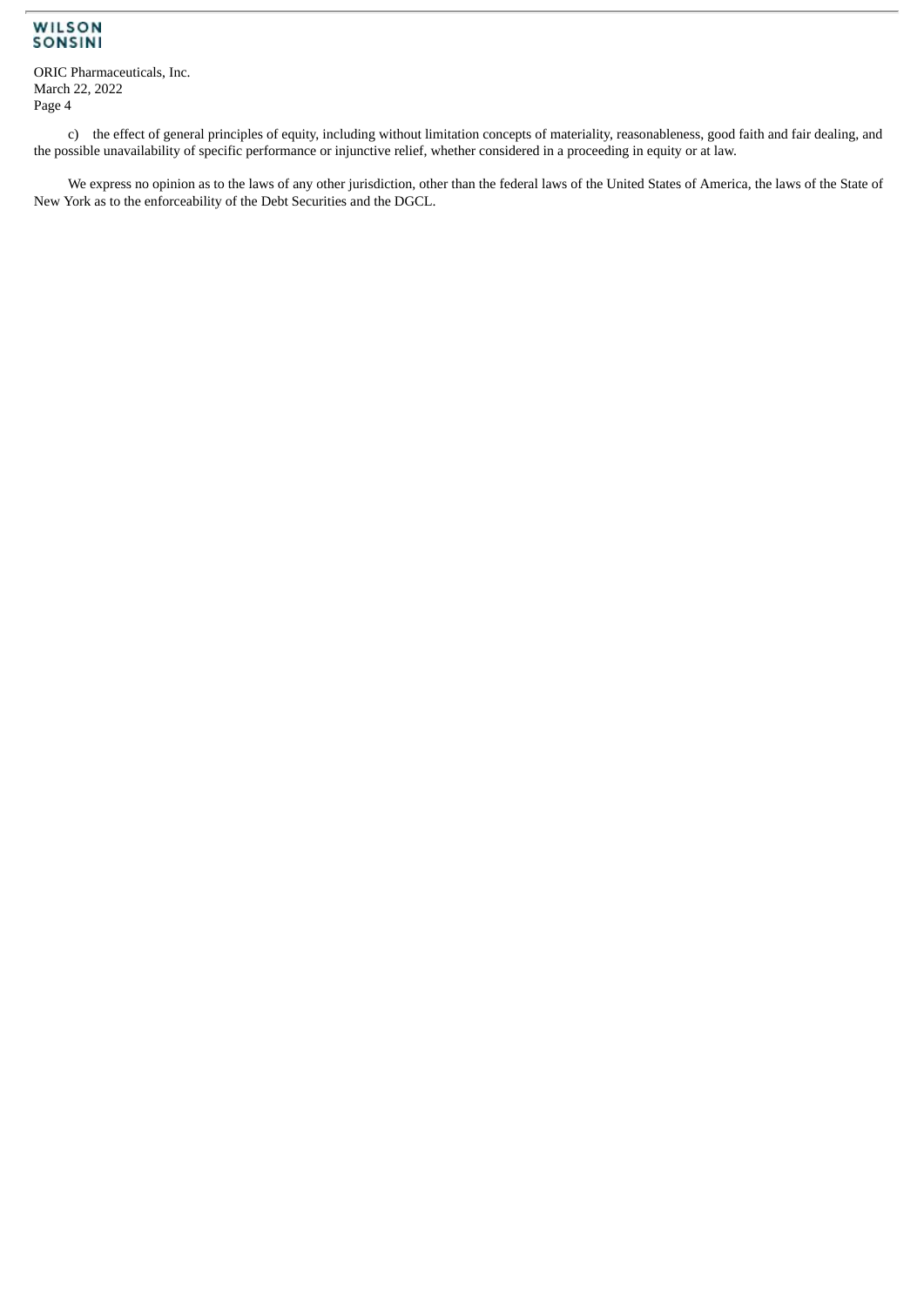#### **WILSON SONSINI**

ORIC Pharmaceuticals, Inc. March 22, 2022 Page 5

We hereby consent to the filing of this opinion as an exhibit to the above-referenced Registration Statement and to the use of our name wherever it appears in the Registration Statement, the Prospectus, any Prospectus Supplement, and in any amendment or supplement thereto. In giving such consent, we do not thereby admit that we are in the category of persons whose consent is required under Section 7 of the Act or the rules and regulations of the Commission thereunder.

Very truly yours,

/s/ Wilson Sonsini Goodrich & Rosati, P.C.

WILSON SONSINI GOODRICH & ROSATI Professional Corporation